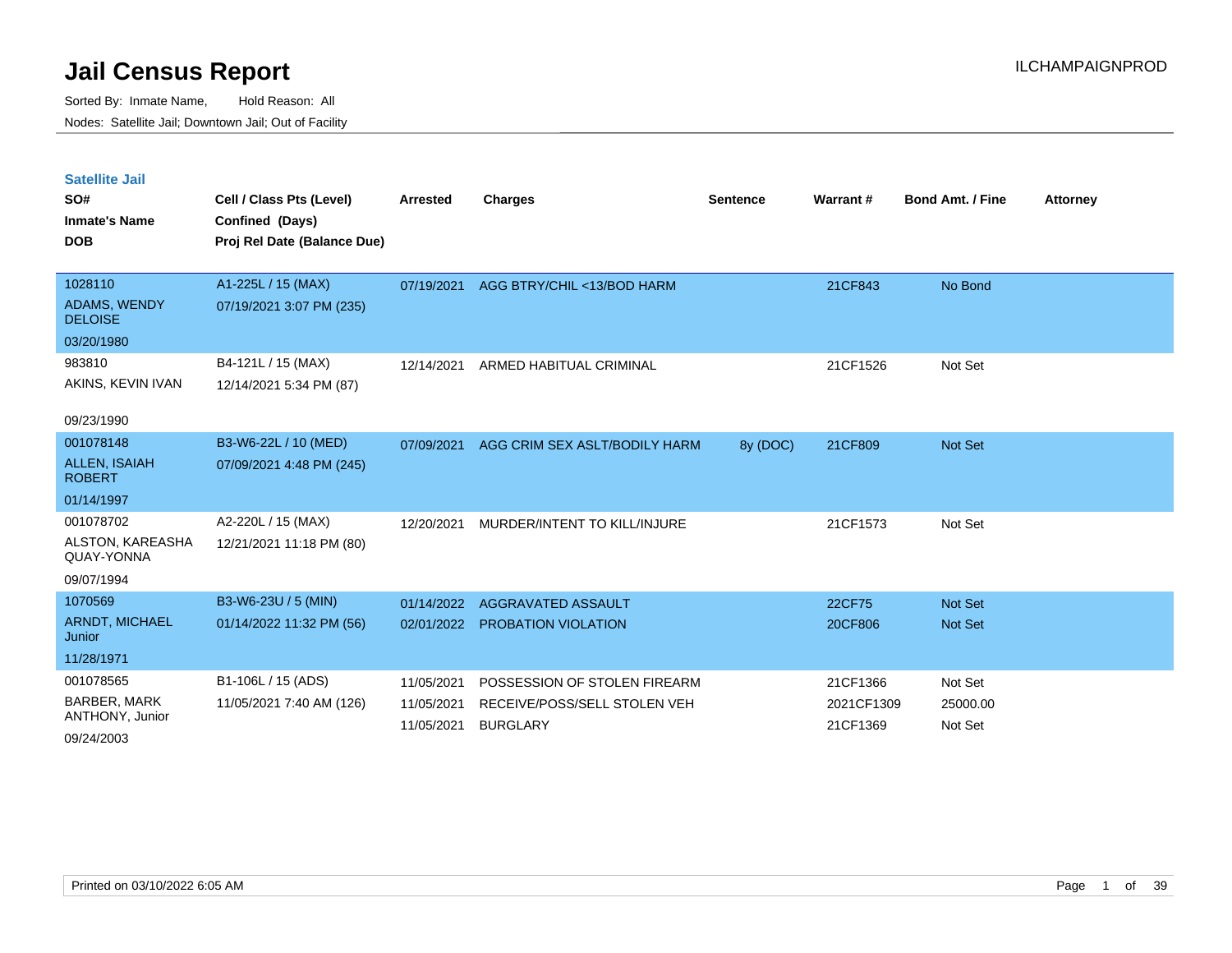| SO#<br><b>Inmate's Name</b><br><b>DOB</b>     | Cell / Class Pts (Level)<br>Confined (Days)<br>Proj Rel Date (Balance Due) | <b>Arrested</b> | <b>Charges</b>                            | <b>Sentence</b> | <b>Warrant#</b> | <b>Bond Amt. / Fine</b> | <b>Attorney</b> |
|-----------------------------------------------|----------------------------------------------------------------------------|-----------------|-------------------------------------------|-----------------|-----------------|-------------------------|-----------------|
|                                               |                                                                            |                 |                                           |                 |                 |                         |                 |
| 518851                                        | B1-105U / 10 (MED)                                                         | 01/11/2022      | <b>FELON POSS/USE WEAPON/FIREARM</b>      |                 | 20CF361         | 15000.00                |                 |
| <b>BARKER, ALEXANDER</b>                      | 01/11/2022 2:37 PM (59)                                                    |                 | 01/11/2022 POSS AMT CON SUB EXCEPT(A)/(D) |                 | 2020CF863       | 15000.00                |                 |
| <b>MASSIE</b>                                 |                                                                            |                 | 01/11/2022 BAD CHK/OBTAIN CON PROP/>150   |                 | 20CF192         | 15000.00                |                 |
| 09/24/1986                                    |                                                                            | 01/11/2022      | <b>BAD CHK/OBTAIN CON PROP/&gt;150</b>    |                 | 19CF1686        | 15000.00                |                 |
|                                               |                                                                            |                 | 01/11/2022 METH DELIVERY/15<100 GRAMS     | 20y (DOC)       | 20CF1383        | No Bond                 |                 |
|                                               |                                                                            | 01/11/2022      | DRIVING ON REVOKED LICENSE                |                 | 2020TR16539     | 1500.00                 |                 |
|                                               |                                                                            | 01/11/2022      | OBSTRUCTING IDENTIFICATION                |                 | 2020CM222       | 1500.00                 |                 |
| 001078891                                     | A4-203U / 10 (MED)                                                         | 02/28/2022      | AGGRAVATED BATTERY                        |                 | 22CF242         | Not Set                 |                 |
| BARR, JOHN D                                  | 02/28/2022 6:38 PM (11)                                                    |                 | 02/28/2022 WARRANT OUT OF COUNTY          |                 | 21-725          | 5000.00                 |                 |
| 01/25/1995                                    |                                                                            |                 |                                           |                 |                 |                         |                 |
| 31984                                         | <b>BOOKH-7 / 10 (MED)</b>                                                  | 03/07/2022      | POSSESS DRUG PARAPHERNALIA                |                 | 21CM54          | 10000.00                |                 |
|                                               | BEASLEY, TROY ALLAN 03/07/2022 11:26 AM (4)                                |                 | 03/07/2022 VIOLATE SEX OFFENDER REGIS     |                 | 22CF275         | <b>Not Set</b>          |                 |
|                                               |                                                                            |                 |                                           |                 |                 |                         |                 |
| 04/01/1969                                    |                                                                            |                 |                                           |                 |                 |                         |                 |
| 969121                                        | A4-206L / 15 (MAX)                                                         | 11/25/2021      | <b>CRIM TRESPASS TO RESIDENCE</b>         |                 | 21CF1444        | Not Set                 |                 |
| BECKLEY, ANTHONY<br><b>PATRICK</b>            | 11/25/2021 7:16 PM (106)                                                   |                 |                                           |                 |                 |                         |                 |
| 06/30/1989                                    |                                                                            |                 |                                           |                 |                 |                         |                 |
| 64877                                         | A3-114U / 5 (ADS)                                                          | 03/04/2022      | DRVG UNDER INFLU/BAC 0.08                 |                 | 22DT86          | 3000.00                 |                 |
| <b>BIALESCHKI,</b><br><b>JONATHON MICHAEL</b> | 03/04/2022 9:35 AM (7)                                                     |                 | 03/04/2022 RECEIVE/POSS/SELL STOLEN VEH   |                 | 22CF268         | <b>Not Set</b>          |                 |
| 12/30/1983                                    |                                                                            |                 |                                           |                 |                 |                         |                 |
| 517915                                        | B3-W3-11U / 5 (MIN)                                                        | 08/03/2021      | <b>BURGLARY</b>                           |                 | 21CF289         | 20000.00                |                 |
| <b>BOXLEY, CHARLES</b>                        | 08/03/2021 2:18 PM (220)                                                   | 08/03/2021      | <b>BURGLARY</b>                           |                 | 21CF679         | 20000.00                |                 |
| <b>OMAR</b>                                   |                                                                            | 08/03/2021      | FORGERY/ISSUE/DELIVER DOCUMENT            |                 |                 | No Bond                 |                 |
| 01/10/1985                                    |                                                                            |                 |                                           |                 |                 |                         |                 |
| 993169                                        | A1-125U / 10 (MED)                                                         |                 | 03/04/2022 RESIDENTIAL BURGLARY           | 6y (DOC)        | 21CF1059        | No Bond                 |                 |
| <b>BRAATEN, KAYLAN</b><br><b>AMBER</b>        | 03/04/2022 9:40 AM (7)                                                     |                 |                                           |                 |                 |                         |                 |
| 10/29/1990                                    |                                                                            |                 |                                           |                 |                 |                         |                 |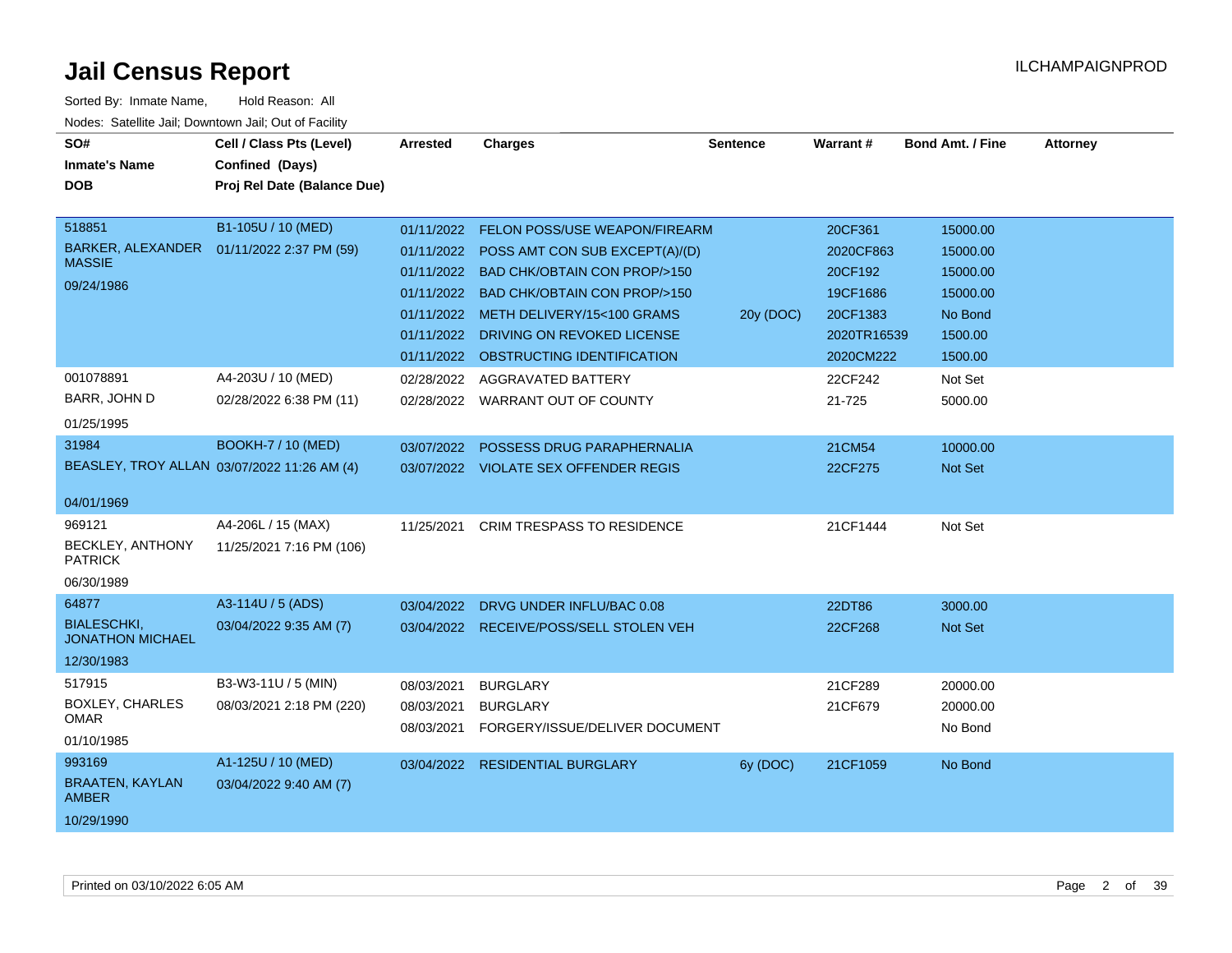| SO#<br><b>Inmate's Name</b><br><b>DOB</b>                          | Cell / Class Pts (Level)<br>Confined (Days)<br>Proj Rel Date (Balance Due) | Arrested                               | <b>Charges</b>                                                                   | <b>Sentence</b> | <b>Warrant#</b>                      | <b>Bond Amt. / Fine</b>       | <b>Attorney</b> |
|--------------------------------------------------------------------|----------------------------------------------------------------------------|----------------------------------------|----------------------------------------------------------------------------------|-----------------|--------------------------------------|-------------------------------|-----------------|
| 923208<br><b>BREADY, ANDREW</b><br><b>NICHOLAS</b>                 | B3-W3-12L / 10 (MED)<br>01/22/2022 7:43 PM (48)                            |                                        | 01/22/2022 CRIM TRES TO RES/PERS PRESENT                                         |                 | 22CF92                               | Not Set                       |                 |
| 06/08/1988<br>001078880<br><b>BROACH, CAREU</b><br>02/27/2003      | A4-105L / 15 (MAX)<br>02/25/2022 3:58 PM (14)                              | 02/25/2022<br>02/25/2022<br>02/25/2022 | PAROLE REVOCATION<br>ARMED VIOLENCE/CATEGORY I<br>AGG DISCHARGE FIREARM/BLDG/SCH |                 | HN-2200660<br>22CF237<br>22600096201 | No Bond<br>Not Set<br>No Bond |                 |
| 61675<br><b>BROWN, ANTONIO</b><br><b>BURNETT</b><br>03/04/1983     | B1-202L / 10 (MED)<br>02/10/2022 3:28 PM (29)                              |                                        | 02/10/2022 AGG DISCHARGE FIREARM/OCC BLDG                                        |                 | 20CF374                              | 100000.00                     |                 |
| 1018137<br><b>BROWN, ASHLEY</b><br><b>SHAUNTRELL</b><br>09/08/1993 | A1-224U / 5 (MIN)<br>02/23/2022 3:25 PM (16)<br>3/24/2022 (0.00)           | 02/23/2022                             | POSSESSING A CONTROLLED SUBSTANC                                                 |                 | 20 CF 1009                           | No Bond                       |                 |
| 001078008<br><b>BROWN, CODY</b><br><b>RUSSELL</b><br>02/15/2004    | A4-103U / 15 (ADS)<br>02/15/2022 9:17 AM (24)                              |                                        | 02/15/2022 AGG BATTERY/DISCHARGE FIREARM                                         |                 | 21CF1090                             | 500000.00                     |                 |
| 51247<br>BROWN, DANTE<br><b>MAURICE</b><br>04/19/1979              | B1-202U / 10 (MED)<br>04/15/2021 6:24 PM (330)                             |                                        | 04/15/2021 FELON POSS/USE WEAPON/FIREARM                                         |                 | 21CF411                              | Not Set                       |                 |
| 990921<br><b>BROWN, QUINTIN</b><br><b>MARSHAUN</b><br>09/26/1991   | B4-122L / 15 (MAX)<br>01/20/2022 7:19 PM (50)                              | 01/20/2022                             | MFG/DEL 1<15 GR COCAINE/ANLG<br>01/20/2022 ARMED HABITUAL CRIMINAL               |                 | 19CF369<br>21CF935                   | 25000.00<br>750000.00         |                 |
| 29957<br>BROWN, RODNEY<br>LOUIS<br>01/07/1968                      | B4-222L / 15 (MAX)<br>11/13/2021 8:57 PM (118)                             | 11/13/2021<br>11/13/2021               | FELON POSS/USE WEAPON/FIREARM<br>AGG CRIM SX AB/>5 YR OLDER VIC                  |                 | 21CF1390<br>2019CF0718               | Not Set<br>250000.00          |                 |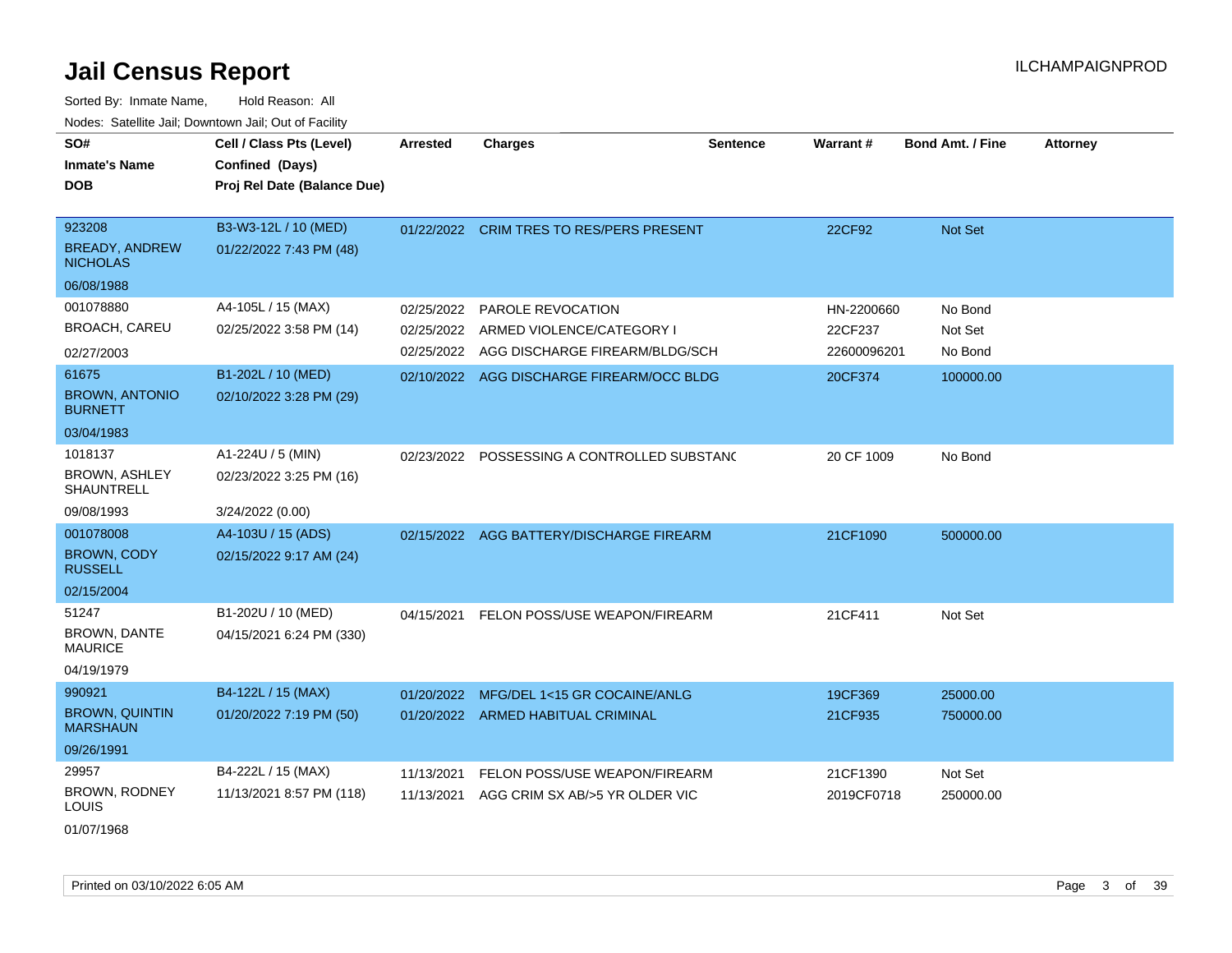Sorted By: Inmate Name, Hold Reason: All Nodes: Satellite Jail; Downtown Jail; Out of Facility

| vouco. Odichite Jan, Downtown Jan, Out of Facility |                             |                   |                                        |                 |                 |                         |                 |
|----------------------------------------------------|-----------------------------|-------------------|----------------------------------------|-----------------|-----------------|-------------------------|-----------------|
| SO#                                                | Cell / Class Pts (Level)    | <b>Arrested</b>   | <b>Charges</b>                         | <b>Sentence</b> | <b>Warrant#</b> | <b>Bond Amt. / Fine</b> | <b>Attorney</b> |
| <b>Inmate's Name</b>                               | Confined (Days)             |                   |                                        |                 |                 |                         |                 |
| <b>DOB</b>                                         | Proj Rel Date (Balance Due) |                   |                                        |                 |                 |                         |                 |
|                                                    |                             |                   |                                        |                 |                 |                         |                 |
| 981645                                             | B4-224L / 15 (MAX)          | 01/27/2022 MURDER |                                        |                 | 22CF114         | 1000000.00              |                 |
| BRUMFIELD,<br><b>JONATHAN EZEKEIL</b>              | 01/27/2022 8:15 PM (43)     |                   |                                        |                 |                 |                         |                 |
| 08/03/1989                                         |                             |                   |                                        |                 |                 |                         |                 |
| 001078739                                          | A2-122L / 5 (ADS)           |                   | 01/05/2022 CRIMINAL TRESPASS BUILDING  |                 | 2020CM392       | 1000.00                 |                 |
| BRYANT, JUDITH ANN                                 | 01/05/2022 6:36 PM (65)     |                   |                                        |                 |                 |                         |                 |
| 10/22/1957                                         |                             |                   |                                        |                 |                 |                         |                 |
| 1047579                                            | A1-124L / 10 (MED)          |                   | 02/24/2022 ARMED ROBBERY/NO FIREARM    |                 | 22CF232         | Not Set                 |                 |
| <b>BUTLER, TAMYRA</b><br><b>COSHAWN</b>            | 02/24/2022 5:40 AM (15)     |                   |                                        |                 |                 |                         |                 |
| 07/06/1988                                         |                             |                   |                                        |                 |                 |                         |                 |
| 001078927                                          | BOOKH-3                     | 03/09/2022        | AGGRAVATED BATTERY                     |                 | 22CFAWOW        | Not Set                 |                 |
| CADLE, KENRICK<br><b>ANTHONY</b>                   | 03/10/2022 12:07 AM (1)     |                   | 03/09/2022 DOMESTIC BATTERY            |                 | 22CFAWOW        | Not Set                 |                 |
| 12/16/2000                                         |                             |                   |                                        |                 |                 |                         |                 |
| 001077954                                          | B3-W7-26L / 10 (MED)        | 12/21/2021        | <b>RESIDENTIAL BURGLARY</b>            |                 | 21CF1570        | <b>Not Set</b>          |                 |
| CALKINS, STEVEN RAY 12/21/2021 6:35 AM (80)        |                             |                   |                                        |                 |                 |                         |                 |
| 01/01/1992                                         |                             |                   |                                        |                 |                 |                         |                 |
| 39474                                              | B1-101U / 10 (ADS)          | 07/06/2021        | MFG/DEL 15<100 GR HEROIN/ANLG          |                 | 21CF792         | Not Set                 |                 |
| CAMPBELL, AARON<br>JACOB                           | 07/06/2021 11:56 PM (248)   |                   |                                        |                 |                 |                         |                 |
| 07/18/1974                                         |                             |                   |                                        |                 |                 |                         |                 |
| 1060436                                            | B1-106U / 10 (MED)          | 01/06/2022        | AGGRAVATED UNLAWFUL RESTRAINT          |                 | 22CF29          | Not Set                 |                 |
| <b>CARTER, DERESHEO</b><br><b>DEWAYNE</b>          | 01/06/2022 8:43 PM (64)     |                   | 01/06/2022 FELON ESCAPE/PEACE OFFICER  |                 | 22CF28          | <b>Not Set</b>          |                 |
| 09/10/1991                                         |                             |                   |                                        |                 |                 |                         |                 |
| 001077353                                          | B1-104U / 15 (MAX)          | 02/12/2022        | FELON POSS/USE WEAPON/FIREARM          |                 | 22CF173         | No Bond                 |                 |
| CARTER, JAMES<br><b>IVORY</b>                      | 02/13/2022 1:19 AM (26)     |                   | 02/12/2022 ALCOHOL SALES - MINOR 19-20 |                 | 2020OV127       | 1000.00                 |                 |

08/12/2000

Printed on 03/10/2022 6:05 AM **Page 4 of 39**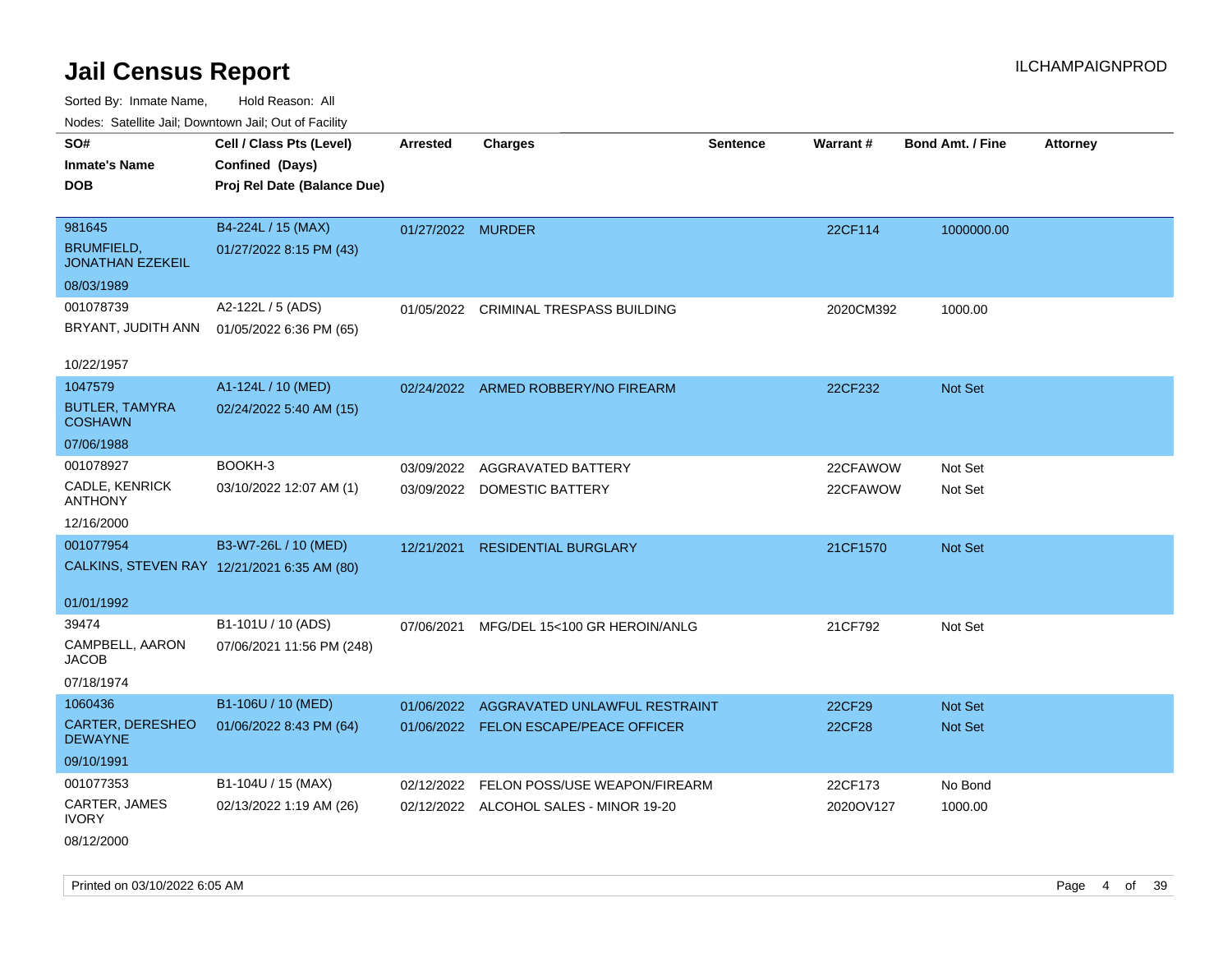| 10000. Catolino can, Domntonn can, Cat or I doint |                                                                                   |                 |                                         |                 |            |                         |                 |
|---------------------------------------------------|-----------------------------------------------------------------------------------|-----------------|-----------------------------------------|-----------------|------------|-------------------------|-----------------|
| SO#<br>Inmate's Name<br>DOB                       | Cell / Class Pts (Level)<br><b>Confined (Days)</b><br>Proj Rel Date (Balance Due) | <b>Arrested</b> | Charges                                 | <b>Sentence</b> | Warrant#   | <b>Bond Amt. / Fine</b> | <b>Attorney</b> |
|                                                   |                                                                                   |                 |                                         |                 |            |                         |                 |
| 1029088<br><b>CHAPPLE, MALIK</b><br><b>BIANCO</b> | B1-107L / 10 (MED)<br>12/22/2021 10:02 AM (79)                                    | 12/21/2021      | <b>FELON POSS/USE FIREARM PRIOR</b>     |                 | 21CF1338   | 250000.00               |                 |
| 10/25/1994                                        |                                                                                   |                 |                                         |                 |            |                         |                 |
| 001078812                                         | B1-206U / 15 (MAX)                                                                | 02/01/2022      | ARMED ROBBERY/ARMED W/FIREARM           |                 | 22CF145    | Not Set                 |                 |
| COBB, SINTRAE<br>SANCHEZ                          | 02/01/2022 8:33 PM (38)                                                           |                 |                                         |                 |            |                         |                 |
| 07/05/2002                                        |                                                                                   |                 |                                         |                 |            |                         |                 |
| 001077485                                         | A1-227U / 15 (MAX)                                                                | 12/21/2021      | MURDER/INTENT TO KILL/INJURE            |                 | 2021CF1282 | 1000000.00              |                 |
| COLBERT, ARIEANA<br><b>FELICIA</b>                | 12/21/2021 2:08 PM (80)                                                           |                 |                                         |                 |            |                         |                 |
| 12/13/2000                                        |                                                                                   |                 |                                         |                 |            |                         |                 |
| 34805                                             | B4-227U / 15 (MAX)                                                                | 10/01/2021      | DOMESTIC BATTERY                        |                 | 21CF1183   | Not Set                 |                 |
|                                                   | CONERLY, KIN JOSEPH 10/01/2021 1:53 AM (161)                                      | 10/01/2021      | ARMED HABITUAL CRIMINAL                 |                 | 21CF1184   | Not Set                 |                 |
| 11/16/1971                                        |                                                                                   | 10/06/2021      | POSS STOLEN VEHICLE > \$25,000          |                 | 19CF1786   | Not Set                 |                 |
| 1074319                                           | B1-104L / 15 (MAX)                                                                | 10/12/2021      | AGGRAVATED CRUELTY TO ANIMALS           |                 | 21CF1238   | Not Set                 |                 |
| <b>CRAIG, DAVUCCI</b><br><b>DAVION</b>            | 10/12/2021 11:36 AM (150)                                                         | 10/14/2021      | <b>MURDER</b>                           |                 | 21CF1239   | <b>Not Set</b>          |                 |
| 08/02/2001                                        |                                                                                   |                 |                                         |                 |            |                         |                 |
| 001078832                                         | B1-201L / 10 (MED)                                                                | 02/10/2022      | FELON POSS/USE WEAPON/FIREARM           | 3y(DOC)         | 21CF350    | No Bond                 |                 |
| CRAWFORD,<br>LAMARKUS LAVELL                      | 02/10/2022 2:32 PM (29)                                                           |                 |                                         |                 |            |                         |                 |
| 07/04/1989                                        |                                                                                   |                 |                                         |                 |            |                         |                 |
| 001077549                                         | B2-T3-10L / 10 (SPH)                                                              | 12/22/2020      | <b>PRED CRIM SEX ASLT/VICTIM &lt;13</b> |                 | 2020CF1469 | <b>Not Set</b>          |                 |
| CRISTOBAL-MATEO,<br>CRISTOBAL                     | 12/22/2020 1:17 PM (444)                                                          |                 |                                         |                 |            |                         |                 |
| 12/02/1988                                        |                                                                                   |                 |                                         |                 |            |                         |                 |
| 988538                                            | B3-W6-24L / 10 (MED)                                                              | 12/21/2021      | AGGRAVATED DOMESTIC BATTERY             |                 | 21CF1564   | Not Set                 |                 |
| DAVIDSON, HARLEY<br>KYLE SCOTT                    | 12/21/2021 5:45 AM (80)                                                           |                 |                                         |                 |            |                         |                 |
| 08/05/1990                                        | 4/18/2022 (0.00)                                                                  |                 |                                         |                 |            |                         |                 |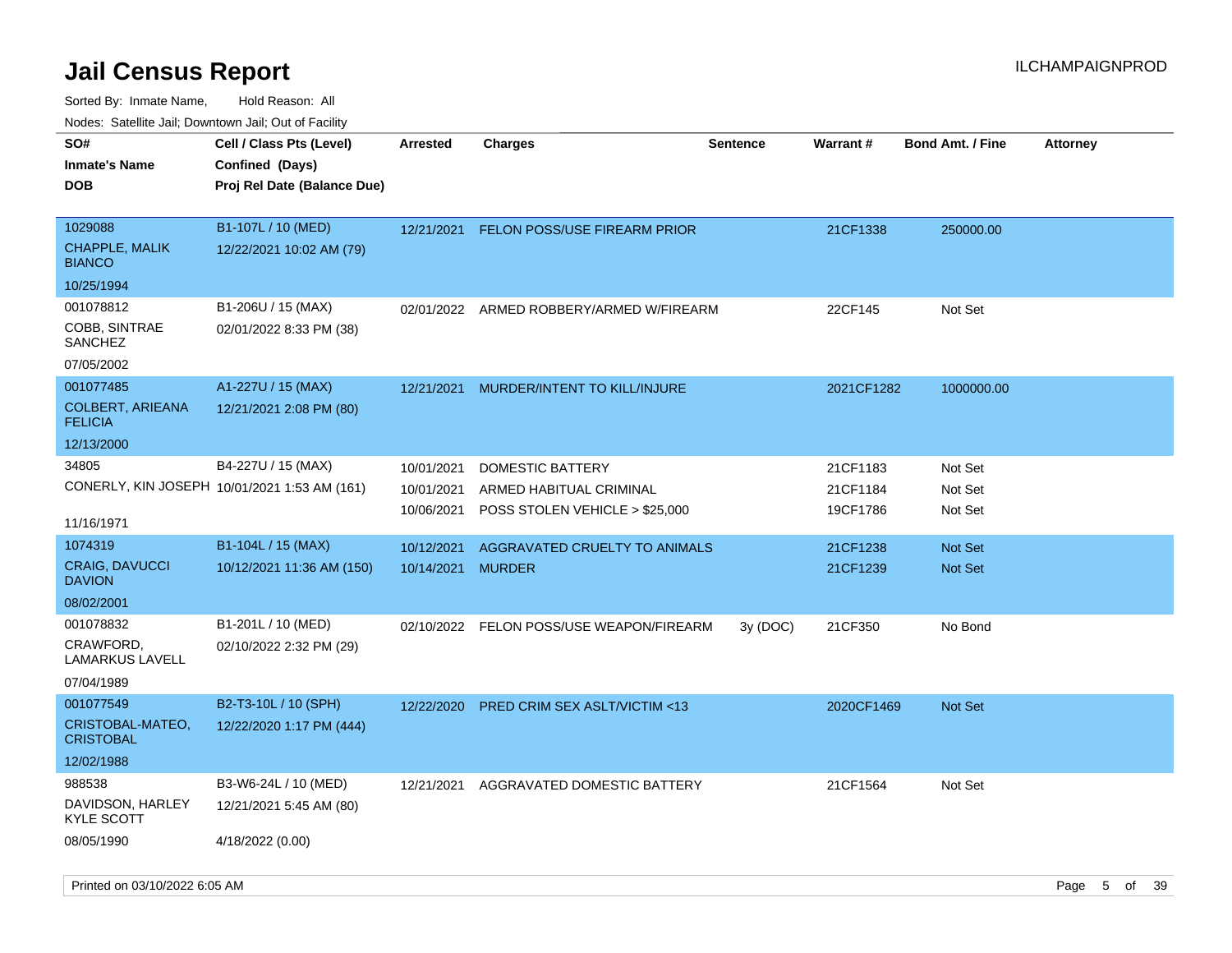Sorted By: Inmate Name, Hold Reason: All Nodes: Satellite Jail; Downtown Jail; Out of Facility

| SO#<br><b>Inmate's Name</b><br><b>DOB</b>                       | Cell / Class Pts (Level)<br>Confined (Days)<br>Proj Rel Date (Balance Due) | <b>Arrested</b>          | <b>Charges</b>                                                                     | <b>Sentence</b>        | Warrant#                 | Bond Amt. / Fine     | <b>Attorney</b> |
|-----------------------------------------------------------------|----------------------------------------------------------------------------|--------------------------|------------------------------------------------------------------------------------|------------------------|--------------------------|----------------------|-----------------|
| 1023587<br><b>DAVIS, MARTIN</b><br><b>DENNIS</b><br>12/02/1994  | A4-102L / 15 (MAX)<br>09/24/2021 9:38 PM (168)                             | 09/24/2021               | MFG/DEL CANNABIS/2.5-10 GRAMS<br>09/24/2021 ARMED HABITUAL CRIMINAL                |                        | 21CF1155<br>2021-CF681   | Not Set<br>500000.00 |                 |
| 001078538<br>DAWKINS, LEN<br>03/23/1987                         | A4-107L / 10 (MED)<br>10/26/2021 8:18 PM (136)                             | 10/26/2021               | <b>CRIM SEX ASSAULT/FORCE</b>                                                      |                        | 21CF1301                 | Not Set              |                 |
| 56972<br>DAY, DANIEL JOSEPH                                     | B3-W8-32L / 10 (MED)<br>08/30/2021 3:07 PM (193)                           | 08/30/2021<br>09/04/2021 | POSS STOLEN VEHICLE > \$25,000<br><b>BURGLARY</b>                                  |                        | 21CF1044<br>21CF1054     | Not Set<br>Not Set   |                 |
| 10/16/1982<br>64070<br>DECKER, ANTHONY V<br>11/27/1982          | A4-205L / 10 (MED)<br>02/18/2022 6:52 PM (21)                              | 02/18/2022 BURGLARY      | 02/18/2022 POSSESSION OF METH<5 GRAMS                                              |                        | 21CF1176<br>21CF1205     | 20000.00<br>15000.00 |                 |
| 001078915<br>03/06/1961                                         | A3-114L<br>DILLARD, ANTHONY M 03/07/2022 10:20 AM (4)                      |                          | 03/07/2022 AGG BATTERY/PEACE OFFICER                                               |                        | 22CF277                  | Not Set              |                 |
| 64463<br>DOOLEY, CALVIN<br><b>DARWOOD</b><br>05/13/1982         | B4-226L / 15 (MAX)<br>02/11/2022 11:24 AM (28)                             |                          | 02/11/2022 AGG DUI/3/BAC 0.16+<br>02/11/2022 AGG DUI/3/BAC 0.16+                   | 14m (DOC)<br>18m (DOC) | 21CF676<br>20CF1326      | No Bond<br>No Bond   |                 |
| 001078925<br><b>ECTOR, MELVIN</b><br><b>LAMAR</b><br>01/25/2000 | BOOKH-3<br>03/09/2022 10:36 AM (2)                                         |                          | 03/09/2022 AGG UUW/LOADED/NO FCCA/FOID<br>03/09/2022 POSS CANNABIS/500<2,000 GRAMS |                        | 2022CFAWOW<br>2022CFAWOW | Not Set<br>Not Set   |                 |
| 1024895<br>EDWARDS, GEORGE<br><b>CORTEZ</b>                     | B1-103L / 10 (MED)<br>12/15/2021 12:26 PM (86)                             | 12/15/2021<br>12/15/2021 | MFG/DEL 100<400 GR COCA/ANLG<br><b>AGGRAVATED BATTERY</b>                          |                        | 21CF1535<br>21CF1536     | Not Set<br>Not Set   |                 |

06/19/1994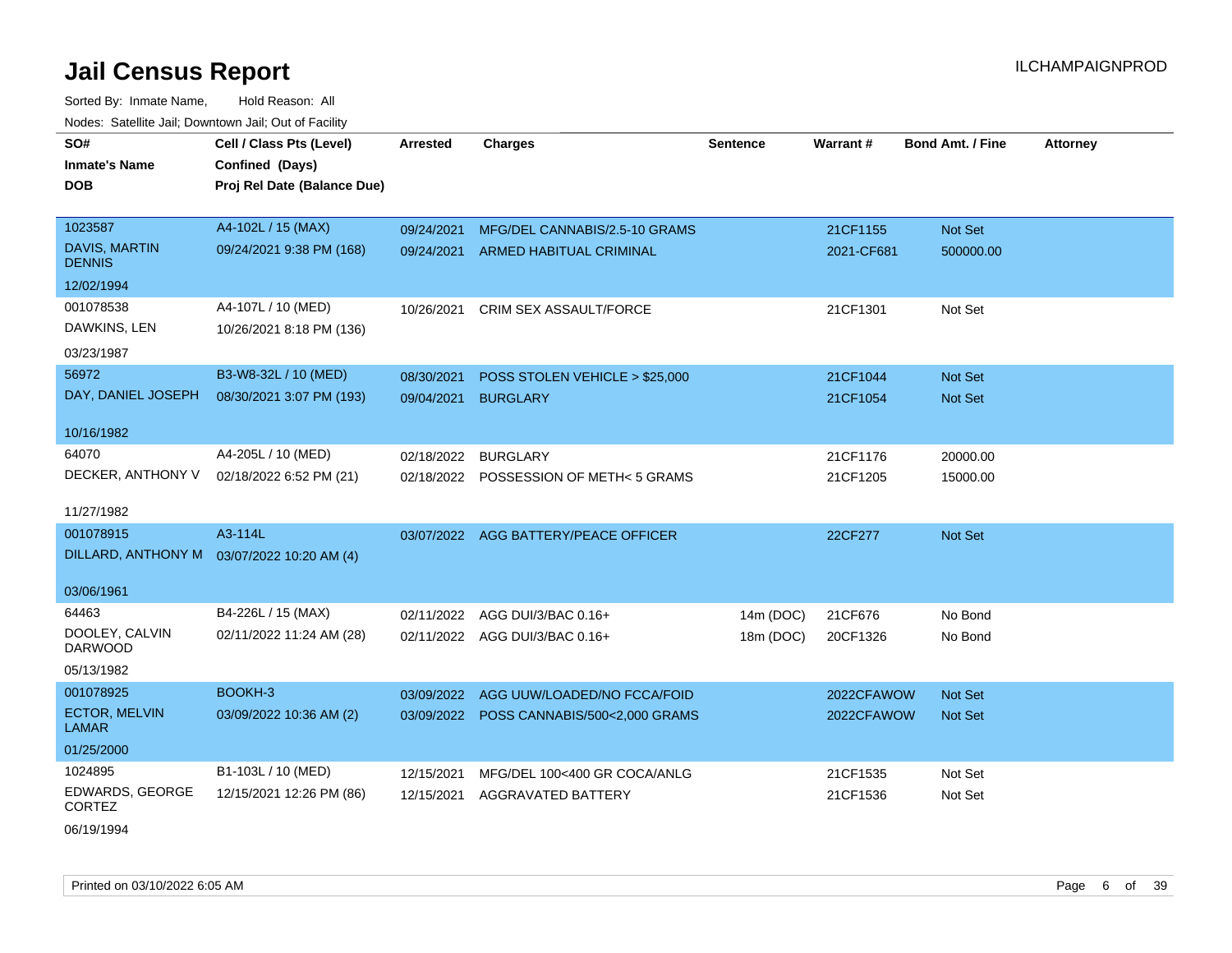| ivouss. Saleline Jali, Downlown Jali, Out of Facility |                                            |                   |                                           |                 |                 |                         |                 |
|-------------------------------------------------------|--------------------------------------------|-------------------|-------------------------------------------|-----------------|-----------------|-------------------------|-----------------|
| SO#                                                   | Cell / Class Pts (Level)                   | Arrested          | <b>Charges</b>                            | <b>Sentence</b> | <b>Warrant#</b> | <b>Bond Amt. / Fine</b> | <b>Attorney</b> |
| <b>Inmate's Name</b>                                  | Confined (Days)                            |                   |                                           |                 |                 |                         |                 |
| <b>DOB</b>                                            | Proj Rel Date (Balance Due)                |                   |                                           |                 |                 |                         |                 |
|                                                       |                                            |                   |                                           |                 |                 |                         |                 |
| 1074720                                               | B2-T4-13U / 15 (SPH)                       |                   | 01/19/2022 PRED CRIM SEX ASLT/VICTIM <13  |                 | 21CF1414        | 500000.00               |                 |
| <b>LEONARDO</b>                                       | ELVIR-REYES, JORGE 01/19/2022 1:43 PM (51) |                   |                                           |                 |                 |                         |                 |
| 06/03/1988                                            |                                            |                   |                                           |                 |                 |                         |                 |
| 43977                                                 | B2-T1-02L / 5 (SPH)                        | 12/20/2021        | AGG FLEEING POLICE/21 MPH OVER            |                 | 21CF1566        | Not Set                 |                 |
| <b>EMKES, DOUGLAS</b><br>ALAN                         | 12/20/2021 9:59 AM (81)                    | 12/20/2021        | PAROLE REVOCATION                         |                 |                 | No Bond                 |                 |
| 06/08/1959                                            |                                            |                   |                                           |                 |                 |                         |                 |
| 987328                                                | A2-123L / 10 (MED)                         | 12/11/2021        | AGG ASLT PEACE OFF/FIRE/ER WRK            |                 | 21CF1515        | <b>Not Set</b>          |                 |
| ERVIN, DEIDRA ANN<br><b>RUTH</b>                      | 12/11/2021 8:48 PM (90)                    |                   |                                           |                 |                 |                         |                 |
| 04/15/1991                                            |                                            |                   |                                           |                 |                 |                         |                 |
| 1026175                                               | B4-127U / 10 (MED)                         |                   | 02/06/2022 FELON FAIL/RETURN FRM FURLOUGH |                 | 21CF1554        | No Bond                 |                 |
| FALCONER, AVERY                                       | 02/06/2022 4:49 AM (33)                    |                   | 02/06/2022 CITY OV ARREST                 |                 | 2021-OV-65      | 1000.00                 |                 |
| FOX.                                                  |                                            |                   | 02/07/2022 MFG/DEL 1<15 GR COCAINE/ANLG   | 6y(DOC)         | 2019CF1617      | No Bond                 |                 |
| 04/07/1989                                            |                                            |                   |                                           |                 |                 |                         |                 |
| 1033594                                               | BOOKH-3                                    | 03/09/2022        | DELIVERY OF OR POSSESSION OF W/INT        |                 | 22CFAWOW        | <b>Not Set</b>          |                 |
| FARMER, KAMERON                                       | 03/09/2022 7:07 PM (2)                     |                   | 03/09/2022 POSSESS DRUG PARAPHERNALIA     |                 | 22CFAWOW        | <b>Not Set</b>          |                 |
| TODD                                                  |                                            |                   | 03/09/2022 POSSESS LOOK-ALIKE SUB/SUBQ    |                 | 22CFAWOW        | Not Set                 |                 |
| 08/11/1995                                            |                                            |                   | 03/09/2022 CAUSE CHILD TO BE ENDANGERED   |                 | 22CFAWOW        | Not Set                 |                 |
|                                                       |                                            | 03/09/2022        | DRIVING DURING SUSPENSION                 |                 | 22TRAWOW        | <b>Not Set</b>          |                 |
|                                                       |                                            | 03/09/2022        | <b>EXPIRATION OF REGISTRATION</b>         |                 | 22TRAW0W        | Not Set                 |                 |
|                                                       |                                            | 03/09/2022        | POSS ADULT USE CANN IN MOTOR VEHIC        |                 | 22TRAWOW        | Not Set                 |                 |
| 527081                                                | B3-W5-20L / 10 (MED)                       | 09/06/2021        | ARSON/REAL/PERSONAL PROP>\$150            |                 | 2021 CF 797     | 25000.00                |                 |
| FERGUSON,<br><b>CHRISTOPHER</b>                       | 09/06/2021 1:18 PM (186)                   |                   |                                           |                 |                 |                         |                 |
| 12/21/1981                                            |                                            |                   |                                           |                 |                 |                         |                 |
| 66468                                                 | A3-116L / 15 (ADS)                         | 03/06/2022 MURDER |                                           |                 | 22CF273         | 1000000.00              |                 |
| <b>FERRELL, BRIAN</b><br><b>JAMAL</b>                 | 03/06/2022 9:04 PM (5)                     |                   |                                           |                 |                 |                         |                 |
| 11/15/1985                                            |                                            |                   |                                           |                 |                 |                         |                 |
|                                                       |                                            |                   |                                           |                 |                 |                         |                 |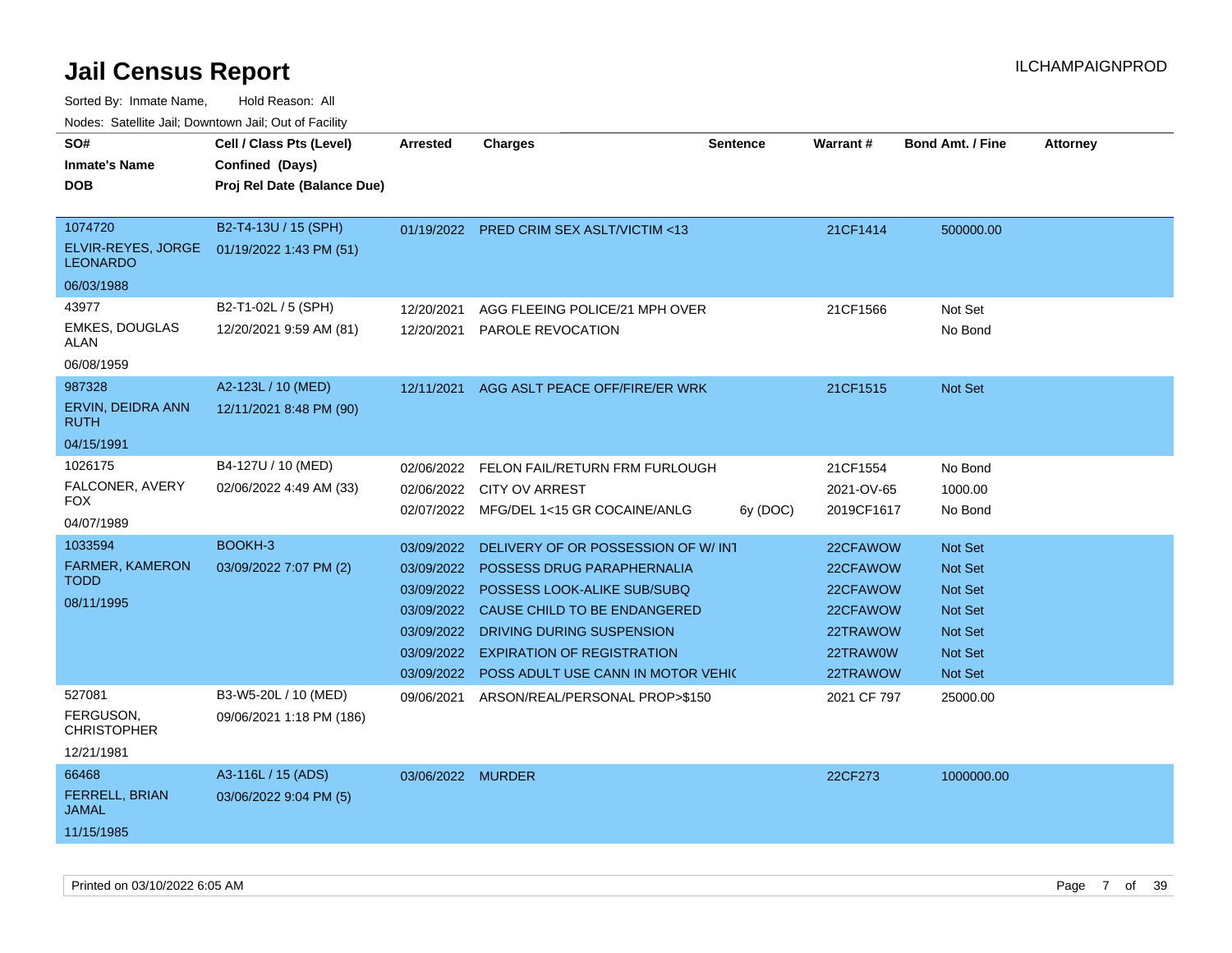Sorted By: Inmate Name, Hold Reason: All Nodes: Satellite Jail; Downtown Jail; Out of Facility

| roaco. Odichile Jan, Downtown Jan, Out of Facility |                                              |                 |                                         |          |            |                         |                 |
|----------------------------------------------------|----------------------------------------------|-----------------|-----------------------------------------|----------|------------|-------------------------|-----------------|
| SO#                                                | Cell / Class Pts (Level)                     | <b>Arrested</b> | <b>Charges</b>                          | Sentence | Warrant#   | <b>Bond Amt. / Fine</b> | <b>Attorney</b> |
| <b>Inmate's Name</b>                               | Confined (Days)                              |                 |                                         |          |            |                         |                 |
| <b>DOB</b>                                         | Proj Rel Date (Balance Due)                  |                 |                                         |          |            |                         |                 |
|                                                    |                                              |                 |                                         |          |            |                         |                 |
| 962759                                             | B2-DR / 15 (SPH)                             | 07/16/2021      | <b>METH DELIVERY&lt;5 GRAMS</b>         |          | 21CF833    | Not Set                 |                 |
|                                                    | FINLEY, KEVIN DANTE 07/16/2021 9:44 PM (238) | 07/29/2021      | AGG CRIM SEX ASSAULT/FELONY             |          | 21CF891    | No Bond                 |                 |
| 12/28/1988                                         |                                              |                 |                                         |          |            |                         |                 |
| 1039744                                            | B4-122U / 15 (MAX)                           | 12/06/2021      | <b>MURDER</b>                           |          | 20CF959    | 1000000.00              |                 |
| FONVILLE, TREVOY<br><b>JERMAINE</b>                | 12/06/2021 10:52 AM (95)                     |                 |                                         |          |            |                         |                 |
| 01/13/1996                                         |                                              |                 |                                         |          |            |                         |                 |
| 001078863                                          | B4-226U / 15 (MAX)                           |                 | 02/19/2022 POSSESSION OF STOLEN FIREARM |          | 22CF203    | Not Set                 |                 |
| FOSTER, JOHN<br><b>CARELL</b>                      | 02/19/2022 6:01 AM (20)                      |                 |                                         |          |            |                         |                 |
| 03/13/1981                                         |                                              |                 |                                         |          |            |                         |                 |
| 518395                                             | B2-T3-12L / 15 (SPH)                         | 07/07/2020      | CRIMINAL SEXUAL ASSAULT                 |          | 2020-CF735 | 250000.00               |                 |
|                                                    | FRANDLE, MARK RYAN 07/07/2020 3:42 PM (612)  |                 |                                         |          |            |                         |                 |
| 09/10/1985                                         |                                              |                 |                                         |          |            |                         |                 |
| 001077934                                          | A1-125L / 10 (MED)                           | 08/22/2021      | <b>DOMESTIC BATTERY</b>                 |          | 21 CM 172  | 10000.00                |                 |
| <b>FREED, LOGAN</b><br><b>SUZANNE</b>              | 08/22/2021 11:45 PM (201)                    | 08/22/2021      | AGG DUI/ACCIDENT/DEATH                  |          | 21CF1024   | Not Set                 |                 |
| 08/18/1996                                         |                                              |                 |                                         |          |            |                         |                 |
| 001078290                                          | A1-224L / 10 (ADS)                           | 08/19/2021      | MACHINE GUN/AUTO WEAPON/VEH             |          | 21CF1012   | Not Set                 |                 |
| FREEMAN, ANGEL<br>JANILA KAY                       | 08/19/2021 1:26 AM (204)                     |                 |                                         |          |            |                         |                 |
| 12/25/1995                                         |                                              |                 |                                         |          |            |                         |                 |
| 591514                                             | B2-T2-07U / 10 (SPH)                         |                 | 02/25/2022 AGG CRIM SEX ABUSE/VIC 13-17 |          | 22CF230    | 100000.00               |                 |
| GAMBLE, SCOTT PAUL 02/25/2022 6:08 PM (14)         |                                              |                 |                                         |          |            |                         |                 |
| 09/06/1968                                         |                                              |                 |                                         |          |            |                         |                 |
| 1068917                                            | <b>BOOKF-1 / 5 (MIN)</b>                     |                 | 08/11/2021 VIO ORDER/PRIOR VIO OF ORDER |          | 21CF965    | Not Set                 |                 |
| GARCIA, JUAN<br>CARLOS                             | 08/11/2021 9:24 PM (212)                     |                 |                                         |          |            |                         |                 |
| 10/21/1997                                         |                                              |                 |                                         |          |            |                         |                 |

Printed on 03/10/2022 6:05 AM **Page 8 of 39**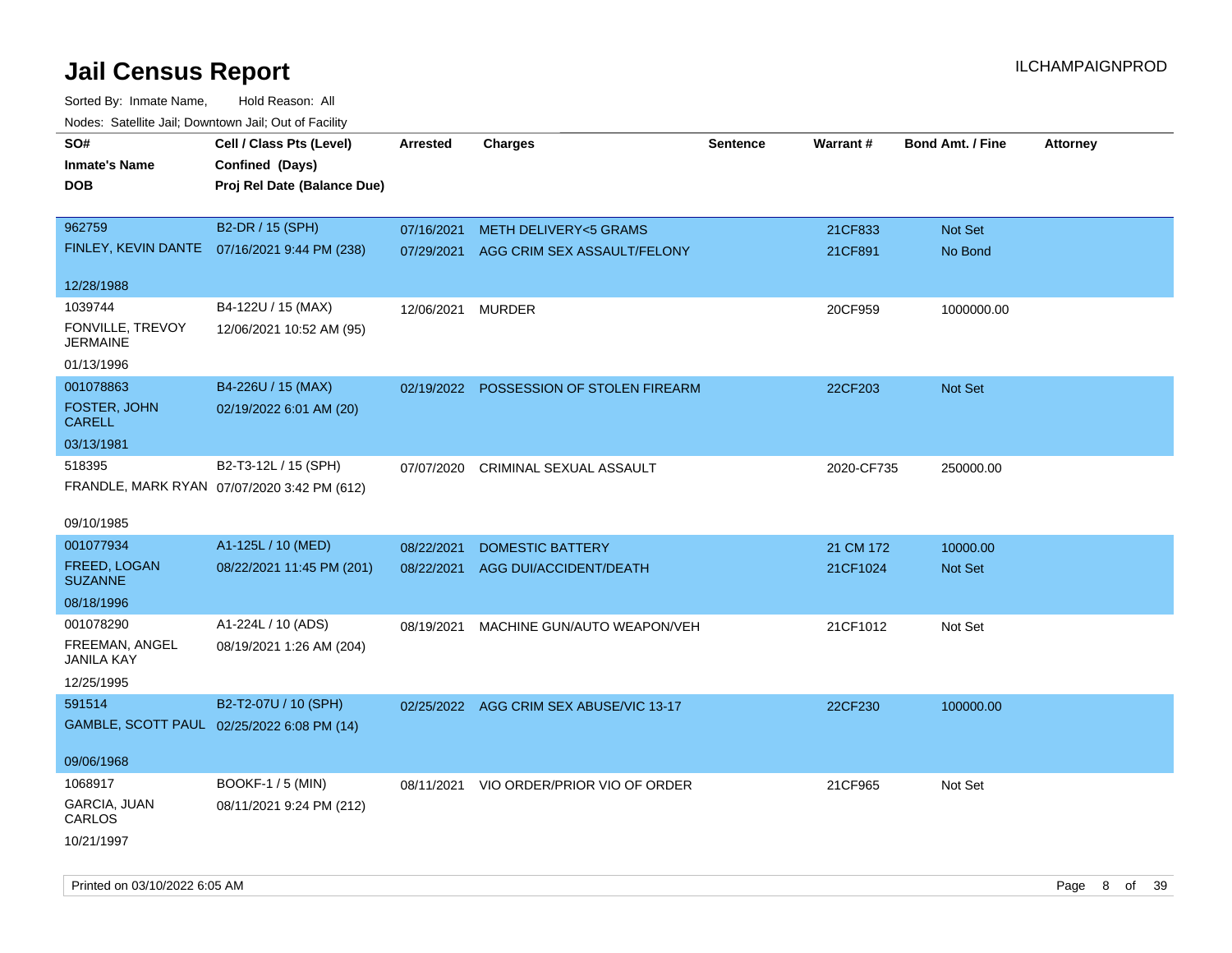| SO#                                    | Cell / Class Pts (Level)    | <b>Arrested</b> | <b>Charges</b>                            | <b>Sentence</b> | Warrant#     | <b>Bond Amt. / Fine</b> | <b>Attorney</b> |
|----------------------------------------|-----------------------------|-----------------|-------------------------------------------|-----------------|--------------|-------------------------|-----------------|
|                                        |                             |                 |                                           |                 |              |                         |                 |
| <b>Inmate's Name</b>                   | Confined (Days)             |                 |                                           |                 |              |                         |                 |
| <b>DOB</b>                             | Proj Rel Date (Balance Due) |                 |                                           |                 |              |                         |                 |
|                                        |                             |                 |                                           |                 |              |                         |                 |
| 001078154                              | B4-121U / 10 (MED)          | 01/09/2022      | DRVG UNDER INFLU OF ALCOHOL               |                 | 2021 DT 182  | 5000.00                 |                 |
| <b>GENTRY, DAMON</b><br><b>LIONEL</b>  | 01/09/2022 4:41 PM (61)     |                 | 01/09/2022 AGG DOMESTIC BATTERY/STRANGLE  |                 | 2021 CF 1396 | 50000.00                |                 |
| 12/25/1971                             |                             |                 |                                           |                 |              |                         |                 |
| 1003785                                | A4-202L / 10 (MED)          | 01/31/2022      | THEFT CON INTENT <\$500 PRIOR             | 4y (DOC)        | 19CF1558     | No Bond                 |                 |
| GENTRY, SIDNEY<br>RAYNARD              | 01/31/2022 8:44 AM (39)     |                 |                                           |                 |              |                         |                 |
| 05/27/1971                             |                             |                 |                                           |                 |              |                         |                 |
| 001078633                              | B2-T4-15U / 25 (SPH)        | 12/01/2021      | <b>PRED CRIM SEX ASLT/VICTIM &lt;13</b>   |                 | 21CF1416     | 250000.00               |                 |
| GONZALEZ-GUILLEN,<br><b>EDWARD</b>     | 12/01/2021 12:08 PM (100)   |                 |                                           |                 |              |                         |                 |
| 08/25/2002                             |                             |                 |                                           |                 |              |                         |                 |
| 001078607                              | B4-221L / 15 (MAX)          | 11/22/2021      | FELON POSS/USE FIREARM/PAROLE             |                 | 21CF1437     | Not Set                 |                 |
| GRAY, WILLIAM<br>DA'VON                | 11/22/2021 2:57 PM (109)    | 11/22/2021      | ATTEMPT (FIRST DEGREE MURDER)             |                 | 21CF1435     | Not Set                 |                 |
| 04/18/1984                             |                             |                 |                                           |                 |              |                         |                 |
| 56342                                  | B1-206L / 10 (MED)          | 10/21/2021      | THEFT CONTROL INTENT <\$500               |                 | 17CF1451     | 10000.00                |                 |
| <b>GRIFFIN, NATHAN</b>                 | 10/21/2021 4:20 PM (141)    | 10/21/2021      | DRIVING ON REVOKED LICENSE                |                 | 20TR1979     | 3000.00                 |                 |
| <b>EUGENE</b>                          |                             | 10/21/2021      | ARMED HABITUAL CRIMINAL                   |                 | 21CF1279     | <b>Not Set</b>          |                 |
| 02/24/1969                             |                             |                 |                                           |                 |              |                         |                 |
| 001078868                              | <b>BOOKH-4 / 5 (ADS)</b>    |                 | 02/24/2022 STALKING/CAUSE FEAR FOR SAFETY |                 | 22CF227      | 150000.00               |                 |
| HARRIS-MINER,<br><b>NICHOLAS</b>       | 02/24/2022 3:56 PM (15)     |                 |                                           |                 |              |                         |                 |
| 07/08/1998                             |                             |                 |                                           |                 |              |                         |                 |
| 544770                                 | A4-106L / 10 (MED)          | 08/14/2021      | AGG DOMESTIC BATTERY/STRANGLE             | 7y (DOC)        | 2021CF514    | 25000.00                |                 |
| <b>HAYES, DEVON</b><br><b>JERMAINE</b> | 08/14/2021 2:56 AM (209)    |                 |                                           |                 |              |                         |                 |
| 11/07/1987                             |                             |                 |                                           |                 |              |                         |                 |
| 001078488                              | B2-T3-09U / 15 (SPH)        | 10/14/2021      | PRED CRIM SEX ASLT/VICTIM <13             | 25y (DOC)       | 2021CF1232   | 500000.00               |                 |
| HERNANDEZ-LOPEZ,<br><b>ERNESTO</b>     | 10/14/2021 3:15 PM (148)    | 10/14/2021      | <b>FUGITIVE FROM JUSTICE</b>              |                 | 21CF1246     | Not Set                 |                 |
| 11/28/1975                             |                             |                 |                                           |                 |              |                         |                 |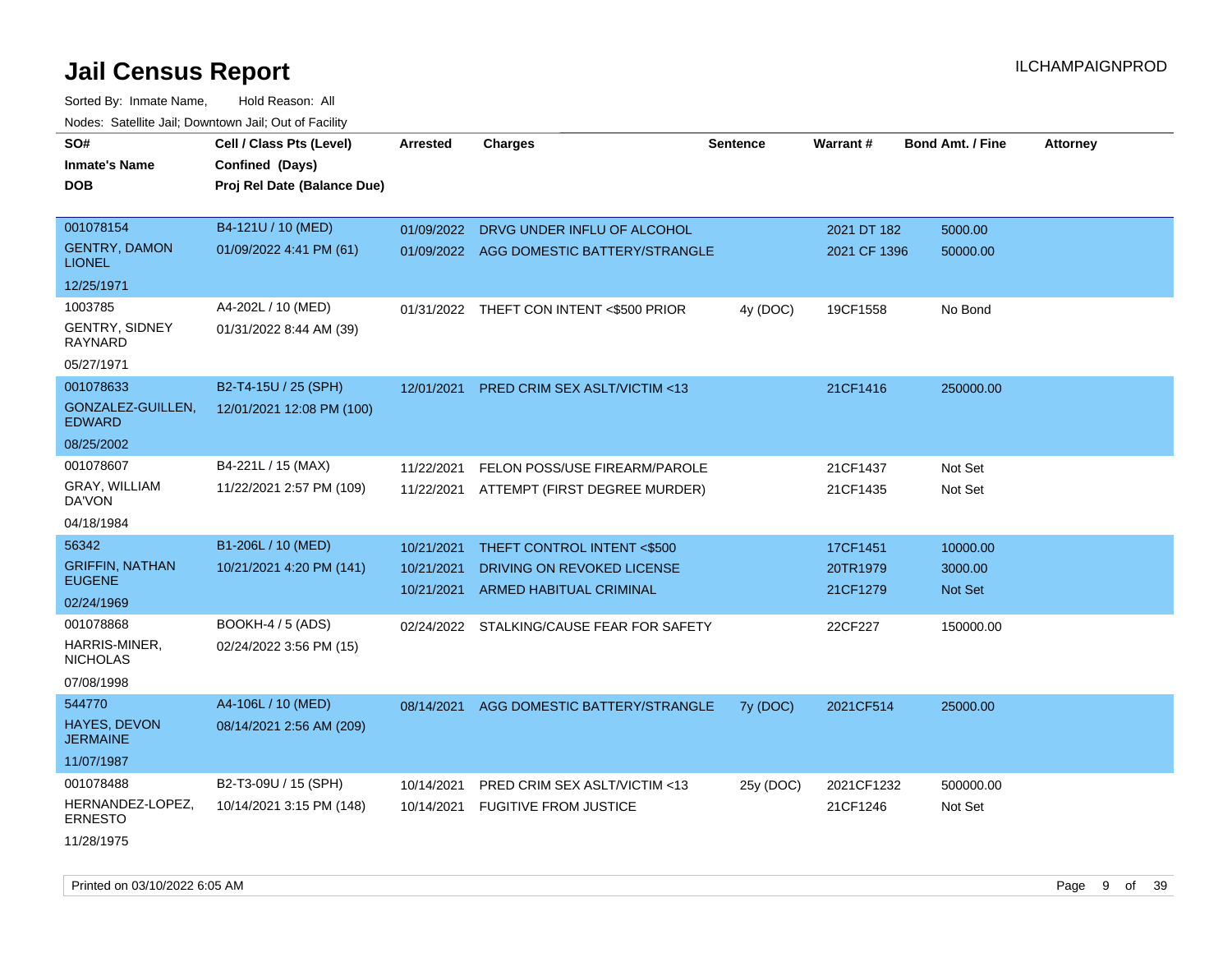| SO#                                                       | Cell / Class Pts (Level)    | <b>Arrested</b> | <b>Charges</b>                           | <b>Sentence</b> | Warrant#  | <b>Bond Amt. / Fine</b> | <b>Attorney</b> |
|-----------------------------------------------------------|-----------------------------|-----------------|------------------------------------------|-----------------|-----------|-------------------------|-----------------|
| <b>Inmate's Name</b>                                      | Confined (Days)             |                 |                                          |                 |           |                         |                 |
| <b>DOB</b>                                                | Proj Rel Date (Balance Due) |                 |                                          |                 |           |                         |                 |
|                                                           |                             |                 |                                          |                 |           |                         |                 |
| 975293                                                    | B2-T4-14L / 10 (SPH)        | 07/21/2021      | <b>STALKING</b>                          |                 | 2021CF863 | <b>Not Set</b>          |                 |
| <b>HILL, JACOB MILES</b>                                  | 07/21/2021 8:43 PM (233)    | 07/21/2021      | VIO ORDER/PRIOR VIO OF ORDER             |                 | 21CF914   | No Bond                 |                 |
|                                                           |                             | 07/25/2021      | PAROLE REVOCATION                        |                 | CH2104646 | Not Set                 |                 |
| 02/06/1988                                                |                             | 08/18/2021      | <b>HARASS WITNESS/FAMILY MBR/REP</b>     |                 | 21CF992   | <b>Not Set</b>          |                 |
|                                                           |                             | 09/09/2021      | AGG STALKING/BODILY HARM                 |                 | 21CF1073  | <b>Not Set</b>          |                 |
| 48471                                                     | B1-207L / 15 (MAX)          | 08/08/2021      | AGG BATTERY/DISCHARGE FIREARM            |                 | 21CF946   | Not Set                 |                 |
| HILL, RAMESH<br><b>JERMAINE</b>                           | 08/08/2021 4:45 AM (215)    |                 |                                          |                 |           |                         |                 |
| 12/11/1978                                                |                             |                 |                                          |                 |           |                         |                 |
| 1072876                                                   | A1-226U / 5 (MIN)           |                 | 02/10/2022 METH DELIVERY/5<15 GRAMS      | 4y (DOC)        | 21CF143   | No Bond                 |                 |
| HOUTCHINS, SAVANNA 02/10/2022 5:10 PM (29)<br><b>BELL</b> |                             |                 |                                          |                 |           |                         |                 |
| 07/10/1996                                                | 2/17/2022 (0.00)            |                 |                                          |                 |           |                         |                 |
| 999198                                                    | B4-225L / 15 (MAX)          | 11/30/2021      | FELON POSS/USE FIREARM PRIOR             |                 | 21CF1377  | 500000.00               |                 |
| HOWARD, BRION LIN                                         | 11/30/2021 10:41 AM (101)   |                 |                                          |                 |           |                         |                 |
|                                                           |                             |                 |                                          |                 |           |                         |                 |
| 06/10/1992                                                |                             |                 |                                          |                 |           |                         |                 |
| 001078884                                                 | A4-207L / 15 (MAX)          |                 | 02/27/2022 ARMED VIOLENCE/CATEGORY I     |                 | 22CF234   | <b>Not Set</b>          |                 |
| HOWARD, TREVON<br><b>TITRESS</b>                          | 02/27/2022 5:07 AM (12)     |                 |                                          |                 |           |                         |                 |
| 03/20/1999                                                |                             |                 |                                          |                 |           |                         |                 |
| 51028                                                     | A4-201L / 10 (MED)          |                 | 02/23/2022 AGG FLEEING/2+ CON DEVICES    |                 | 19CF1839  | 50000.00                |                 |
| HUFFMAN, MICHAEL<br><b>LEONARD</b>                        | 02/23/2022 3:14 AM (16)     |                 |                                          |                 |           |                         |                 |
| 07/24/1980                                                |                             |                 |                                          |                 |           |                         |                 |
| 38993                                                     | B4-126L / 15 (MAX)          |                 | 02/13/2021 ATTEMPT (FIRST DEGREE MURDER) |                 | 21CF181   | <b>Not Set</b>          |                 |
| JACKSON, LAMONT<br><b>JEREMIE</b>                         | 02/13/2021 7:45 AM (391)    |                 |                                          |                 |           |                         |                 |
| 07/31/1973                                                |                             |                 |                                          |                 |           |                         |                 |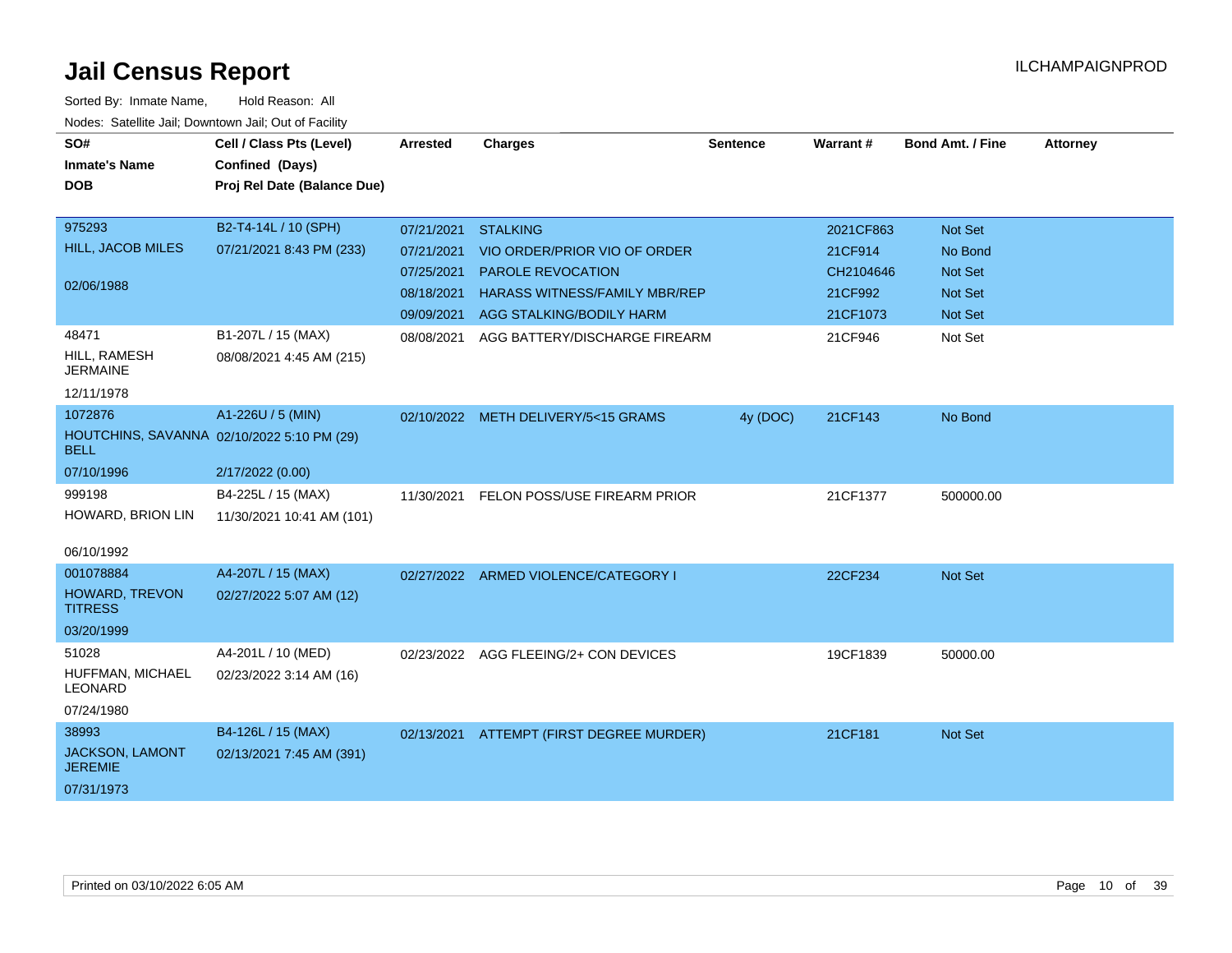Sorted By: Inmate Name, Hold Reason: All Nodes: Satellite Jail; Downtown Jail; Out of Facility

| SO#<br><b>Inmate's Name</b><br><b>DOB</b> | Cell / Class Pts (Level)<br>Confined (Days)<br>Proj Rel Date (Balance Due) | <b>Arrested</b> | <b>Charges</b>                          | <b>Sentence</b> | Warrant#               | <b>Bond Amt. / Fine</b> | <b>Attorney</b> |
|-------------------------------------------|----------------------------------------------------------------------------|-----------------|-----------------------------------------|-----------------|------------------------|-------------------------|-----------------|
| 001077487<br><b>JACKSON, TERRELL</b>      | B3-W8-30L / 10 (MED)                                                       | 12/03/2020      | FELON POSS/USE WEAPON/FIREARM           | 8y (DOC)        | 20CF1377               | <b>Not Set</b>          |                 |
| <b>DANDRE</b>                             | 12/03/2020 10:18 AM (463)                                                  | 11/09/2021      | AGG DISCHARGE FIREARM/OCC VEH           | 8y (DOC)        | 21CR0331401            | No Bond                 |                 |
| 08/11/1990                                |                                                                            |                 |                                         |                 |                        |                         |                 |
| 001078703                                 | A1-225U / 15 (ADS)                                                         | 12/20/2021      | MURDER/INTENT TO KILL/INJURE            |                 | 21CF1574               | Not Set                 |                 |
| <b>JOHNS, SHANIQUH</b><br><b>THERESA</b>  | 12/22/2021 6:41 AM (79)                                                    |                 |                                         |                 |                        |                         |                 |
| 04/03/1992                                |                                                                            |                 |                                         |                 |                        |                         |                 |
| 1042582                                   | <b>BOOKH-7</b>                                                             | 03/10/2022      | <b>VIOLATE ORDER PROTECTION</b>         |                 | 21CMAWOW               | <b>Not Set</b>          |                 |
| JONES, DEONTA<br><b>DANTRAL</b>           | 03/10/2022 4:50 AM (1)                                                     | 03/10/2022      | <b>RESIST/OBSTRUCT WITH INJURY</b>      |                 | 21CFAWOW               | <b>Not Set</b>          |                 |
| 02/01/1993                                |                                                                            |                 |                                         |                 |                        |                         |                 |
| 001078645                                 | B4-222U / 10 (MED)                                                         | 12/02/2021      | AGG DISCHARGE FIREARM                   |                 | 21CF1478               | No Bond                 |                 |
| JONES, KELVIN<br><b>KHYRIC</b>            | 12/02/2021 6:56 PM (99)                                                    |                 |                                         |                 |                        |                         |                 |
| 02/27/2001                                |                                                                            |                 |                                         |                 |                        |                         |                 |
| 956822                                    | A4-107U / 15 (MAX)                                                         | 11/25/2021      | AGGRAVATED DOMESTIC BATTERY             |                 | 21CF1442               | Not Set                 |                 |
| <b>JONES, MARIO</b>                       | 11/25/2021 10:37 AM (106)                                                  | 11/25/2021      | <b>PAROLE REVOCATION</b>                |                 | CH2106361              | No Bond                 |                 |
| <b>NATHANIEL</b><br>10/27/1987            |                                                                            | 11/25/2021      | <b>UNLAWFUL RESTRAINT</b>               |                 | 21CF1443               | <b>Not Set</b>          |                 |
| 59668                                     | B2-T1-04L / 10 (SPH)                                                       |                 |                                         |                 |                        |                         |                 |
| JONES, MARTELL                            | 02/11/2022 3:19 PM (28)                                                    | 02/11/2022      | FAIL TO RPT CHNG ADDRESS/EMPL           |                 | 20 CF 1241             | 75000.00                |                 |
| <b>DEANGELO</b>                           |                                                                            |                 | 02/11/2022 AGGRAVATED ARSON/BODILY HARM |                 | 22 CF 169              | 75000.00                |                 |
| 07/11/1983                                |                                                                            |                 |                                         |                 |                        |                         |                 |
| 1008468                                   | B4-125L / 10 (MED)                                                         | 12/01/2021      | FELON POSS/USE WEAPON/FIREARM           |                 | 21CF1472               | <b>Not Set</b>          |                 |
| <b>JONES, MARTEZ</b><br><b>LAMONTE</b>    | 12/01/2021 1:28 PM (100)                                                   | 12/02/2021      | <b>PROBATION VIOLATION</b>              |                 | 20CF1151               | <b>Not Set</b>          |                 |
| 06/22/1993                                |                                                                            |                 |                                         |                 |                        |                         |                 |
| 506244                                    | B1-204L / 15 (MAX)                                                         | 07/15/2021      | ARMED ROBBERY/ARMED W/FIREARM           |                 | 19y/6m (DOC) 2021CF791 | 250000.00               |                 |
| <b>JOSLIN, JASON LEE</b>                  | 07/15/2021 4:38 AM (239)                                                   |                 |                                         |                 |                        |                         |                 |

12/22/1985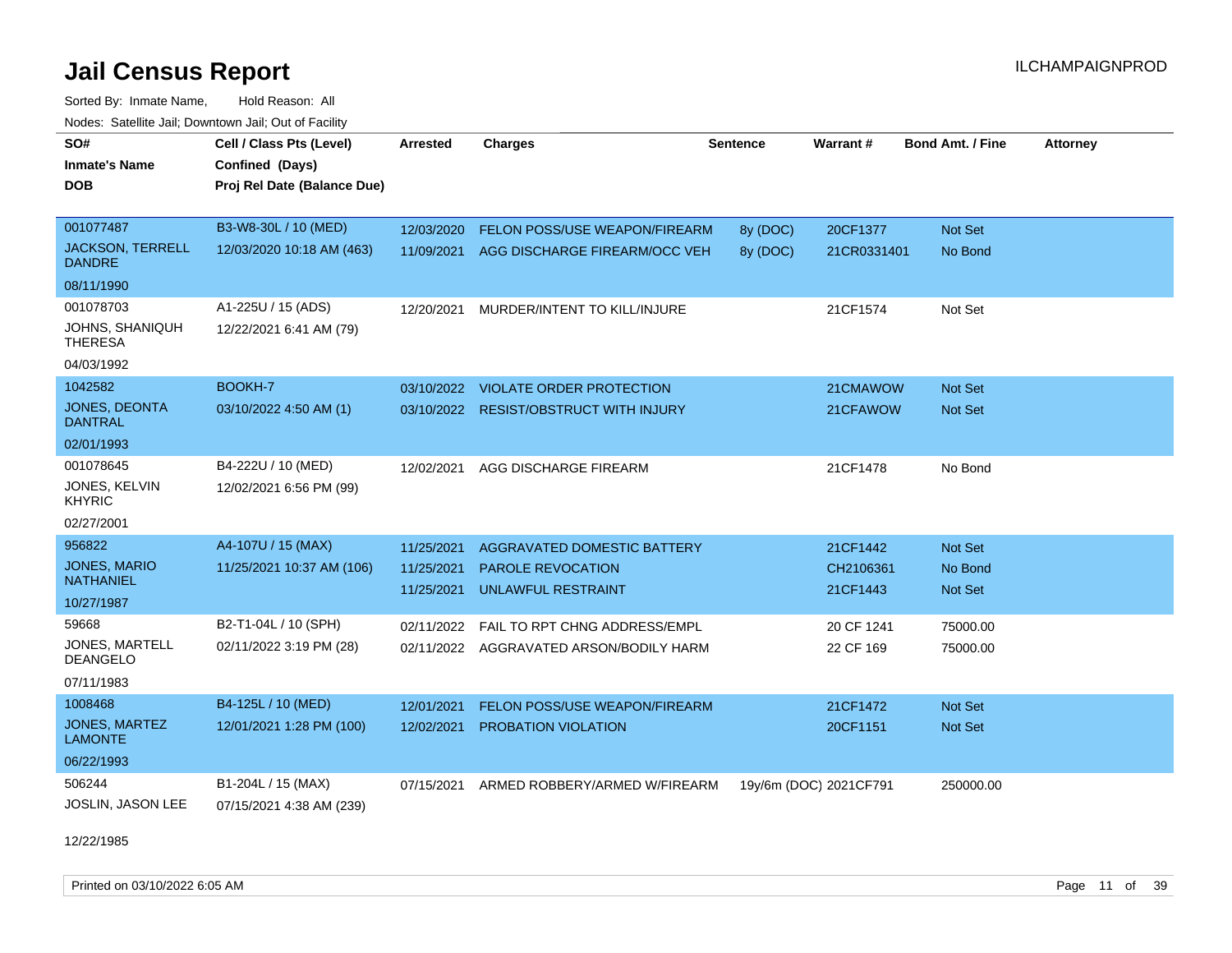| SO#<br><b>Inmate's Name</b><br><b>DOB</b>                              | Cell / Class Pts (Level)<br>Confined (Days)<br>Proj Rel Date (Balance Due) | <b>Arrested</b>          | <b>Charges</b>                                                                                               | <b>Sentence</b> | Warrant#                         | Bond Amt. / Fine               | <b>Attorney</b> |
|------------------------------------------------------------------------|----------------------------------------------------------------------------|--------------------------|--------------------------------------------------------------------------------------------------------------|-----------------|----------------------------------|--------------------------------|-----------------|
| 1073563<br><b>KIZER, DETRIOUS</b><br><b>TRIVALE</b><br>03/05/1971      | BOOKH-7<br>03/10/2022 2:42 AM (1)                                          | 03/10/2022               | DRIVING ON REVOKED LICENSE                                                                                   |                 | 19TR4604                         | 20000.00                       |                 |
| 1068786<br>LACY, MALIK SHAKUR<br>12/01/1996                            | A3-112U / 10 (ADS)<br>03/04/2022 7:25 PM (7)                               | 03/04/2022               | DOMESTIC BATTERY/OTHER PRIOR<br>03/04/2022 DOMESTIC BATTERY/HARM/VIO O/P<br>03/04/2022 WARRANT OUT OF COUNTY |                 | 22CF270<br>18CM478<br>20TR4604   | Not Set<br>2500.00<br>3000.00  |                 |
| 1041648<br>LANE, DEMETRIUS<br><b>LAQUAN</b><br>07/04/1996              | A4-206U / 15 (MAX)<br>01/11/2022 5:27 AM (59)                              |                          | 01/11/2022 ARMED HABITUAL CRIMINAL<br>01/11/2022 PAROLE REVOCATION                                           |                 | 22CF41<br>CH2200221              | Not Set<br>Not Set             |                 |
| 1070011<br>LAWS, WILLIAM<br>ZARAK, Third<br>07/06/1999                 | B4-124U / 15 (MAX)<br>08/03/2021 3:53 PM (220)                             | 08/03/2021               | AGG DISCH FIREARM/1ST AID PERS                                                                               |                 | 21CF929                          | Not Set                        |                 |
| 001078797<br>LEVIN, DANIEL DAVID<br>08/08/1984                         | <b>BOOKH-2 / 5 (ADS)</b><br>01/26/2022 3:00 PM (44)                        |                          | 01/26/2022 VIO STALKING NO CONTACT ORDER                                                                     |                 | 22CM31                           | Not Set                        |                 |
| 548089<br>LEWIS, LAWRENCE<br>PAUL, Third<br>02/08/1993                 | B1-204U / 15 (MAX)<br>12/04/2020 4:42 AM (462)                             | 12/04/2020<br>12/04/2020 | METH DELIVERY/100<400 GRAMS<br>AGG DOMESTIC BATTERY/STRANGLE<br>12/04/2020 ATTEMPT (FIRST DEGREE MURDER)     |                 | 20CF1481<br>18CF1507<br>20CF1378 | Not Set<br>10000.00<br>Not Set |                 |
| 63639<br>LINDSEY, ANTHONY<br><b>MARTEZ</b>                             | A4-106U / 5 (ADS)<br>01/28/2022 10:06 PM (42)                              |                          | 01/31/2022 FELON POSS/USE WEAPON/FIREARM                                                                     | 5y (DOC)        | 22CF110                          | No Bond                        |                 |
| 03/18/1985<br>41428<br>LINDSEY, DERRICK<br><b>LAMONT</b><br>06/19/1975 | B4-224U / 10 (MED)<br>03/02/2022 8:03 AM (9)                               |                          | 03/02/2022 MFG/DEL 15<100 GR COCA/ANALOG                                                                     |                 | 22CF255                          | Not Set                        |                 |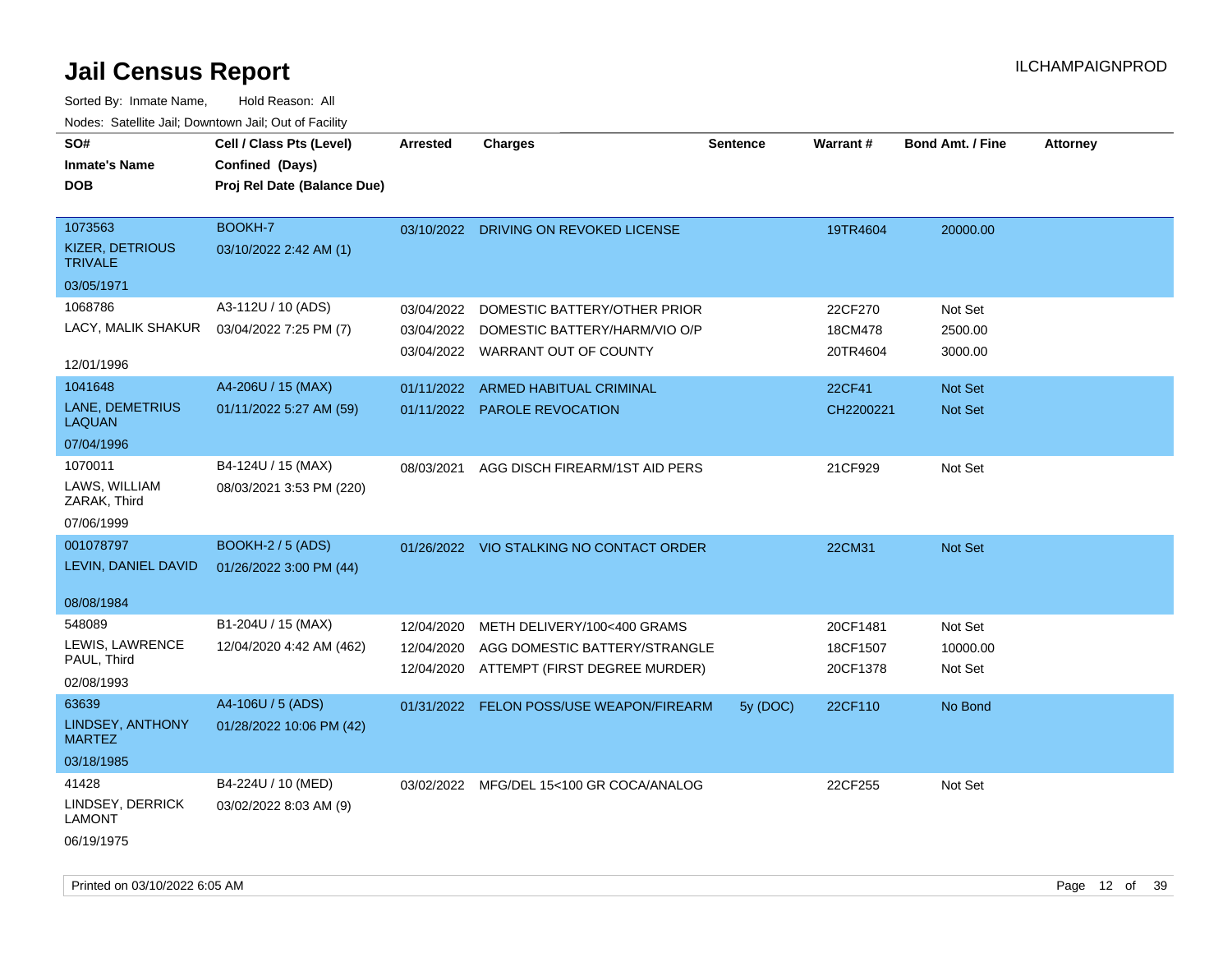Sorted By: Inmate Name, Hold Reason: All Nodes: Satellite Jail; Downtown Jail; Out of Facility

| soupois catomic can, Dominomii can, Cat or Faomt<br>SO# | Cell / Class Pts (Level)    | <b>Arrested</b> | <b>Charges</b>                            | <b>Sentence</b> | Warrant#                 | <b>Bond Amt. / Fine</b> | <b>Attorney</b> |
|---------------------------------------------------------|-----------------------------|-----------------|-------------------------------------------|-----------------|--------------------------|-------------------------|-----------------|
| <b>Inmate's Name</b>                                    | Confined (Days)             |                 |                                           |                 |                          |                         |                 |
| <b>DOB</b>                                              | Proj Rel Date (Balance Due) |                 |                                           |                 |                          |                         |                 |
|                                                         |                             |                 |                                           |                 |                          |                         |                 |
| 001078817                                               | B1-207U / 10 (MED)          |                 | 02/03/2022 AGG UUW/PERSON/PREV CONVICTION |                 | 22CF143                  | Not Set                 |                 |
| LIPSCOMB, LADAROL<br><b>ANTHONY</b>                     | 02/03/2022 11:33 PM (36)    |                 |                                           |                 |                          |                         |                 |
| 10/01/2000                                              |                             |                 |                                           |                 |                          |                         |                 |
| 001078924                                               | BOOKH-8 / 10 (MED)          | 03/09/2022      | DOMESTIC BATTERY/OTHER PRIOR              |                 | 22CF289                  | Not Set                 |                 |
| LIVINGSTON, MASON<br><b>RICHARD</b>                     | 03/09/2022 4:13 AM (2)      |                 | 03/09/2022 WARRANT OUT OF COUNTY          |                 | 2019 CM 230              | 5000.00                 |                 |
| 08/23/1988                                              |                             |                 |                                           |                 |                          |                         |                 |
| 1065002                                                 | B3-W2-07U / 10 (MED)        | 11/16/2021      | DOMESTIC BTRY/CONTACT/VIO O/P             |                 | 2y/6m (DOC) 2019CF001781 | 25000.00                |                 |
| LOVELESS, DUSTIN<br>DEE.                                | 11/16/2021 11:41 AM (115)   |                 |                                           |                 |                          |                         |                 |
| 06/17/1982                                              |                             |                 |                                           |                 |                          |                         |                 |
| 001078896                                               | A4-203L / 15 (MAX)          |                 | 03/01/2022 ARMED HABITUAL CRIMINAL        |                 | 22CF239                  | Not Set                 |                 |
| MANN, DAVID<br>WILBERT, Junior                          | 03/01/2022 4:35 AM (10)     |                 |                                           |                 |                          |                         |                 |
| 04/02/1976                                              |                             |                 |                                           |                 |                          |                         |                 |
| 1038892                                                 | B2-DR / 10 (MED)            |                 | 02/16/2022 PRED CRIM SEX ASLT/BODILY HARM |                 | 22CF199                  | No Bond                 |                 |
| MCCAULEY, TIMOTHY<br><b>WILLIAM</b>                     | 02/16/2022 8:49 PM (23)     |                 |                                           |                 |                          |                         |                 |
| 03/05/1989                                              |                             |                 |                                           |                 |                          |                         |                 |
| 48792                                                   | B4-127L / 10 (MED)          | 11/19/2021      | AGG BATTERY/DISCHARGE FIREARM             |                 | 21CF1425                 | Not Set                 |                 |
| MCCLAIN, HURCHEL<br><b>JOSEPH</b>                       | 11/20/2021 4:11 AM (111)    |                 |                                           |                 |                          |                         |                 |
| 05/01/1979                                              |                             |                 |                                           |                 |                          |                         |                 |
| 1004137                                                 | A4-103L / 15 (MAX)          |                 | 02/14/2022 AGG CRIM SEX ABUSE/VIC 13-17   |                 | 22CF165                  | 250000.00               |                 |
| MCDONALD, DAVON D                                       | 02/14/2022 4:21 PM (25)     |                 |                                           |                 |                          |                         |                 |
| 11/08/1992                                              |                             |                 |                                           |                 |                          |                         |                 |
| 001077938                                               | BOOKH-6 / 15 (ADS)          | 05/10/2021      | AGG KIDNAPING DISCH FIR/HARM              |                 | 21CF532                  | Not Set                 |                 |
| MCGAHA,                                                 | 05/10/2021 7:02 PM (305)    | 05/11/2021      | <b>MURDER</b>                             |                 | 2021-CF-215              | No Bond                 |                 |
| CHRISTOPHER D                                           |                             | 05/27/2021      | ESCAPE FROM DEPT OF CORRECTION            |                 | 21CF600                  | Not Set                 |                 |
| 07/27/1991                                              |                             |                 |                                           |                 |                          |                         |                 |

Printed on 03/10/2022 6:05 AM **Page 13** of 39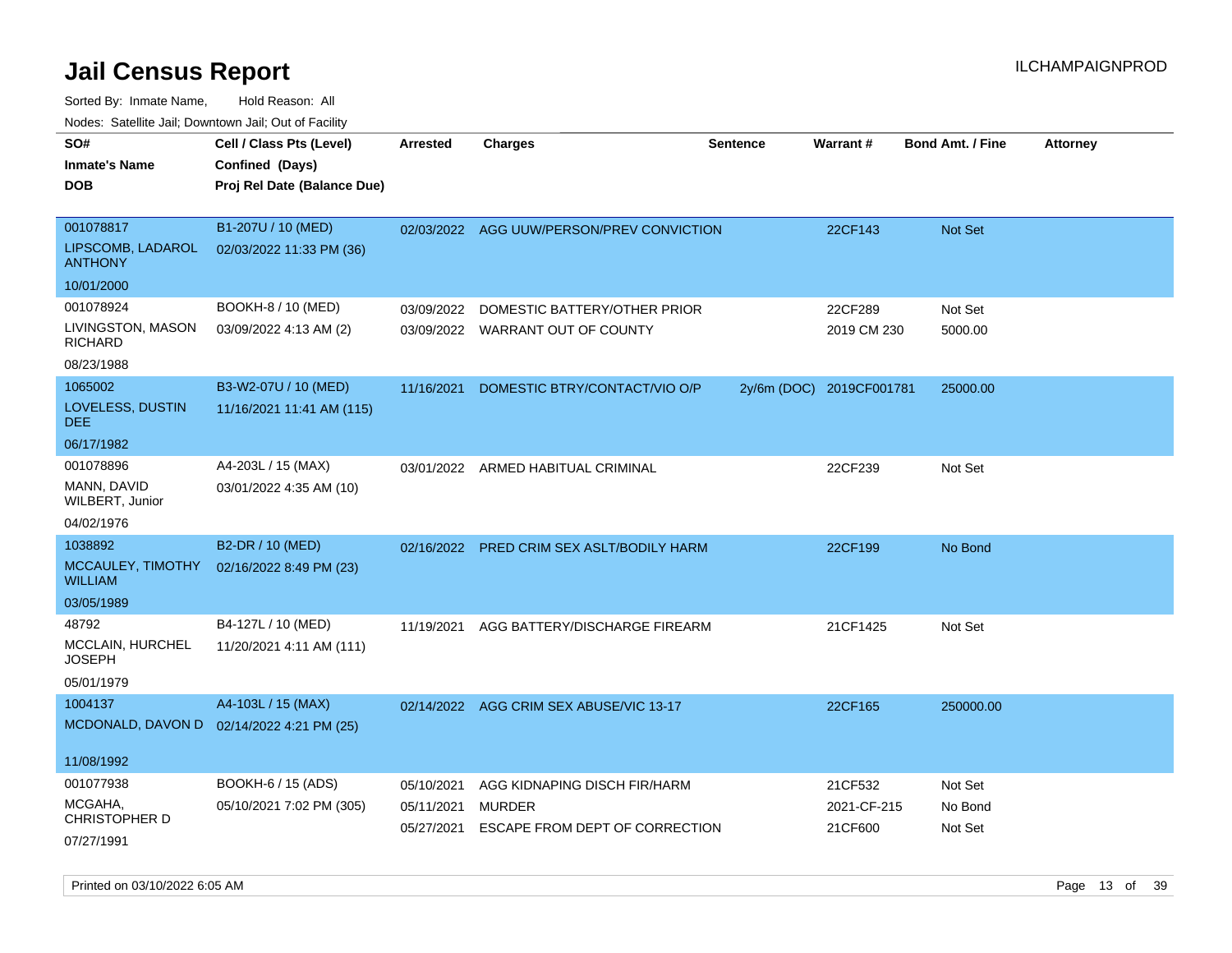Sorted By: Inmate Name, Hold Reason: All

Nodes: Satellite Jail; Downtown Jail; Out of Facility

| <b>NOULD:</b> Catoline bail, Downtown bail, Out of I dollty |                                             |                 |                                        |                 |               |                         |                 |
|-------------------------------------------------------------|---------------------------------------------|-----------------|----------------------------------------|-----------------|---------------|-------------------------|-----------------|
| SO#                                                         | Cell / Class Pts (Level)                    | <b>Arrested</b> | <b>Charges</b>                         | <b>Sentence</b> | Warrant#      | <b>Bond Amt. / Fine</b> | <b>Attorney</b> |
| <b>Inmate's Name</b>                                        | Confined (Days)                             |                 |                                        |                 |               |                         |                 |
| <b>DOB</b>                                                  | Proj Rel Date (Balance Due)                 |                 |                                        |                 |               |                         |                 |
|                                                             |                                             |                 |                                        |                 |               |                         |                 |
| 66710                                                       | A4-101L / 15 (ADS)                          |                 | 01/19/2022 ARMED VIOLENCE/CATEGORY I   |                 | 22CF88        | Not Set                 |                 |
| <b>MEEKS, CASSARIOUS</b><br><b>MONTE</b>                    | 01/20/2022 11:40 AM (50)                    |                 |                                        |                 |               |                         |                 |
| 06/22/1984                                                  |                                             |                 |                                        |                 |               |                         |                 |
| 1043071                                                     | A2-120L / 10 (MED)                          | 11/08/2021      | CRIM DMG/GOVT PROP/<\$500              |                 | 21CF1378      | Not Set                 |                 |
| MERRELL-<br>SUTHERLAND, ALICIA                              | 11/08/2021 2:22 AM (123)                    |                 |                                        |                 |               |                         |                 |
| 11/26/1972                                                  |                                             |                 |                                        |                 |               |                         |                 |
| 41584                                                       | B4-227L / 15 (MAX)                          |                 | 12/01/2021 ARMED HABITUAL CRIMINAL     |                 | 21CF1467      | Not Set                 |                 |
| MILLER, JOSE LOVELL 12/02/2021 1:04 AM (99)                 |                                             |                 |                                        |                 |               |                         |                 |
|                                                             |                                             |                 |                                        |                 |               |                         |                 |
| 10/07/1975                                                  |                                             |                 |                                        |                 |               |                         |                 |
| 001077902                                                   | A2-121L / 5 (ADS)                           | 11/23/2021      | BATTERY/CAUSE BODILY HARM              |                 | 21CM187       | Not Set                 |                 |
| MOFFETT, CAROLYN<br><b>REENE</b>                            | 11/21/2021 10:31 AM (110)                   |                 |                                        |                 |               |                         |                 |
| 10/23/1988                                                  |                                             |                 |                                        |                 |               |                         |                 |
| 39106                                                       | B3-W3-10L / 10 (MED)                        | 10/12/2021      | DOMESTIC BATTERY/OTHER PRIOR           |                 | 21CF1217      | Not Set                 |                 |
| Junior                                                      | MOORE, ANDREW LEE, 10/12/2021 1:02 AM (150) |                 |                                        |                 |               |                         |                 |
| 04/12/1973                                                  | 4/10/2022 (0.00)                            |                 |                                        |                 |               |                         |                 |
| 539294                                                      | B1-205L / 10 (MED)                          | 01/11/2022      | AGG DUI/NO VALID DL                    |                 | 22CF49        | Not Set                 |                 |
| MOSLEY, JAMES<br><b>CALVIN</b>                              | 01/11/2022 9:43 PM (59)                     |                 | 01/11/2022 PAROLE REVOCATION           |                 | CH2200227     | No Bond                 |                 |
| 12/11/1985                                                  |                                             |                 |                                        |                 |               |                         |                 |
| 001078814                                                   | A3-111L / 5 (MIN)                           |                 | 03/08/2022 VIO BAIL BOND/FAMILY MEMBER |                 | <b>22CM58</b> | Not Set                 |                 |
| <b>MYLES, JENTAVIOUS</b><br><b>KENTRAIL</b>                 | 03/08/2022 4:39 AM (3)                      |                 |                                        |                 |               |                         |                 |
| 10/12/2001                                                  |                                             |                 |                                        |                 |               |                         |                 |
| 001078517                                                   | B1-102L / 15 (MAX)                          | 10/19/2021      | ATTEMPT (FIRST DEGREE MURDER)          |                 | 21CF1267      | Not Set                 |                 |
| NELSON, RORY<br><b>DEMOND</b>                               | 10/19/2021 3:55 AM (143)                    |                 |                                        |                 |               |                         |                 |
| 08/14/1984                                                  |                                             |                 |                                        |                 |               |                         |                 |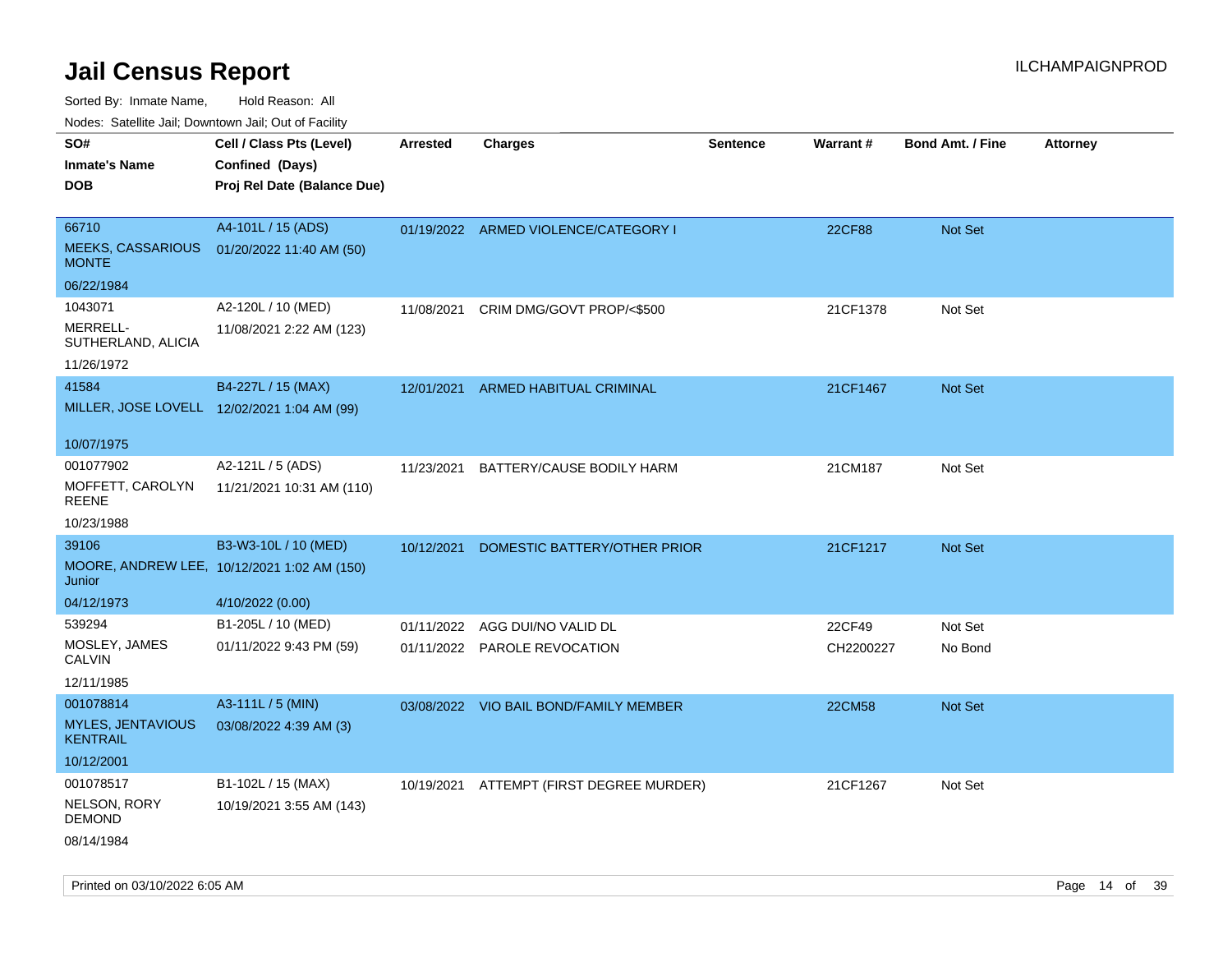Sorted By: Inmate Name, Hold Reason: All Nodes: Satellite Jail; Downtown Jail; Out of Facility

| SO#                                   | Cell / Class Pts (Level)                     | Arrested   | <b>Charges</b>                          | <b>Sentence</b> | <b>Warrant#</b> | <b>Bond Amt. / Fine</b> | <b>Attorney</b> |
|---------------------------------------|----------------------------------------------|------------|-----------------------------------------|-----------------|-----------------|-------------------------|-----------------|
| <b>Inmate's Name</b>                  | Confined (Days)                              |            |                                         |                 |                 |                         |                 |
| <b>DOB</b>                            | Proj Rel Date (Balance Due)                  |            |                                         |                 |                 |                         |                 |
|                                       |                                              |            |                                         |                 |                 |                         |                 |
| 001078928                             | BOOKF-2                                      | 03/10/2022 | DRVG UNDER INFLU OF ALCOHOL             |                 | 22DTAWOW        | 1000.00                 |                 |
| OKELI, BARBIE S                       | 03/10/2022 1:28 AM (1)                       |            | 03/10/2022 DRVG UNDER INFLU/BAC 0.08    |                 | 22DTAWOW        | Not Set                 |                 |
| 03/30/1963                            |                                              |            |                                         |                 |                 |                         |                 |
| 001078854                             | B2-T2-05U / 15 (MAX)                         | 02/15/2022 | ARMED VIOLENCE/CATEGORY I               |                 | 22CF190         | Not Set                 |                 |
| PATNAUDE, MARTY<br>WW.                | 02/15/2022 5:12 PM (24)                      |            |                                         |                 |                 |                         |                 |
| 08/26/2003                            |                                              |            |                                         |                 |                 |                         |                 |
| 1030954                               | B4-223U / 15 (MAX)                           |            | 01/14/2022 ARMED VIOLENCE/CATEGORY I    |                 | 22CF76          | Not Set                 |                 |
| PETTIGREW,<br><b>MALCOME JAMIESON</b> | 01/15/2022 4:35 AM (55)                      |            | 01/14/2022 MFG/DEL CANNABIS/10-30 GRAMS |                 | 2020CF9         | 15000.00                |                 |
| 02/20/1995                            |                                              |            |                                         |                 |                 |                         |                 |
| 1059394                               | B3-W1-04L / 5 (ADS)                          |            | 02/16/2022 AGG DUI/NO VALID DL          |                 | 2020CF1396      | No Bond                 |                 |
| PHILLIPS, ISAAC<br><b>TERRELL</b>     | 02/16/2022 9:00 AM (23)                      |            |                                         |                 |                 |                         |                 |
| 12/27/1996                            | 5/15/2022 (0.00)                             |            |                                         |                 |                 |                         |                 |
| 1015033                               | A3-112L / 10 (ADS)                           | 03/05/2022 | POSSESSION OF STOLEN FIREARM            |                 | 21CF1172        | 500000.00               |                 |
| PICKENS, DANTE                        | 03/05/2022 4:01 AM (6)                       | 03/05/2022 | POSS AMT CON SUB EXCEPT(A)/(D)          |                 | 20CF109         | 20000.00                |                 |
| <b>DEVON</b>                          |                                              | 03/05/2022 | DRIVING ON REVOKED LICENSE              |                 | 20TR11647       | 2500.00                 |                 |
| 01/05/1993                            |                                              |            |                                         |                 |                 |                         |                 |
| 001078841                             | B1-205U / 10 (MED)                           | 02/13/2022 | DEFACE FIREARM ID MARKINGS              |                 | 22CF174         | Not Set                 |                 |
|                                       | PIERRE, JALEN JAMES 02/13/2022 12:47 AM (26) |            |                                         |                 |                 |                         |                 |
| 06/07/2002                            |                                              |            |                                         |                 |                 |                         |                 |
| 001078005                             | <b>BOOKH-1 / 10 (MED)</b>                    | 03/08/2022 | AGGRAVATED BATTERY/STRANGLE             |                 | 19CR605101      | No Bond                 |                 |
| PINEX, MARCHELLO D                    | 03/08/2022 2:54 AM (3)                       |            | 03/08/2022 HOME INVASION/CAUSE INJURY   |                 | 22CF280         | Not Set                 |                 |
| 12/25/1991                            |                                              |            |                                         |                 |                 |                         |                 |
| 1069524                               | B3-W5-18L / 10 (MED)                         | 08/08/2021 | MFG/DEL CANNABIS/30-500 GRAMS           |                 | 21CF953         | Not Set                 |                 |
| RAY-DAVIS, KAMARI<br><b>DAYVON</b>    | 08/09/2021 2:44 AM (214)                     |            |                                         |                 |                 |                         |                 |
| 03/30/2000                            |                                              |            |                                         |                 |                 |                         |                 |
|                                       |                                              |            |                                         |                 |                 |                         |                 |

Printed on 03/10/2022 6:05 AM Page 15 of 39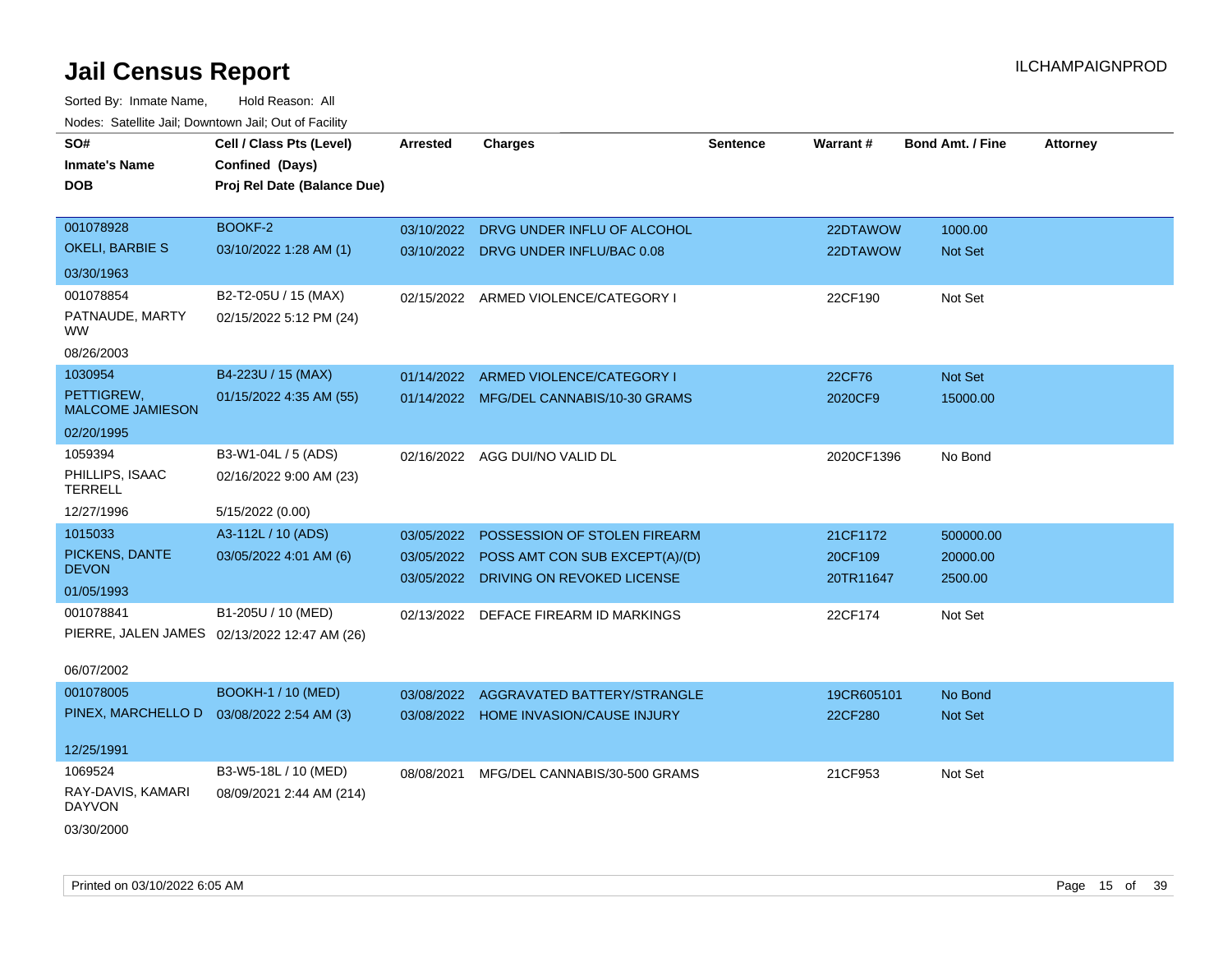Sorted By: Inmate Name, Hold Reason: All Nodes: Satellite Jail; Downtown Jail; Out of Facility

| SO#                                     | Cell / Class Pts (Level)                    | <b>Arrested</b> | <b>Charges</b>                            | Sentence | Warrant#   | Bond Amt. / Fine | <b>Attorney</b> |
|-----------------------------------------|---------------------------------------------|-----------------|-------------------------------------------|----------|------------|------------------|-----------------|
| <b>Inmate's Name</b>                    | Confined (Days)                             |                 |                                           |          |            |                  |                 |
| <b>DOB</b>                              | Proj Rel Date (Balance Due)                 |                 |                                           |          |            |                  |                 |
| 45473                                   | B2-T1-03U / 15 (SPH)                        |                 | 11/23/2021 CHIL SEX OFFEN/RESIDE DAY CARE |          | 21CF1275   | 10000.00         |                 |
| REXROAD, CALVIN<br><b>ALLEN</b>         | 11/23/2021 6:27 PM (108)                    |                 |                                           |          |            |                  |                 |
| 10/04/1970                              |                                             |                 |                                           |          |            |                  |                 |
| 979485                                  | B2-T4-16L / 15 (SPH)                        | 03/12/2021      | PRED CRIM SEX ASLT/VICTIM <13             |          | 21CF282    | Not Set          |                 |
| RODRIGUEZ, JOSHUA<br><b>ANTHONY</b>     | 03/12/2021 1:57 PM (364)                    |                 |                                           |          |            |                  |                 |
| 04/06/1990                              |                                             |                 |                                           |          |            |                  |                 |
| 61330                                   | B4-123L / 15 (MAX)                          | 12/01/2021      | <b>ARMED HABITUAL CRIMINAL</b>            |          | 21CF1473   | <b>Not Set</b>   |                 |
| <b>RUFFIN, JONATHON</b><br><b>CECIL</b> | 12/01/2021 5:34 AM (100)                    | 12/01/2021      | <b>PAROLE REVOCATION</b>                  |          | CH2107545  | No Bond          |                 |
| 05/10/1984                              |                                             |                 |                                           |          |            |                  |                 |
| 1071161                                 | B4-124L / 15 (MAX)                          | 08/18/2021      | DELIVERY OF OR POSSESSION OF W/ INT       |          | 21CF1008   | No Bond          |                 |
| SANDERS, MARKELL<br><b>LAMAR</b>        | 08/18/2021 6:18 PM (205)                    |                 |                                           |          |            |                  |                 |
| 02/02/2000                              |                                             |                 |                                           |          |            |                  |                 |
| 001078898                               | A4-205U / 15 (MAX)                          |                 | 03/02/2022 AGG DISCHARGE FIREARM          |          | 22CF254    | Not Set          |                 |
| SAROLAS, JONATHAN<br>E.                 | 03/02/2022 9:20 AM (9)                      |                 |                                           |          |            |                  |                 |
| 07/16/1988                              |                                             |                 |                                           |          |            |                  |                 |
| 1000820                                 | A4-101U / 15 (ADS)                          | 01/24/2022      | FELON POSS/USE WEAPON/FIREARM             |          | 22CF105    | Not Set          |                 |
| SCHNEIDER, SONGAN<br><b>MICHAEL</b>     | 01/24/2022 8:20 AM (46)                     |                 | 01/24/2022 AGGRAVATED DOMESTIC BATTERY    |          | 21CF1433   | 25000.00         |                 |
| 08/18/1992                              |                                             |                 |                                           |          |            |                  |                 |
| 001078441                               | BOOKF-3 / 15 (ADS)                          | 10/01/2021      | ARMED HABITUAL CRIMINAL                   |          | 21CF1182   | Not Set          |                 |
| SINGLETON, CORRIE<br><b>DERRELL</b>     | 10/01/2021 12:36 PM (161)                   |                 | 12/20/2021 SPEEDING 26-34 MPH OVER LIMIT  |          | 2021TR2701 | 1000.00          |                 |
| 05/07/1983                              |                                             |                 |                                           |          |            |                  |                 |
| 001078765                               | B4-223L / 10 (MED)                          |                 | 01/13/2022 FELON POSS/USE WEAPON/FIREARM  |          | 22CF66     | Not Set          |                 |
|                                         | SMITH, COREY ADRIAN 01/13/2022 7:32 PM (57) |                 |                                           |          |            |                  |                 |

09/01/1987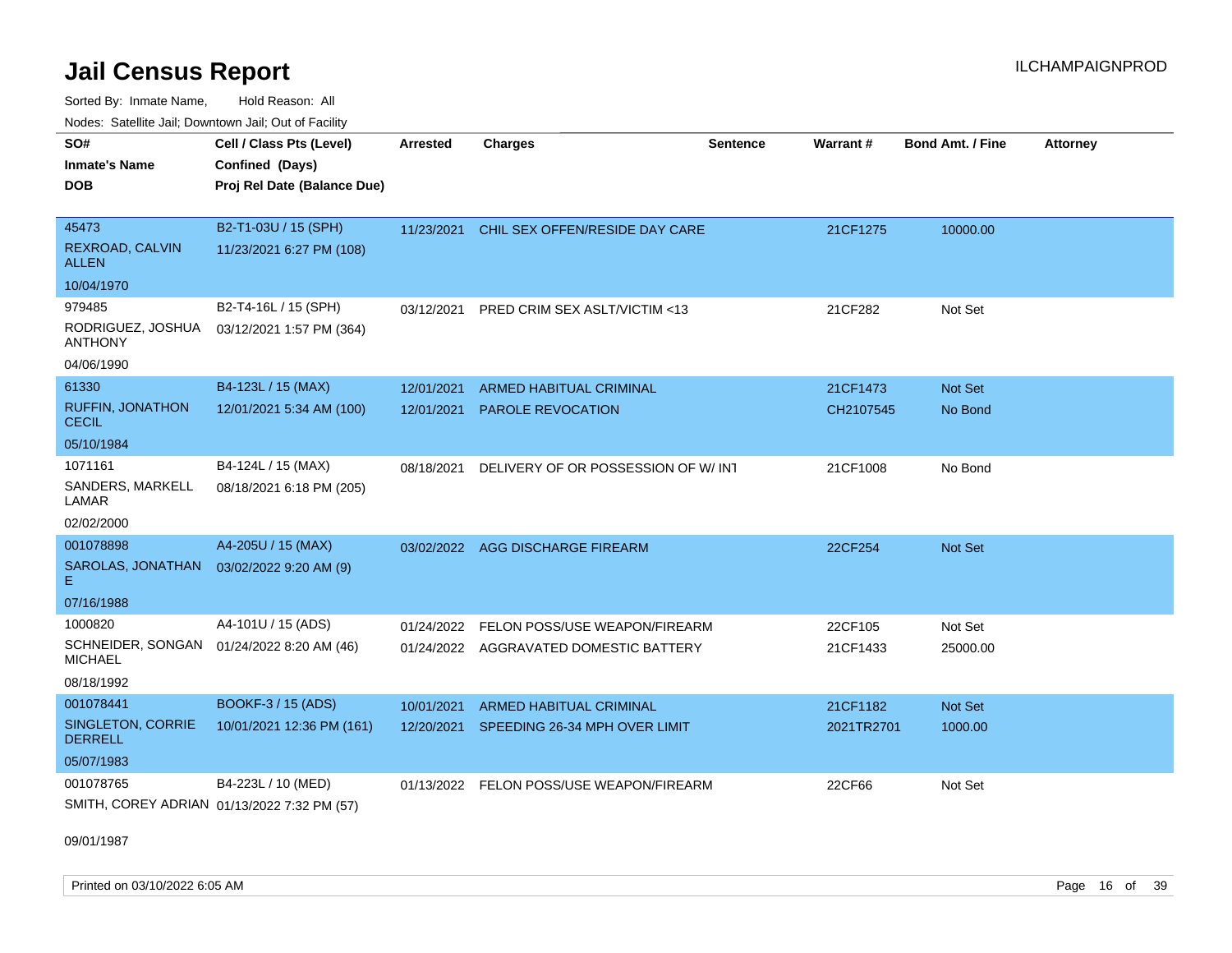| ivouss. Satellite Jali, Downtown Jali, Out of Facility |                                                                            |            |                                      |                 |                 |                         |                 |
|--------------------------------------------------------|----------------------------------------------------------------------------|------------|--------------------------------------|-----------------|-----------------|-------------------------|-----------------|
| SO#<br>Inmate's Name<br><b>DOB</b>                     | Cell / Class Pts (Level)<br>Confined (Days)<br>Proj Rel Date (Balance Due) | Arrested   | <b>Charges</b>                       | <b>Sentence</b> | <b>Warrant#</b> | <b>Bond Amt. / Fine</b> | <b>Attorney</b> |
|                                                        |                                                                            |            |                                      |                 |                 |                         |                 |
| 001077770                                              | A1-226L / 5 (MIN)<br>STOFFLE, KELLY ANNE 01/06/2022 3:14 PM (64)           |            | 01/06/2022 RESIDENTIAL BURGLARY      |                 | 21CF319         | Not Set                 |                 |
| 04/12/1989                                             |                                                                            |            |                                      |                 |                 |                         |                 |
| 38305<br>STOVER, JOSH<br>ANDREW<br>08/18/1973          | B2-T2-06L / 10 (SPH)<br>03/18/2020 10:24 AM (723)                          | 03/18/2020 | CRIMINAL SEXUAL ABUSE                |                 | 20CF-343        | 500000.00               |                 |
| 001078182                                              | B3-W2-06L / 5 (MIN)                                                        | 12/20/2021 | DRIVING ON REVOKED LICENSE           |                 | 2021CF800       | No Bond                 |                 |
| STRONG, KEVIN<br>GARDNER                               | 12/20/2021 4:34 PM (81)                                                    |            |                                      |                 |                 |                         |                 |
| 02/12/1963                                             | 3/19/2022 (0.00)                                                           |            |                                      |                 |                 |                         |                 |
| 1062701<br>TAYLOR, CODY EARL<br>10/22/1997             | A3-117L / 15 (MAX)<br>01/20/2022 11:31 AM (50)                             |            | 01/20/2022 UNLAWFUL USE OF A WEAPON  | 10y (DOC)       | 2021CF114       | No Bond                 |                 |
| 1036650                                                | B4-225U / 10 (MED)                                                         |            | 02/16/2022 ARMED VIOLENCE/CATEGORY I |                 | 21CF845         | 250000.00               |                 |
| <b>TAYLOR, KORRION</b><br>VELEZ                        | 02/16/2022 4:33 PM (23)                                                    |            |                                      |                 |                 |                         |                 |
| 03/18/1997                                             |                                                                            |            |                                      |                 |                 |                         |                 |
| 001078471<br>THATCH, OMARION<br>DIAMONTE<br>09/05/2003 | B4-221U / 10 (MED)<br>10/11/2021 1:26 AM (151)                             | 10/11/2021 | AGG UUW/VEHICLE/<21                  |                 | 21CF1210        | 100.00                  |                 |
| 32058                                                  | B4-123U / 15 (MAX)                                                         | 06/14/2021 | <b>AGG DISCH FIREARM</b>             |                 | 21CF690         | <b>Not Set</b>          |                 |
| THOMPSON, STEVEN<br>ONEAL                              | 06/14/2021 6:44 AM (270)                                                   |            |                                      |                 |                 |                         |                 |
| 03/14/1969                                             |                                                                            |            |                                      |                 |                 |                         |                 |
| 001078792                                              | A4-104L / 15 (ADS)                                                         | 01/24/2022 | <b>FUGITIVE FROM JUSTICE</b>         |                 | 22CF99          | Not Set                 |                 |
| TRAMBLE, TOM<br>MARCUS                                 | 01/24/2022 10:24 AM (46)                                                   | 01/24/2022 | <b>FUGITIVE FROM JUSTICE</b>         |                 | 22CF100         | Not Set                 |                 |
| 02/28/1985                                             |                                                                            |            | 01/24/2022 ARMED VIOLENCE/CATEGORY I |                 | 22CF101         | Not Set                 |                 |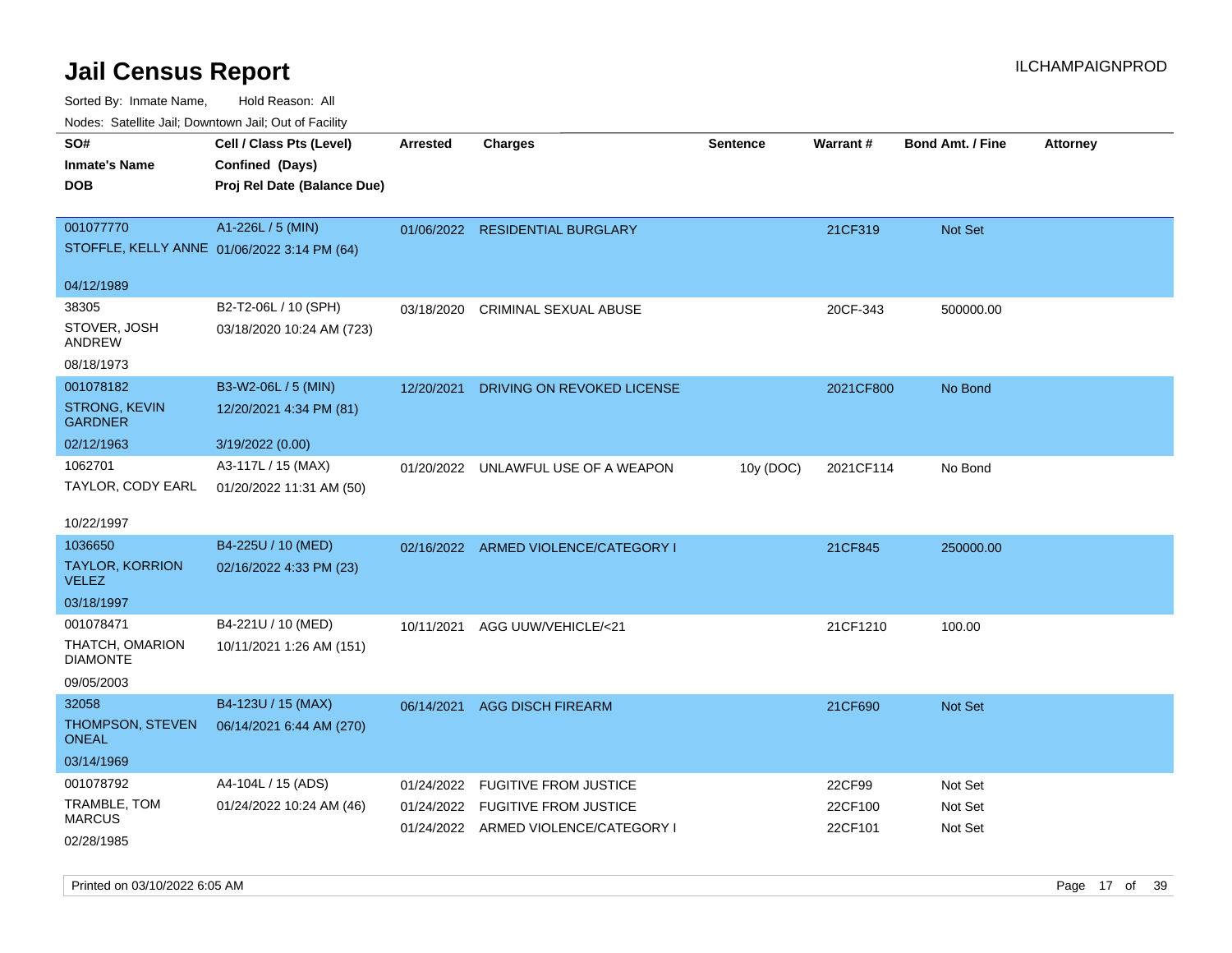Sorted By: Inmate Name, Hold Reason: All

Nodes: Satellite Jail; Downtown Jail; Out of Facility

| roaco. Calcinio dan, Downtown dan, Oal or Fability |                             |                 |                                      |                 |                 |                         |                 |
|----------------------------------------------------|-----------------------------|-----------------|--------------------------------------|-----------------|-----------------|-------------------------|-----------------|
| SO#                                                | Cell / Class Pts (Level)    | <b>Arrested</b> | <b>Charges</b>                       | <b>Sentence</b> | <b>Warrant#</b> | <b>Bond Amt. / Fine</b> | <b>Attorney</b> |
| <b>Inmate's Name</b>                               | Confined (Days)             |                 |                                      |                 |                 |                         |                 |
| <b>DOB</b>                                         | Proj Rel Date (Balance Due) |                 |                                      |                 |                 |                         |                 |
|                                                    |                             |                 |                                      |                 |                 |                         |                 |
| 32910                                              | B3-W1-02L / 10 (MED)        | 10/04/2021      | DOM BTRY/HARM/1-2 PRECONV            |                 | 21CF1189        | Not Set                 |                 |
| <b>TULL, CHRISTOPHER</b><br><b>MICHAEL</b>         | 10/04/2021 10:53 PM (158)   |                 |                                      |                 |                 |                         |                 |
| 04/02/1971                                         |                             |                 |                                      |                 |                 |                         |                 |
| 1070737                                            | A1-126L / 15 (MAX)          | 10/14/2021      | AGG KIDNAPG/<13/INTEL DISABL         | (DHS)           | 2020CF418       | 250000.00               |                 |
| <b>WASHINGTON,</b><br><b>JASTINA VIRGINIA</b>      | 10/14/2021 12:02 PM (148)   |                 |                                      |                 |                 |                         |                 |
| 04/11/2000                                         |                             |                 |                                      |                 |                 |                         |                 |
| 977140                                             | B1-203L / 10 (MED)          | 10/24/2021      | <b>ARMED HABITUAL CRIMINAL</b>       |                 | 21CF1289        | <b>Not Set</b>          |                 |
| <b>WEBSTER, DERRIAL</b><br><b>DEVON</b>            | 10/24/2021 2:46 AM (138)    |                 |                                      |                 |                 |                         |                 |
| 01/14/1990                                         |                             |                 |                                      |                 |                 |                         |                 |
| 001078328                                          | B1-105L / 15 (MAX)          | 08/30/2021      | <b>FELON POSS/USE WEAPON/FIREARM</b> |                 | 21CF1045        | Not Set                 |                 |
| WHITE, JUSTIN<br><b>STEVEN</b>                     | 08/30/2021 10:48 AM (193)   |                 |                                      |                 |                 |                         |                 |
| 10/25/1995                                         |                             |                 |                                      |                 |                 |                         |                 |
| 1075313                                            | A4-207U / 15 (ADS)          | 01/29/2022      | POSSESSION OF STOLEN FIREARM         |                 | 22CF132         | Not Set                 |                 |
| <b>WILLIAMS, EARDIS</b>                            | 01/29/2022 1:23 AM (41)     | 01/29/2022      | MFG/DEL CANNABIS/30-500 GRAMS        |                 | 20CF51          | 5000.00                 |                 |
| <b>ANTONIO, Junior</b>                             |                             | 01/29/2022      | POSSESSION OF STOLEN FIREARM         |                 | 20CF1048        | 500000.00               |                 |
| 01/21/1999                                         |                             |                 |                                      |                 |                 |                         |                 |
| 1073413                                            | BOOKH-3                     |                 | 03/09/2022 DOMESTIC BATTERY          |                 | 2022DVAWOW      | No Bond                 |                 |
| <b>WILLIAMS, KYLE</b><br><b>MAURICE</b>            | 03/09/2022 8:22 PM (2)      |                 |                                      |                 |                 |                         |                 |
| 05/18/2001                                         |                             |                 |                                      |                 |                 |                         |                 |
| 638552                                             | B2-T2-08L / 5 (SPH)         | 10/07/2021      | CHILD PORNOGRAPHY/PHOTOGRAPH         |                 | 2021CF1207      | No Bond                 |                 |
| <b>WILLIAMS, MICHAEL</b><br><b>JAMES</b>           | 10/07/2021 12:20 PM (155)   |                 |                                      |                 |                 |                         |                 |
| 03/29/1964                                         |                             |                 |                                      |                 |                 |                         |                 |
| 1066370                                            | B1-101L / 15 (MAX)          | 07/28/2021      | ARMED VIOLENCE/CATEGORY III          |                 | 2021 CF 882     | Not Set                 |                 |
| <b>WILLIAMS, REONTE</b><br><b>REMIR</b>            | 07/28/2021 5:40 AM (226)    |                 |                                      |                 |                 |                         |                 |
| 05/14/1999                                         |                             |                 |                                      |                 |                 |                         |                 |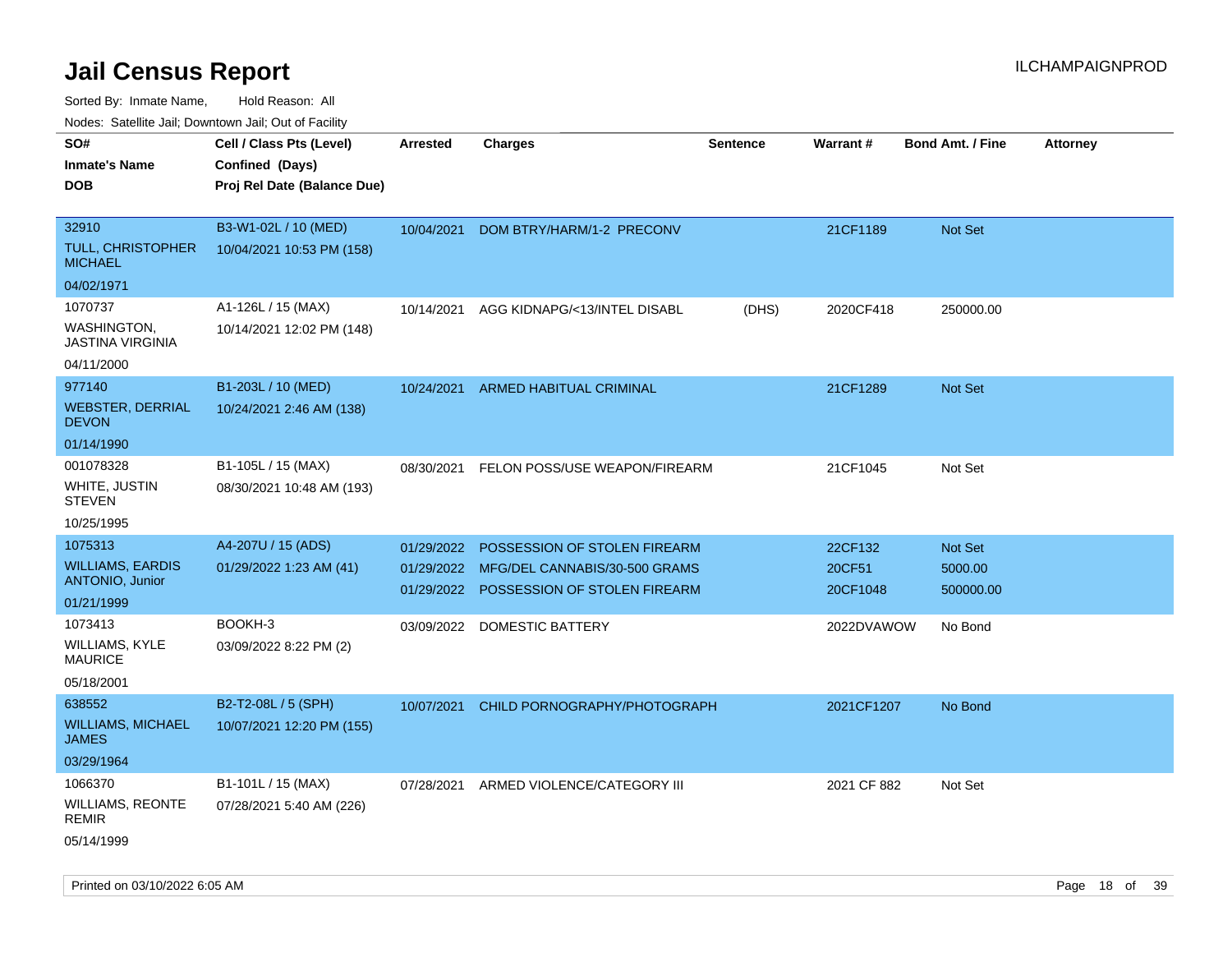| SO#<br><b>Inmate's Name</b><br><b>DOB</b>                          | Cell / Class Pts (Level)<br>Confined (Days)<br>Proj Rel Date (Balance Due) | Arrested          | Charges                       | <b>Sentence</b> | Warrant# | <b>Bond Amt. / Fine</b> | <b>Attorney</b> |
|--------------------------------------------------------------------|----------------------------------------------------------------------------|-------------------|-------------------------------|-----------------|----------|-------------------------|-----------------|
| 1020914<br><b>WILSON, BRANDON</b><br><b>LARON</b>                  | A3-113L / 10 (ADS)<br>03/06/2022 11:46 AM (5)                              | 03/06/2022        | FELON POSS/USE WEAPON/FIREARM |                 | 21CF1337 | 250000.00               |                 |
| 07/05/1994                                                         |                                                                            |                   |                               |                 |          |                         |                 |
| 1051953<br><b>WINSTON, ALYSSIA</b><br><b>LETEECE</b><br>03/17/1996 | A1-124U / 10 (ADS)<br>02/02/2022 4:29 AM (37)                              | 02/02/2022        | DOMESTIC BATTERY/OTHER PRIOR  |                 | 22CF144  | Not Set                 |                 |
| <b>Total Satellite Jail: 141</b>                                   |                                                                            | <b>Males: 123</b> | Unknown: 0<br>Females: 18     |                 |          |                         |                 |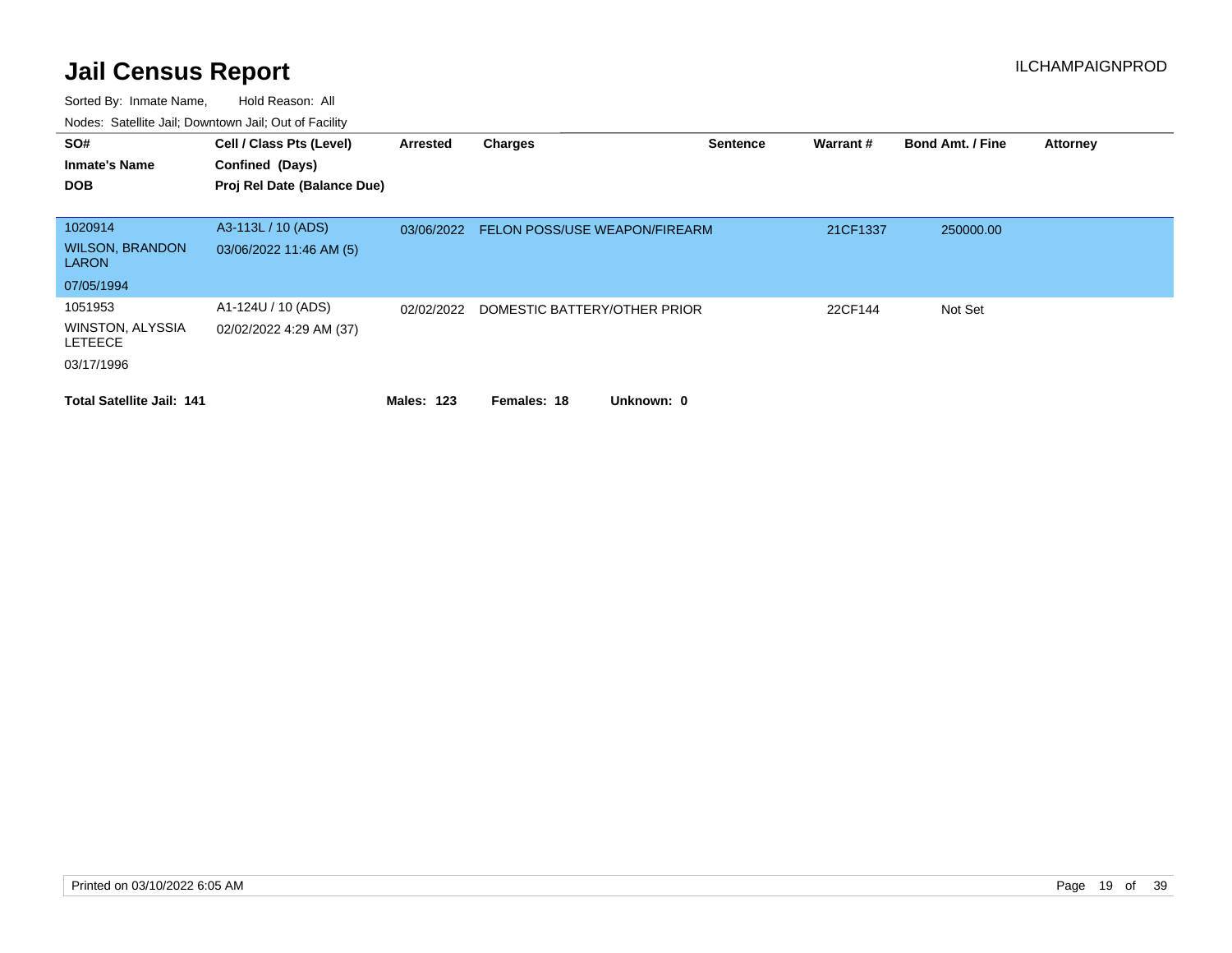| <b>Downtown Jail</b><br>SO#               | Cell / Class Pts (Level)    | Arrested   | <b>Charges</b>                  | <b>Sentence</b> | <b>Warrant#</b> | <b>Bond Amt. / Fine</b> | <b>Attorney</b> |
|-------------------------------------------|-----------------------------|------------|---------------------------------|-----------------|-----------------|-------------------------|-----------------|
| <b>Inmate's Name</b>                      | Confined (Days)             |            |                                 |                 |                 |                         |                 |
| <b>DOB</b>                                | Proj Rel Date (Balance Due) |            |                                 |                 |                 |                         |                 |
| 1073165                                   | G4L / 5 (MIN)               | 04/30/2021 | <b>BURGLARY</b>                 | 9y (DOC)        | 21CF516         | <b>Not Set</b>          |                 |
| <b>ACKERMAN, CODY</b>                     | 04/30/2021 4:48 PM (315)    | 04/30/2021 | FORGERY/ISSUE/DELIVER DOCUMENT  |                 | 19CF143         | 75000.00                |                 |
| <b>JAMES</b>                              |                             | 05/03/2021 | FORGERY/ISSUE/DELIVER DOCUMENT  |                 | 2018CF689       | 2500.00 / 75.00         |                 |
| 02/01/1989                                |                             |            |                                 |                 |                 |                         |                 |
| 47897                                     | J5L / 15 (ADS)              | 01/19/2022 | <b>VIOLATE ORDER PROTECTION</b> |                 | 22CF85          | Not Set                 |                 |
| BRANAMAN,<br><b>CLIFFORD EARL</b>         | 01/19/2022 9:21 PM (51)     | 01/19/2022 | DRVG REVOKED/2+/PERS INJ/DEATH  |                 | 22CF84          | Not Set                 |                 |
| 03/09/1975                                |                             | 01/19/2022 | <b>PAROLE REVOCATION</b>        |                 | VA2201139       | No Bond                 |                 |
|                                           |                             | 02/08/2022 | DRIVE REVOKED/RECK HOMIC/3      |                 | 21CF1280        | Not Set                 |                 |
|                                           |                             | 02/08/2022 | DRIVING ON REVOKED LICENSE      |                 | 21TR8305        | Not Set                 |                 |
| 990633                                    | G7L / 5 (MIN)               | 02/15/2022 | POSS AMT CON SUB EXCEPT(A)/(D)  | 5y (DOC)        | 2017CF598       | No Bond                 |                 |
| <b>BRIFFORD, WILLIE</b><br>Junior         | 02/15/2022 8:56 AM (24)     | 02/15/2022 | <b>CIVIL FTA WARRANT</b>        |                 | 019F154         | 2500.00                 |                 |
| 09/13/1987                                |                             |            |                                 |                 |                 |                         |                 |
| 1027929                                   | F6L / 15 (MAX)              | 12/18/2021 | HOME INVASION/CAUSE INJURY      |                 | 21CF1560        | No Bond                 |                 |
| <b>BROUGHTON, MARK</b><br>ANTHONY, Junior | 12/18/2021 2:55 AM (83)     |            |                                 |                 |                 |                         |                 |
| 02/15/1990                                |                             |            |                                 |                 |                 |                         |                 |
| 1067476                                   | F7U / 10 (MED)              | 11/13/2021 | AGG DOMESTIC BATTERY/STRANGLE   |                 | 20CF575         | 5000.00                 |                 |
| <b>BROWN, JAMES</b><br><b>BRONELL</b>     | 11/13/2021 2:35 AM (118)    | 11/13/2021 | <b>RESIDENTIAL BURGLARY</b>     |                 | 21CF385         | 25000.00                |                 |
| 01/08/1996                                |                             |            |                                 |                 |                 |                         |                 |
| 995432                                    | H5L / 10 (ADS)              | 12/20/2021 | FAIL TO RPT WKLY/NO FIXED ADDR  |                 | 21CF1559        | Not Set                 |                 |
| BROWN, JAVON<br><b>SHANTEZ</b>            | 12/20/2021 2:06 AM (81)     |            |                                 |                 |                 |                         |                 |
| 10/14/1991                                |                             |            |                                 |                 |                 |                         |                 |
| 1075941                                   | G2L / 5 (MIN)               | 10/08/2021 | AGG UNLAWFUL USE OF WEAPON/VEH  | 2y (DOC)        | 20CF360         | No Bond                 |                 |
| <b>BROWN, LIONEL</b><br><b>TERRELL</b>    | 10/08/2021 5:16 PM (154)    |            |                                 |                 |                 |                         |                 |
| 10/19/1981                                |                             |            |                                 |                 |                 |                         |                 |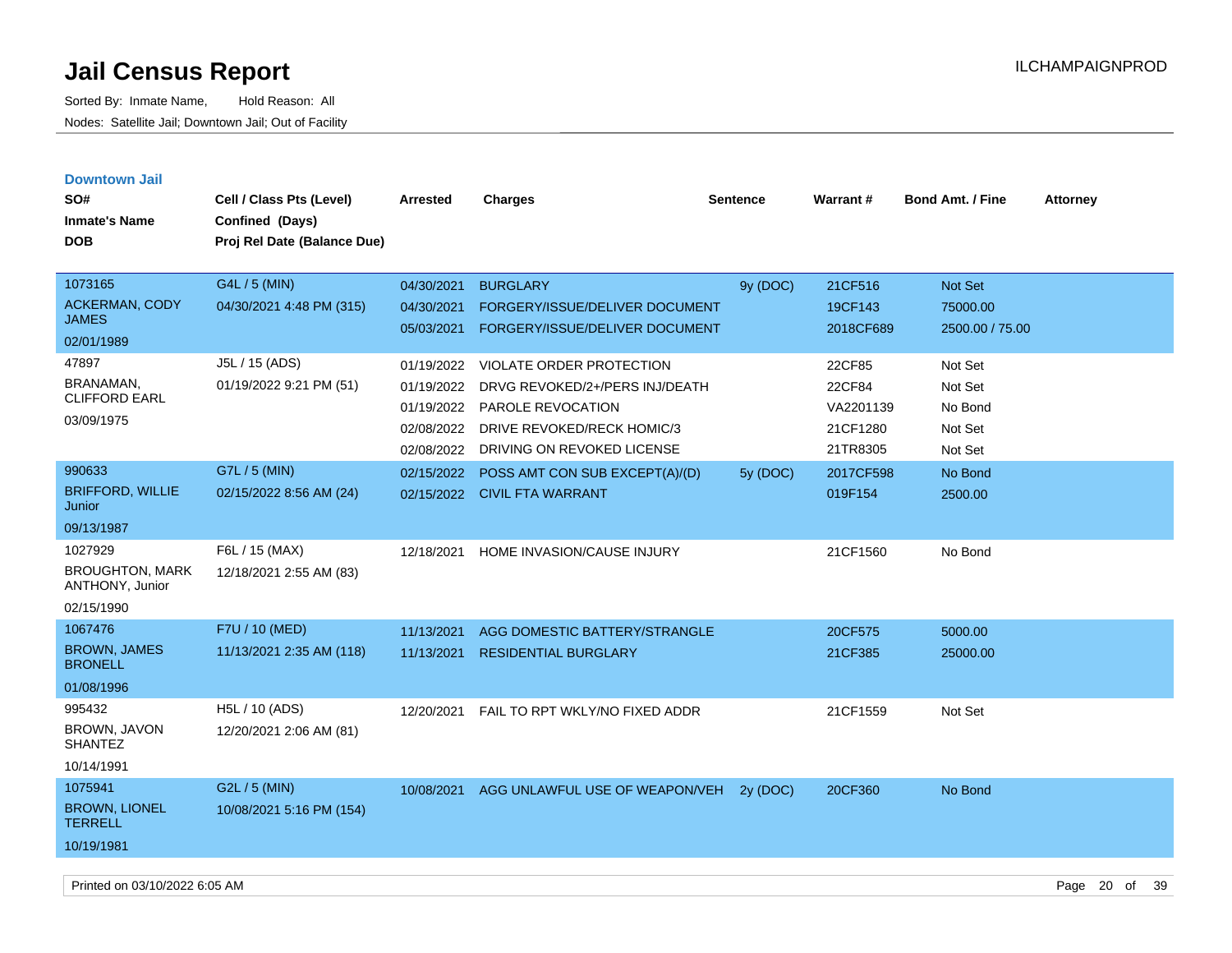| rouco. Calcillo Jali, Downtown Jali, Out of Facility |                                            |                 |                                           |                 |            |                         |                 |
|------------------------------------------------------|--------------------------------------------|-----------------|-------------------------------------------|-----------------|------------|-------------------------|-----------------|
| SO#                                                  | Cell / Class Pts (Level)                   | <b>Arrested</b> | <b>Charges</b>                            | <b>Sentence</b> | Warrant#   | <b>Bond Amt. / Fine</b> | <b>Attorney</b> |
| Inmate's Name                                        | Confined (Days)                            |                 |                                           |                 |            |                         |                 |
| DOB                                                  | Proj Rel Date (Balance Due)                |                 |                                           |                 |            |                         |                 |
|                                                      |                                            |                 |                                           |                 |            |                         |                 |
| 001078900                                            | C9L / 15 (ADS)                             |                 | 03/02/2022 MURDER/INTENT TO KILL/INJURE   |                 | 22CF252    | <b>Not Set</b>          |                 |
| <b>BYRD, ANDREW</b><br><b>DARNELL</b>                | 03/02/2022 11:59 PM (9)                    |                 |                                           |                 |            |                         |                 |
| 12/30/2003                                           |                                            |                 |                                           |                 |            |                         |                 |
| 001078092                                            | H2U / 10 (ADS)                             | 12/27/2021      | AGG BATTERY/PUBLIC PLACE                  |                 | 2021CF1042 | 5000.00                 |                 |
| WILLIAM                                              | CHOUNARD, STANLEY 12/27/2021 10:47 PM (74) |                 |                                           |                 |            |                         |                 |
| 06/25/1986                                           |                                            |                 |                                           |                 |            |                         |                 |
| 56241                                                | E1L / 5 (MIN)                              |                 | 01/13/2022 VIOLATE ORDER/PRIOR DOM BTRY   |                 | 22CF59     | <b>Not Set</b>          |                 |
| <b>CLARK, DAMON</b><br><b>GILLMORE</b>               | 01/13/2022 4:36 AM (57)                    |                 |                                           |                 |            |                         |                 |
| 12/21/1976                                           |                                            |                 |                                           |                 |            |                         |                 |
| 001078838                                            | K <sub>2</sub> / 15 (ADS)                  |                 | 02/12/2022 PRED CRIM SEX ASLT/BODILY HARM |                 | 21CF30     | 150000.00               |                 |
| CLAYTON, KAREEM<br>JAMAL                             | 02/12/2022 8:55 AM (27)                    |                 |                                           |                 |            |                         |                 |
| 02/03/1974                                           |                                            |                 |                                           |                 |            |                         |                 |
| 1075361                                              | J6L / 5 (ADS)                              | 04/16/2021      | <b>BURGLARY</b>                           |                 | 21CF414    | Not Set                 |                 |
| <b>COWART, TORREY</b><br><b>BENJAMEN, Junior</b>     | 04/16/2021 9:17 PM (329)                   |                 |                                           |                 |            |                         |                 |
| 11/22/1987                                           |                                            |                 |                                           |                 |            |                         |                 |
| 1067370                                              | E6L / 15 (ADS)                             | 11/05/2021      | FIREARM/FOID INVALID/NOT ELIG             |                 | 21CF1370   | Not Set                 |                 |
| DAVIS, AUSTIN<br><b>CHRISTOPHER</b>                  | 11/06/2021 12:23 AM (125)                  |                 |                                           |                 |            |                         |                 |
| 08/11/1997                                           |                                            |                 |                                           |                 |            |                         |                 |
| 001077214                                            | $15/15$ (ADS)                              | 12/20/2021      | <b>MURDER</b>                             |                 | 21CF1572   | <b>Not Set</b>          |                 |
| DAVIS-MURDOCK,<br><b>ERION VASSHAD</b>               | 12/21/2021 10:13 AM (80)                   | 12/22/2021      | PAROLE REVOCATION                         |                 | CH2107977  | <b>Not Set</b>          |                 |
| 06/22/1998                                           |                                            |                 |                                           |                 |            |                         |                 |
| 001078223                                            | G6L / 5 (MIN)                              | 11/09/2021      | AGG DUI/NO VALID DL                       |                 | 21CF1382   | Not Set                 |                 |
| DIEGO-MATEO,<br>JOAQUIN                              | 11/09/2021 10:52 PM (122)                  |                 |                                           |                 |            |                         |                 |
| 01/23/2002                                           |                                            |                 |                                           |                 |            |                         |                 |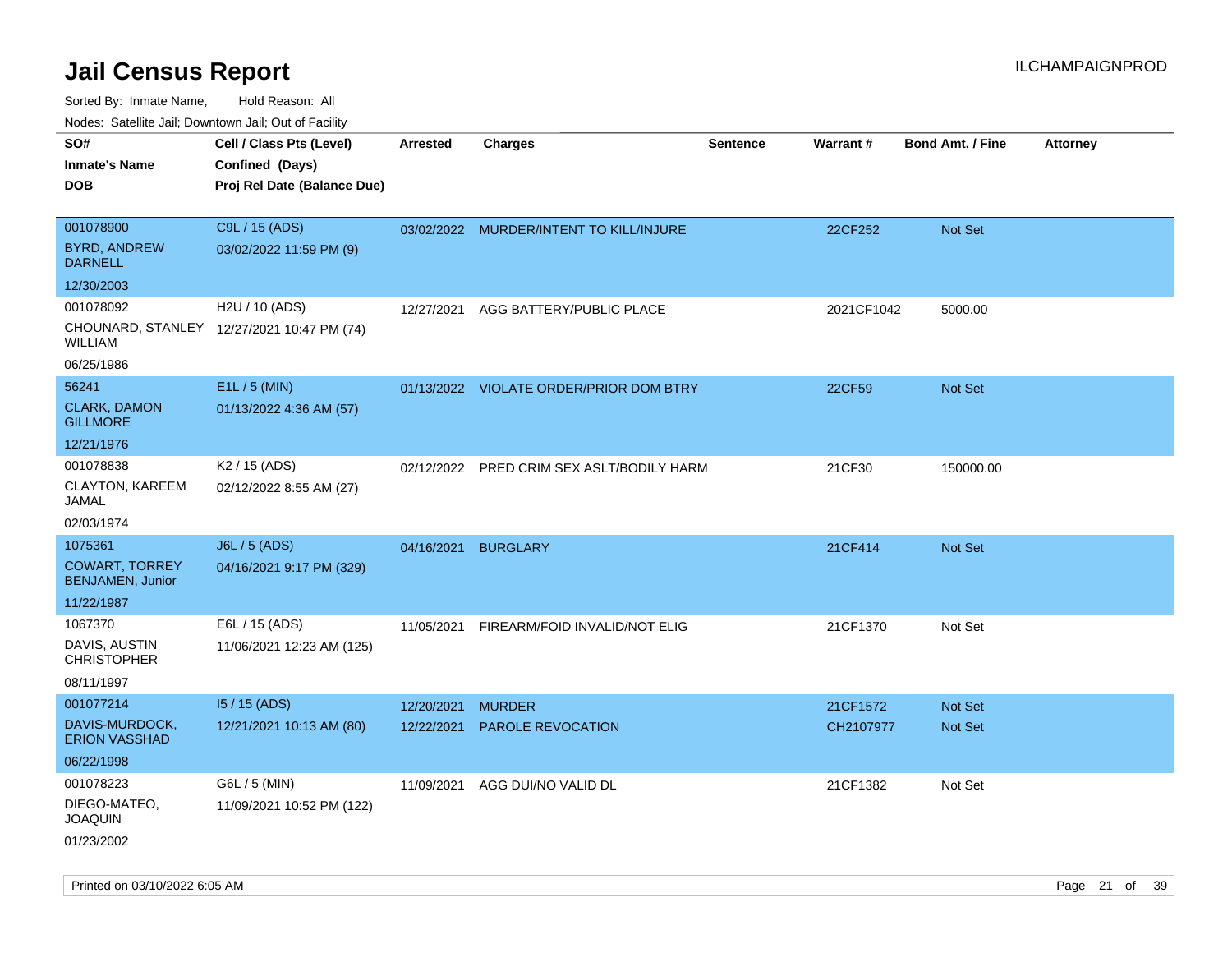Sorted By: Inmate Name, Hold Reason: All Nodes: Satellite Jail; Downtown Jail; Out of Facility

| roaco. Catolino cali, Domntonn cali, Out of Facility |                                                                            |                   |                                           |                 |            |                         |                 |
|------------------------------------------------------|----------------------------------------------------------------------------|-------------------|-------------------------------------------|-----------------|------------|-------------------------|-----------------|
| SO#<br><b>Inmate's Name</b><br><b>DOB</b>            | Cell / Class Pts (Level)<br>Confined (Days)<br>Proj Rel Date (Balance Due) | <b>Arrested</b>   | <b>Charges</b>                            | <b>Sentence</b> | Warrant#   | <b>Bond Amt. / Fine</b> | <b>Attorney</b> |
|                                                      |                                                                            |                   |                                           |                 |            |                         |                 |
| 571307                                               | J3L / 15 (ADS)                                                             | 09/14/2020        | <b>CRIM SEXUAL ABUSE/CONSENT</b>          |                 | 2020CF1026 | Not Set                 |                 |
| DOMINGO-<br>CASTANEDA,                               | 09/14/2020 11:19 PM (543)                                                  |                   | 09/14/2020 PRED CRIM SEX ASLT/VICTIM <13  |                 | 2020CF1025 | Not Set                 |                 |
| 09/29/1989                                           |                                                                            |                   |                                           |                 |            |                         |                 |
| 527379                                               | D6 / 15 (ADS)                                                              | 10/25/2021        | ARMED HABITUAL CRIMINAL                   |                 | 21CF1297   | Not Set                 |                 |
| DRAKE, MARCELL<br><b>DEON</b>                        | 10/25/2021 5:05 PM (137)                                                   |                   | 10/27/2021 AGG DOMESTIC BATTERY/STRANGLE  |                 | 21CF1245   | Not Set                 |                 |
| 04/20/1987                                           |                                                                            |                   |                                           |                 |            |                         |                 |
| 959292                                               | K1 / 15 (ADS)                                                              | 04/01/2021        | ATTEMPT (FIRST DEGREE MURDER)             |                 | 2020CF565  | 2000000.00              |                 |
| DUNCAN, COREYON<br><b>ANTHONY</b>                    | 04/01/2021 8:46 PM (344)                                                   | 12/17/2021 MURDER |                                           |                 | 21CF1542   | <b>Not Set</b>          |                 |
| 01/17/1989                                           |                                                                            |                   |                                           |                 |            |                         |                 |
| 1053207                                              | K3 / 15 (SPH)                                                              |                   | 06/06/2019 MURDER/INTENT TO KILL/INJURE   |                 | 2019-CF849 | 2000000.00              |                 |
| FAUST, JAQUAVEON<br>LAVELL                           | 06/06/2019 2:24 PM (1,009)                                                 |                   |                                           |                 |            |                         |                 |
| 07/25/1996                                           |                                                                            |                   |                                           |                 |            |                         |                 |
| 524764                                               | G3L / 5 (MIN)                                                              | 09/18/2021        | METH DELIVERY/15<100 GRAMS                |                 | 21CF627    | 50000.00                |                 |
| <b>FISCUS, ROBERT</b><br><b>LOWELL</b>               | 09/18/2021 10:50 AM (174)                                                  |                   |                                           |                 |            |                         |                 |
| 02/17/1986                                           |                                                                            |                   |                                           |                 |            |                         |                 |
| 1063104                                              | G1U / 5 (MIN)                                                              | 01/10/2022        | VIOLATE ORDER PROTECTION                  |                 | 21CF1258   | 25000.00                |                 |
| FUSON, KEITH<br><b>EDWARD</b>                        | 01/10/2022 9:14 PM (60)                                                    |                   | 01/10/2022 VIOLATE ORDER PROTECTION       |                 | 21CF1259   | 25000.00                |                 |
| 05/07/1987                                           |                                                                            |                   |                                           |                 |            |                         |                 |
| 1069726                                              | G1L / 5 (MIN)                                                              |                   | 02/21/2022 POSS AMT CON SUB EXCEPT(A)/(D) | 18m (DOC)       | 2021CF472  | No Bond                 |                 |
| <b>GREER, CONNOR JAY</b>                             | 02/21/2022 1:41 PM (18)                                                    |                   |                                           |                 |            |                         |                 |
| 02/22/1994                                           |                                                                            |                   |                                           |                 |            |                         |                 |
| 32913                                                | $11 / 15$ (ADS)                                                            | 12/03/2021        | PRED CRIM SEX ASLT/VICTIM <13             |                 | 21CF1481   | Not Set                 |                 |
| GROB, WARREN A,<br>Junior                            | 12/03/2021 4:24 PM (98)                                                    |                   |                                           |                 |            |                         |                 |
| 12/07/1950                                           |                                                                            |                   |                                           |                 |            |                         |                 |

Printed on 03/10/2022 6:05 AM Page 22 of 39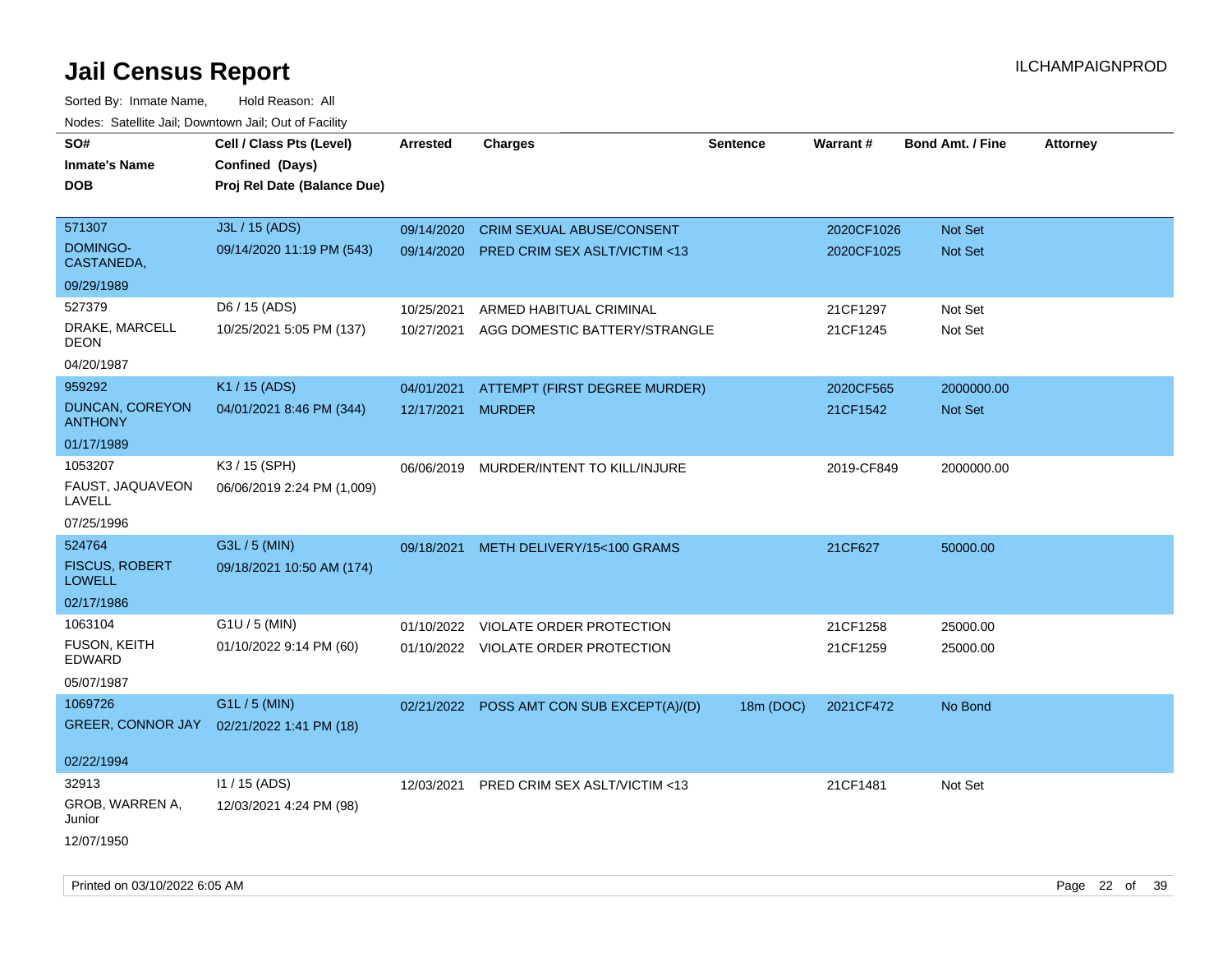| SO#                                       | Cell / Class Pts (Level)                   | Arrested         | <b>Charges</b>                                           | <b>Sentence</b> | Warrant#  | <b>Bond Amt. / Fine</b> | <b>Attorney</b> |
|-------------------------------------------|--------------------------------------------|------------------|----------------------------------------------------------|-----------------|-----------|-------------------------|-----------------|
| <b>Inmate's Name</b>                      | Confined (Days)                            |                  |                                                          |                 |           |                         |                 |
| <b>DOB</b>                                | Proj Rel Date (Balance Due)                |                  |                                                          |                 |           |                         |                 |
| 001078871                                 | G9U / 5 (ADS)                              | 02/22/2022       | RETAIL THEFT/DISP MERCH/<\$300                           |                 | 2018JD182 | No Bond                 |                 |
| <b>HARRIS, MARTELL</b>                    | 02/22/2022 3:44 PM (17)                    |                  | 02/22/2022 RESIDENTIAL BURGLARY                          |                 | 2020JD14  | No Bond                 |                 |
| <b>TE'SHAWN</b>                           |                                            |                  | 02/22/2022 INDIRECT CRIMINAL CONTEMPT                    |                 | 2020CC9   | 20000.00                |                 |
| 07/02/2003                                |                                            |                  |                                                          |                 |           |                         |                 |
| 1073611                                   | G3U / 5 (MIN)                              | 02/09/2021       | DELIVERY OF OR POSSESSION OF W/ INT                      |                 | 21CF160   | Not Set                 |                 |
| HAYES, CAMERON<br><b>TAYLOR MALEEK</b>    | 02/09/2021 3:10 PM (395)                   | 02/09/2021       | MFG 15>100 GR ECSTASY/ANALOG                             |                 | 21CF121   | 500000.00               |                 |
| 08/10/1998                                |                                            |                  |                                                          |                 |           |                         |                 |
| 953555                                    | C4U / 15 (MAX)                             | 03/10/2021       | <b>CRIM TRESPASS TO RESIDENCE</b>                        |                 | 21CF272   | Not Set                 |                 |
| HUNT, TAVARIS EARL                        | 03/10/2021 4:58 AM (366)                   |                  | 04/14/2021 AGG FLEEING POLICE/21 MPH OVER                | 3y (DOC)        | 2020CF94  | 10000.00                |                 |
| 12/29/1987                                |                                            |                  |                                                          |                 |           |                         |                 |
| 518711                                    | G5L / 5 (MIN)                              | 01/30/2022 THEFT |                                                          |                 | 22CF133   | Not Set                 |                 |
| <b>INGERSON, LUCUS</b><br><b>JAMES</b>    | 01/30/2022 4:57 PM (40)                    |                  |                                                          |                 |           |                         |                 |
| 09/16/1979                                |                                            |                  |                                                          |                 |           |                         |                 |
| 001077864                                 | C6L / 15 (MAX)                             | 04/18/2021       | <b>FELON POSS/USE WEAPON/FIREARM</b>                     |                 | 21CF428   | Not Set                 |                 |
| D                                         | JAMERSON, ANTHONY 04/18/2021 7:21 PM (327) |                  |                                                          |                 |           |                         |                 |
| 01/26/1990                                |                                            |                  |                                                          |                 |           |                         |                 |
| 63110                                     | C7L / 10 (ADS)                             | 02/16/2022       | CRIM DAMAGE TO PROPERTY <\$500                           | 2y (DOC)        | 21CF1548  | No Bond                 |                 |
| JAMES, DOMINIQUE<br><b>JULIUS</b>         | 02/16/2022 5:24 PM (23)                    |                  |                                                          |                 |           |                         |                 |
| 03/04/1983                                |                                            |                  |                                                          |                 |           |                         |                 |
| 53058                                     | G4U / 5 (MIN)                              |                  | 01/31/2022 DELIVERY OF OR POSSESSION OF W/IN15y/6m (DOC) |                 |           | Not Set                 |                 |
| <b>JOHNSON, DEMARIO</b><br><b>LACONTE</b> | 01/31/2022 11:12 AM (39)                   |                  |                                                          |                 |           |                         |                 |
| 06/14/1981                                |                                            |                  |                                                          |                 |           |                         |                 |
| 001078766                                 | $13/5$ (ADS)                               | 02/08/2022       | AGGRAVATED BATTERY                                       |                 | 22CF160   | Not Set                 |                 |
| JOHNSON, IYONZI                           | 02/08/2022 11:56 AM (31)                   | 02/08/2022       | <b>BURGLARY</b>                                          |                 | 22CF63    | 3000.00                 |                 |
| 07/16/1994                                |                                            |                  |                                                          |                 |           |                         |                 |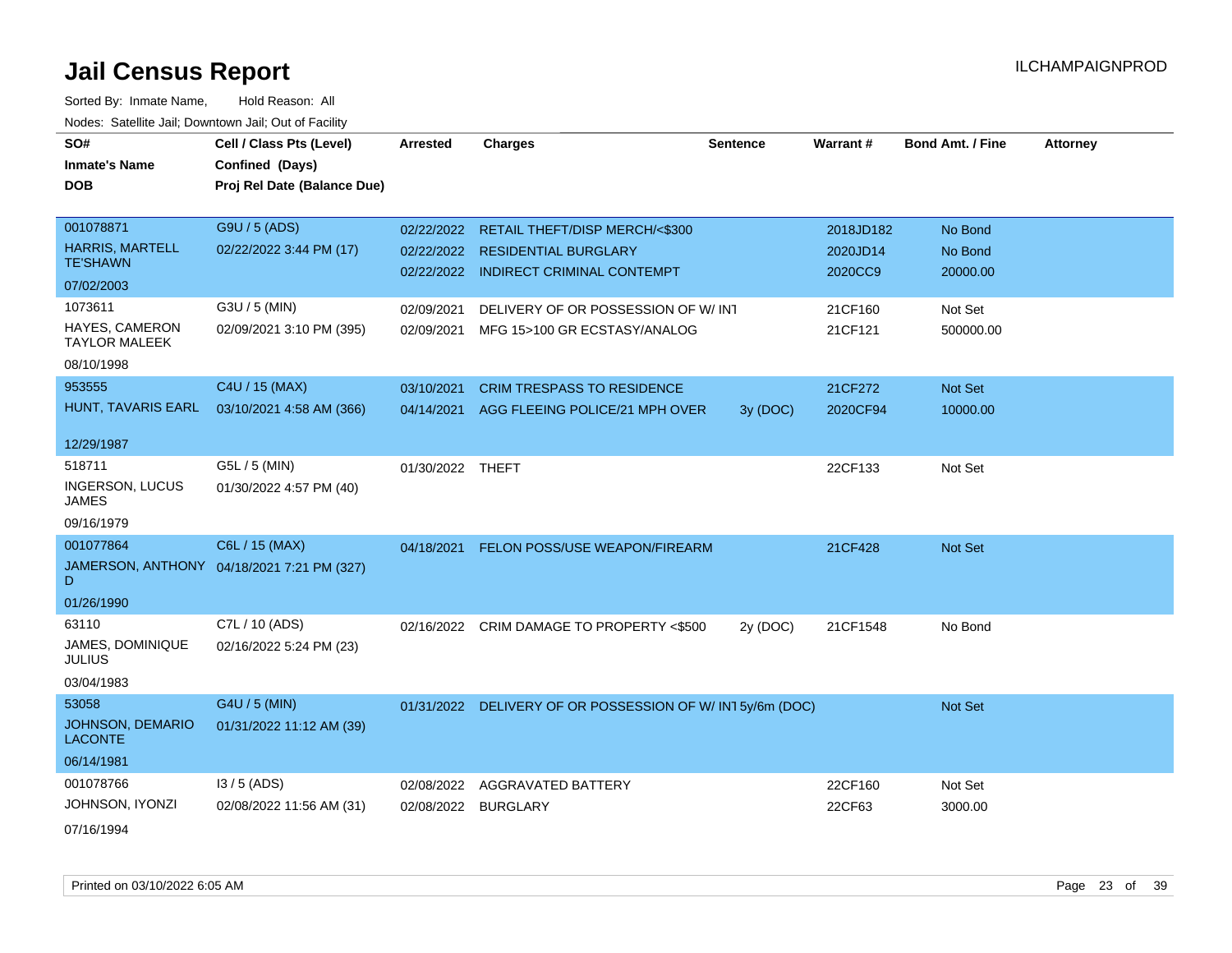Sorted By: Inmate Name, Hold Reason: All Nodes: Satellite Jail; Downtown Jail; Out of Facility

| SO#<br><b>Inmate's Name</b><br><b>DOB</b>                           | Cell / Class Pts (Level)<br>Confined (Days)<br>Proj Rel Date (Balance Due) | <b>Arrested</b>          | <b>Charges</b>                                                          | <b>Sentence</b> | Warrant#                      | <b>Bond Amt. / Fine</b>              | <b>Attorney</b> |
|---------------------------------------------------------------------|----------------------------------------------------------------------------|--------------------------|-------------------------------------------------------------------------|-----------------|-------------------------------|--------------------------------------|-----------------|
| 1068501<br>KING, JULIUS<br><b>EMANUEL</b><br>04/08/1985             | G7U / 5 (MIN)<br>02/07/2022 7:06 PM (32)                                   |                          | 02/07/2022 VIO ORDER/NOTICE/PRIOR VIO O/P                               |                 | 22CF156                       | No Bond                              |                 |
| 001078818<br>KINSEL, EVERAL<br><b>MICHAEL WILLIAM</b><br>10/16/1985 | C5L / 10 (MED)<br>02/04/2022 7:37 PM (35)                                  | 02/04/2022               | DOMESTIC BATTERY/OTHER PRIOR                                            |                 | 22CF148                       | Not Set                              |                 |
| 527447<br>KIRKWOOD, TYLER<br>JAMES<br>10/04/1985                    | C2L / 10 (ADS)<br>02/22/2022 10:47 AM (17)                                 | 02/22/2022<br>02/22/2022 | <b>BURGLARY</b><br>AGG BATTERY/GREAT BODILY HARM<br>02/23/2022 BURGLARY |                 | 22CF224<br>22CF223<br>22CF152 | <b>Not Set</b><br>Not Set<br>Not Set |                 |
| 24308<br><b>KWIATKOWSKI,</b><br>ROBERT JOHN<br>08/08/1963           | D <sub>2</sub> / 15 (MAX)<br>06/03/2021 10:40 PM (281)                     | 06/03/2021               | <b>ROBBERY</b>                                                          |                 | 21CF625                       | No Bond                              |                 |
| 29681<br>LENOIR, JOHN<br><b>CHRISTOPHER</b><br>04/20/1966           | J2L / 15 (ADS)<br>07/14/2020 12:51 PM (605)                                |                          | 07/14/2020 PREDATORY CRIMINAL SEX ASSLT/CHILD                           |                 | 20CF-781                      | 250000.00                            |                 |
| 001077524<br>LEWIS, TREVOR<br><b>DANIEL</b><br>06/03/2002           | D1 / 10 (SPH)<br>12/14/2020 5:16 PM (452)                                  | 12/14/2020               | <b>RESIDENTIAL ARSON</b>                                                | 6y (DOC)        | 2020-CF-1388                  | 150000.00                            |                 |
| 45113<br>MARTIN, JEREMIAH<br><b>FRANCIS</b><br>01/18/1977           | E2L / 15 (MAX)<br>11/20/2021 1:18 AM (111)                                 | 11/20/2021               | ARMED HABITUAL CRIMINAL                                                 |                 | 21CF1424                      | No Bond                              |                 |
| 1063030                                                             | H4L / 15 (ADS)<br>MASON, RYAN ONEIAL 12/21/2021 9:30 AM (80)               | 12/20/2021<br>12/22/2021 | <b>MURDER</b><br>PAROLE REVOCATION                                      |                 | 21CF1571<br>CH2107979         | Not Set<br>Not Set                   |                 |

02/22/1991

Printed on 03/10/2022 6:05 AM Page 24 of 39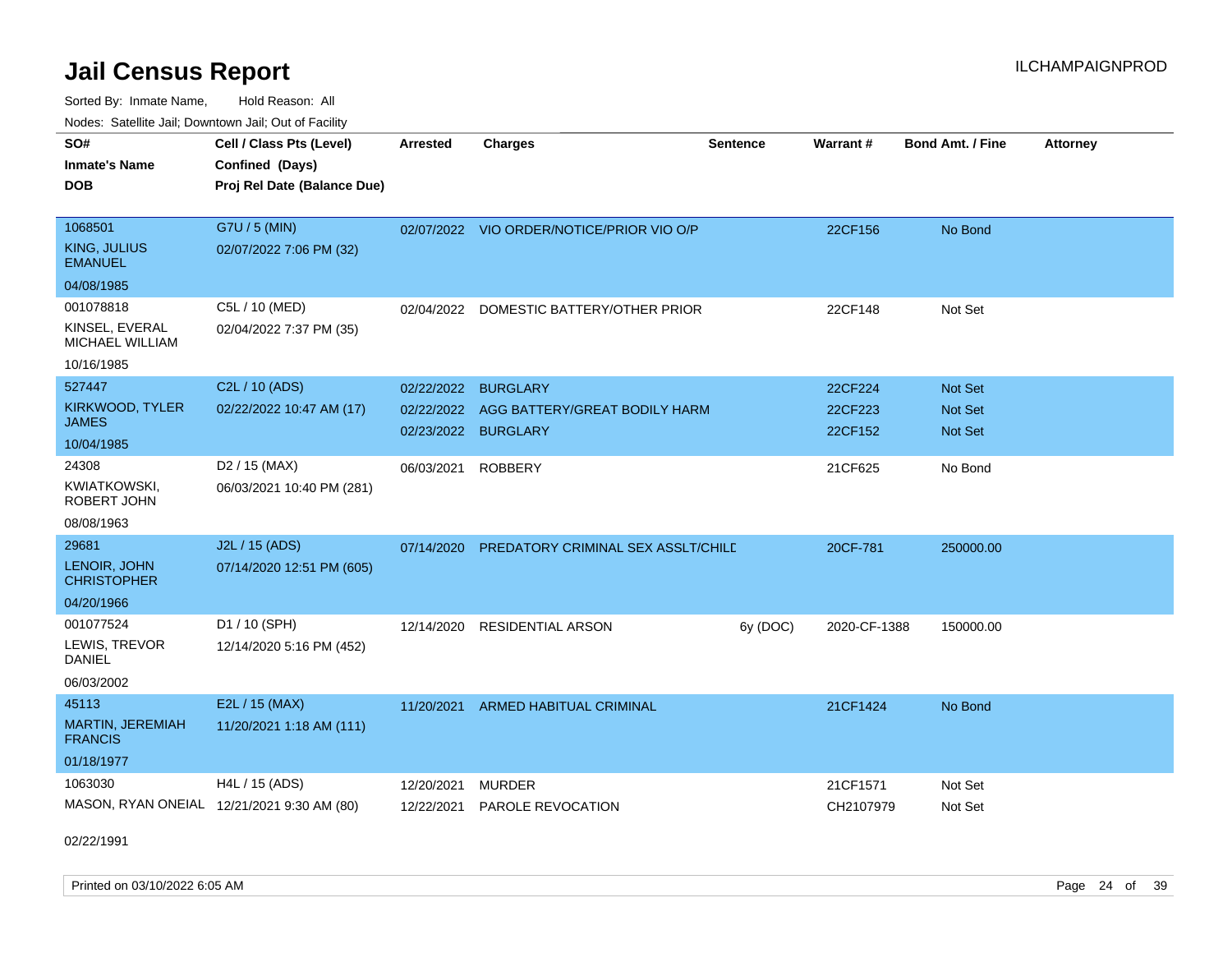| SO#                                     | Cell / Class Pts (Level)    | <b>Arrested</b>      | <b>Charges</b>                          | <b>Sentence</b> | Warrant#   | <b>Bond Amt. / Fine</b> | <b>Attorney</b> |
|-----------------------------------------|-----------------------------|----------------------|-----------------------------------------|-----------------|------------|-------------------------|-----------------|
| <b>Inmate's Name</b>                    | Confined (Days)             |                      |                                         |                 |            |                         |                 |
| <b>DOB</b>                              | Proj Rel Date (Balance Due) |                      |                                         |                 |            |                         |                 |
|                                         |                             |                      |                                         |                 |            |                         |                 |
| 1066623                                 | G6U / 5 (MIN)               | 11/17/2021           | MFG/DEL 15<100 GR COCA/ANALOG           |                 | 17CF1093   | 75000.00                |                 |
| MATA-OROZCO,<br><b>OLEGARIO</b>         | 11/17/2021 5:08 PM (114)    |                      |                                         |                 |            |                         |                 |
| 03/06/1995                              |                             |                      |                                         |                 |            |                         |                 |
| 1076591                                 | G8U / 5 (MIN)               | 02/22/2022           | DELIVERY OF OR POSSESSION OF W/INT      |                 | 20CF961    | 500000.00               |                 |
| MATTHEWS,<br>CHRISTIAN ANTHONY          | 02/22/2022 7:42 PM (17)     |                      | 02/23/2022 MAIL FRAUD                   |                 | 2:21CR173  | No Bond                 |                 |
| 03/15/1989                              |                             |                      |                                         |                 |            |                         |                 |
| 001078249                               | B3 / 10 (MED)               | 08/07/2021           | FELON POSS/USE WEAPON/FIREARM           | 4y (DOC)        | 21CF947    | <b>Not Set</b>          |                 |
| MCCLENDON, CALVIN<br>м                  | 08/07/2021 8:56 AM (216)    |                      |                                         |                 |            |                         |                 |
| 04/29/1990                              |                             |                      |                                         |                 |            |                         |                 |
| 40235                                   | G9L / 5 (MIN)               | 10/04/2021 AGG DUI/4 |                                         |                 | 2021CF1145 | 35000.00                |                 |
| MERRIWEATHER,<br><b>MARCUS TODD</b>     | 10/04/2021 4:41 PM (158)    |                      |                                         |                 |            |                         |                 |
| 11/28/1967                              |                             |                      |                                         |                 |            |                         |                 |
| 1040273                                 | E5U / 15 (ADS)              | 09/30/2021           | <b>PRED CRIM SEX ASLT/VICTIM &lt;13</b> |                 | 21CF329    | 500000.00               |                 |
| <b>METCALFE, LANELL</b><br><b>JARON</b> | 09/30/2021 11:32 PM (162)   |                      |                                         |                 |            |                         |                 |
| 09/22/1988                              |                             |                      |                                         |                 |            |                         |                 |
| 1075635                                 | B <sub>2</sub> / 10 (ADS)   | 05/11/2021           | AGG DISCHARGE FIREARM/OCC VEH           |                 | 21CF538    | Not Set                 |                 |
| MILES, DEVLON VON,                      | 05/11/2021 10:39 PM (304)   | 05/11/2021           | MFG/DEL CANNABIS/30-500 GRAMS           |                 | 20CF1402   | 100000.00               |                 |
| Junior                                  |                             | 02/23/2022 MURDER    |                                         |                 | 22CF219    | Not Set                 |                 |
| 11/04/2000                              |                             |                      |                                         |                 |            |                         |                 |
| 1042168                                 | G5U / 5 (MIN)               | 02/26/2022 AGG DUI/4 |                                         |                 | 22CF238    | <b>Not Set</b>          |                 |
| MONTALVO, ANTONIO                       | 02/26/2022 6:14 AM (13)     |                      |                                         |                 |            |                         |                 |
| 05/03/1976                              |                             |                      |                                         |                 |            |                         |                 |
| 1007239                                 | J1L / 10 (ADS)              |                      |                                         |                 |            |                         |                 |
|                                         |                             | 12/29/2021           | <b>DOMESTIC BATTERY</b>                 | 3y(DOC)         | 21CF1607   | Not Set                 |                 |
| MOORE, ANDREW<br><b>VIRGIL</b>          | 12/29/2021 8:40 PM (72)     |                      |                                         |                 |            |                         |                 |
| 08/20/1972                              |                             |                      |                                         |                 |            |                         |                 |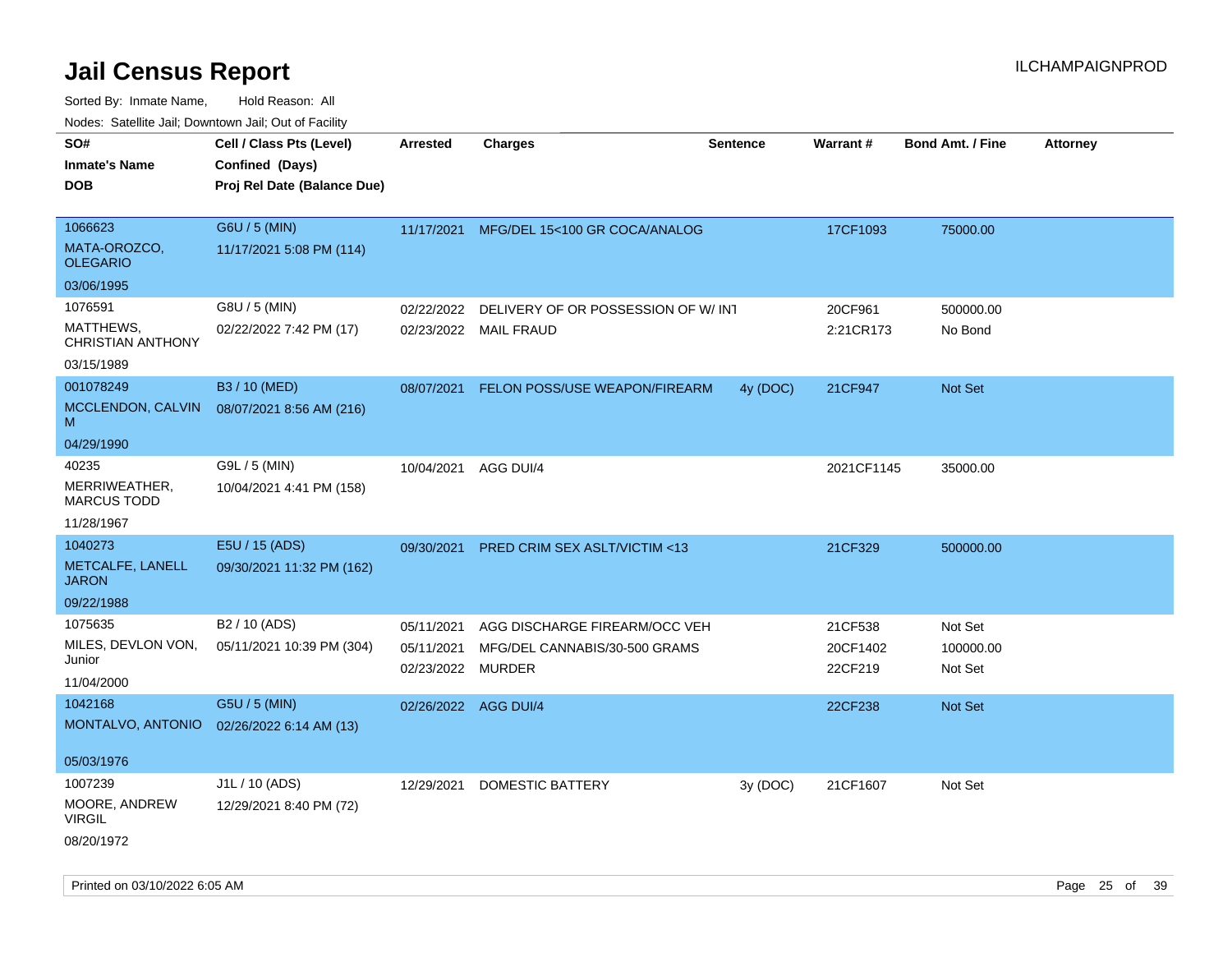Sorted By: Inmate Name, Hold Reason: All Nodes: Satellite Jail; Downtown Jail; Out of Facility

| rouco. Calcinic Jan, Downtown Jan, Out of Facility         |                                                                            |                                        |                                                                                                 |                 |                                  |                                                    |                 |
|------------------------------------------------------------|----------------------------------------------------------------------------|----------------------------------------|-------------------------------------------------------------------------------------------------|-----------------|----------------------------------|----------------------------------------------------|-----------------|
| SO#<br>Inmate's Name<br><b>DOB</b>                         | Cell / Class Pts (Level)<br>Confined (Days)<br>Proj Rel Date (Balance Due) | <b>Arrested</b>                        | Charges                                                                                         | <b>Sentence</b> | Warrant#                         | <b>Bond Amt. / Fine</b>                            | <b>Attorney</b> |
| 1069209<br>MOORE, DEVONTE<br>JAMAL                         | H1L / 10 (ADS)<br>04/07/2021 6:25 PM (338)                                 | 04/07/2021                             | AGG BATTERY/GREAT BODILY HARM                                                                   |                 | 21CF376                          | Not Set                                            |                 |
| 09/24/1995                                                 |                                                                            |                                        |                                                                                                 |                 |                                  |                                                    |                 |
| 61251<br>PETMECKY, JOHN<br>ROBERT                          | 14 / 15 (ADS)<br>12/27/2021 1:52 PM (74)                                   | 12/27/2021                             | PRED CRIM SEX ASLT/VICTIM <13                                                                   |                 | 21CF651                          | No Bond                                            |                 |
| 03/09/1983                                                 |                                                                            |                                        |                                                                                                 |                 |                                  |                                                    |                 |
| 001078357<br>PETTIGREW, CAREY<br><b>CORNITRIAS DEOBLO</b>  | A2L / 15 (SPH)<br>09/17/2021 9:56 AM (175)                                 | 09/17/2021<br>09/17/2021<br>09/17/2021 | ARMED ROBBERY/ARMED W/FIREARM<br>ARMED ROBBERY/ARMED W/FIREARM<br>ARMED ROBBERY/ARMED W/FIREARM |                 | 21CF1128<br>21CF1129<br>21CF1230 | <b>Not Set</b><br><b>Not Set</b><br><b>Not Set</b> |                 |
| 08/31/1986                                                 |                                                                            |                                        |                                                                                                 |                 |                                  |                                                    |                 |
| 1008308<br>PETTIGREW, MARIO<br>TRAVINIO<br>08/11/1992      | F2U / 10 (MED)<br>01/30/2022 6:15 AM (40)                                  | 01/30/2022<br>01/30/2022               | ASSAULT<br>AGG BTRY/GREAT BOD HARM/60+                                                          |                 | 19CM364<br>22CF131               | 4000.00<br>No Bond                                 |                 |
| 1070610                                                    | C8L / 10 (ADS)                                                             |                                        |                                                                                                 |                 |                                  |                                                    |                 |
| PHILLIS, AARON<br><b>MONTRELL</b>                          | 03/03/2022 2:49 PM (8)                                                     | 03/03/2022<br>03/03/2022               | AGG BATTERY/PUBLIC PLACE<br>AGG BATTERY/GREAT BODILY HARM                                       |                 | 21CF930<br>21CF482               | <b>Not Set</b><br>5000.00                          |                 |
| 03/26/1999                                                 |                                                                            |                                        |                                                                                                 |                 |                                  |                                                    |                 |
| 1022441<br>PICKENS, DONTRELL<br>DEMAR<br>12/10/1993        | C3L / 10 (ADS)<br>10/27/2021 1:39 PM (135)                                 | 10/27/2021<br>10/27/2021               | AGG BATTERY/PEACE OFFICER<br>AGG BATTERY/PEACE OFFICER                                          |                 | 2021 CF 12<br>2020 CF 1488       | No Bond<br>No Bond                                 |                 |
| 001077783<br>RIVERA, DARYL<br><b>ANTONIO</b><br>11/14/1981 | H6L / 10 (ADS)<br>01/05/2022 4:20 PM (65)                                  | 01/05/2022                             | <b>AGGRAVATED BATTERY</b>                                                                       |                 | 21CF325                          | <b>Not Set</b>                                     |                 |
| 1072114                                                    | A1U / 15 (SPH)                                                             | 01/17/2021                             | ATTEMPT (FIRST DEGREE MURDER)                                                                   |                 | 2021CF65                         | Not Set                                            |                 |
| LEVON<br>10/23/2000                                        | ROBINSON, DONNELL 01/17/2021 2:40 PM (418)                                 | 01/17/2021<br>02/17/2021               | ARMED ROBBERY/NO FIREARM<br>AGGRAVATED BATTERY                                                  | 4y (DOC)        | 2020CF824                        | 75000.00<br>250000.00                              |                 |

Printed on 03/10/2022 6:05 AM Page 26 of 39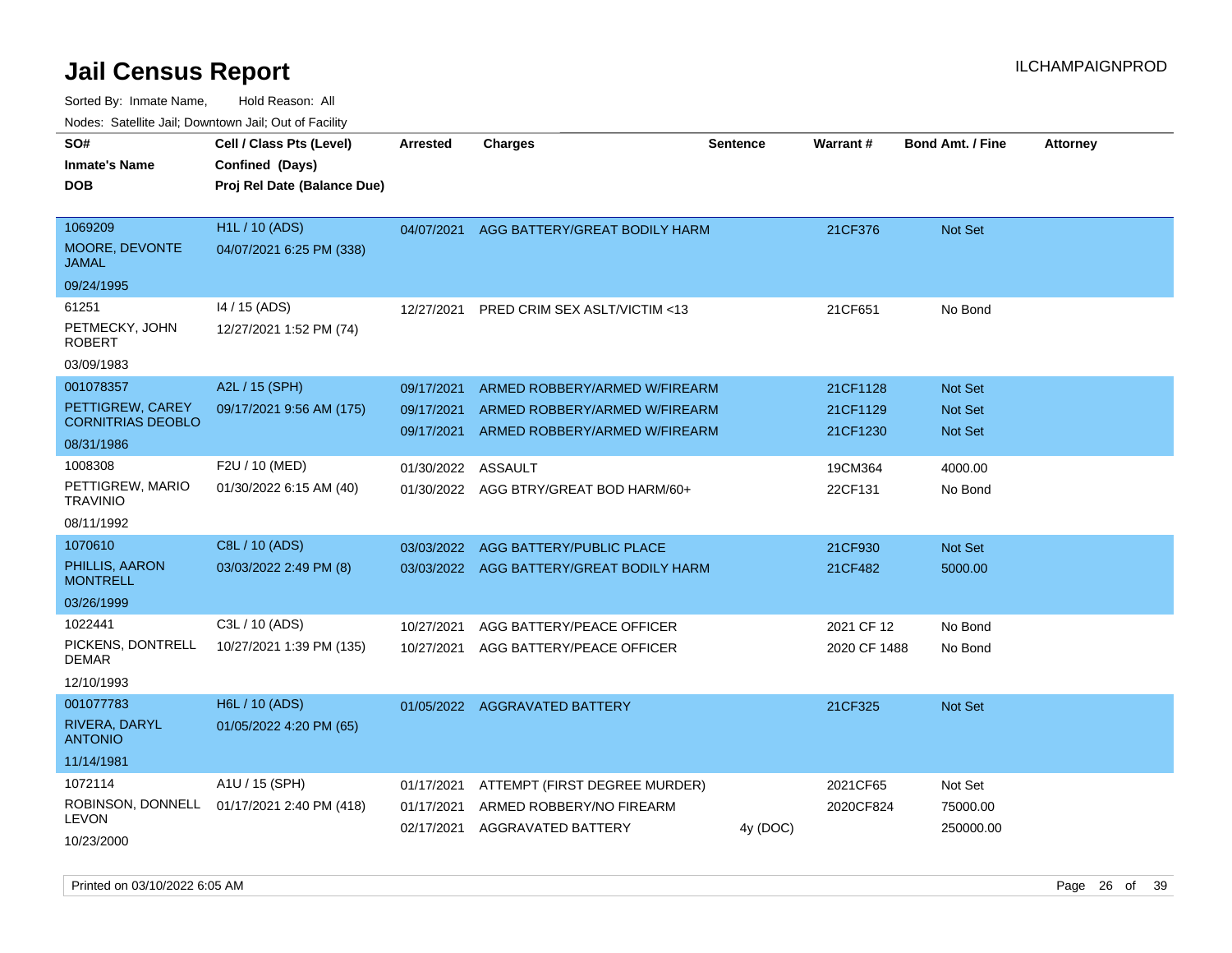| ivouss. Satellite Jali, Downtown Jali, Out of Facility               |                                                                            |                          |                                                           |                 |                          |                                  |                 |
|----------------------------------------------------------------------|----------------------------------------------------------------------------|--------------------------|-----------------------------------------------------------|-----------------|--------------------------|----------------------------------|-----------------|
| SO#<br>Inmate's Name<br><b>DOB</b>                                   | Cell / Class Pts (Level)<br>Confined (Days)<br>Proj Rel Date (Balance Due) | Arrested                 | <b>Charges</b>                                            | <b>Sentence</b> | <b>Warrant#</b>          | <b>Bond Amt. / Fine</b>          | <b>Attorney</b> |
| 1068592<br>ROSS, TEVONTAE<br><b>TERRANCE</b>                         | J7L / 15 (ADS)<br>11/12/2021 8:41 AM (119)                                 | 11/12/2021               | <b>BURGLARY</b>                                           | 2y (DOC)        | 21CF1393                 | Not Set                          |                 |
| 12/15/1998<br>47195<br>SIMMONS, JAMES<br><b>ROBERT</b><br>03/13/1975 | G8L / 5 (MIN)<br>12/27/2021 8:42 AM (74)                                   | 12/27/2021<br>12/28/2021 | RESIDENTIAL BURGLARY<br><b>RESIDENTIAL BURGLARY</b>       |                 | 2020CF1222<br>2021CF1596 | 10000.00<br>Not Set              |                 |
| 1064798<br><b>STENNIS, BRUCE</b><br><b>DEONTAY</b><br>08/12/1998     | B1 / 15 (ADS)<br>01/17/2022 1:29 PM (53)                                   | 01/17/2022 MURDER        | 01/17/2022 MFG/DEL 1<15 GR COCAINE/ANLG                   |                 | 2021CF695<br>21CF520     | 1500000.00<br>50000.00           |                 |
| 1068839<br>TAYLOR, LONDON<br>JAVON<br>08/16/1999                     | F4L / 15 (MAX)<br>08/07/2020 10:30 AM (581)                                | 08/07/2020               | <b>HOMICIDE</b>                                           | 28y (DOC)       | 2020-CF851               | 1000000.00                       |                 |
| 1056971<br>TRAVIS, DENZEL<br><b>DANTRELL</b><br>03/21/1993           | D <sub>4</sub> / 10 (ADS)<br>08/07/2021 7:36 AM (216)                      | 08/07/2021<br>08/08/2021 | FELON POSS/USE WEAPON/FIREARM<br>AGG BATTERY/PUBLIC PLACE |                 | 21CF948<br>2020CF647     | No Bond<br>25000.00              |                 |
| 001078250<br>TRAVIS, JORDAN<br>TESHAUN<br>03/03/1996                 | F2L / 10 (MED)<br>08/07/2021 10:27 AM (216)                                | 08/07/2021               | FELON POSS WEAPON/BODY ARMOR                              |                 | 21CF950                  | Not Set                          |                 |
| 56994<br>TURNER, ROBERT<br><b>EARL, Senior</b><br>09/07/1982         | A1L / 15 (SPH)<br>12/09/2021 9:23 PM (92)                                  | 12/09/2021<br>12/13/2021 | STALKING/CAUSE FEAR FOR SAFETY<br>PAROLE REVOCATION       |                 | 21CF1514<br>CH2107735    | <b>Not Set</b><br><b>Not Set</b> |                 |
| 30108<br>VANDYKE, DARYL<br><b>ANTHONY</b><br>10/04/1965              | J4L / 15 (ADS)<br>07/30/2021 8:29 PM (224)                                 | 07/30/2021               | <b>MURDER</b>                                             |                 | 21CF902                  | 2000000.00                       |                 |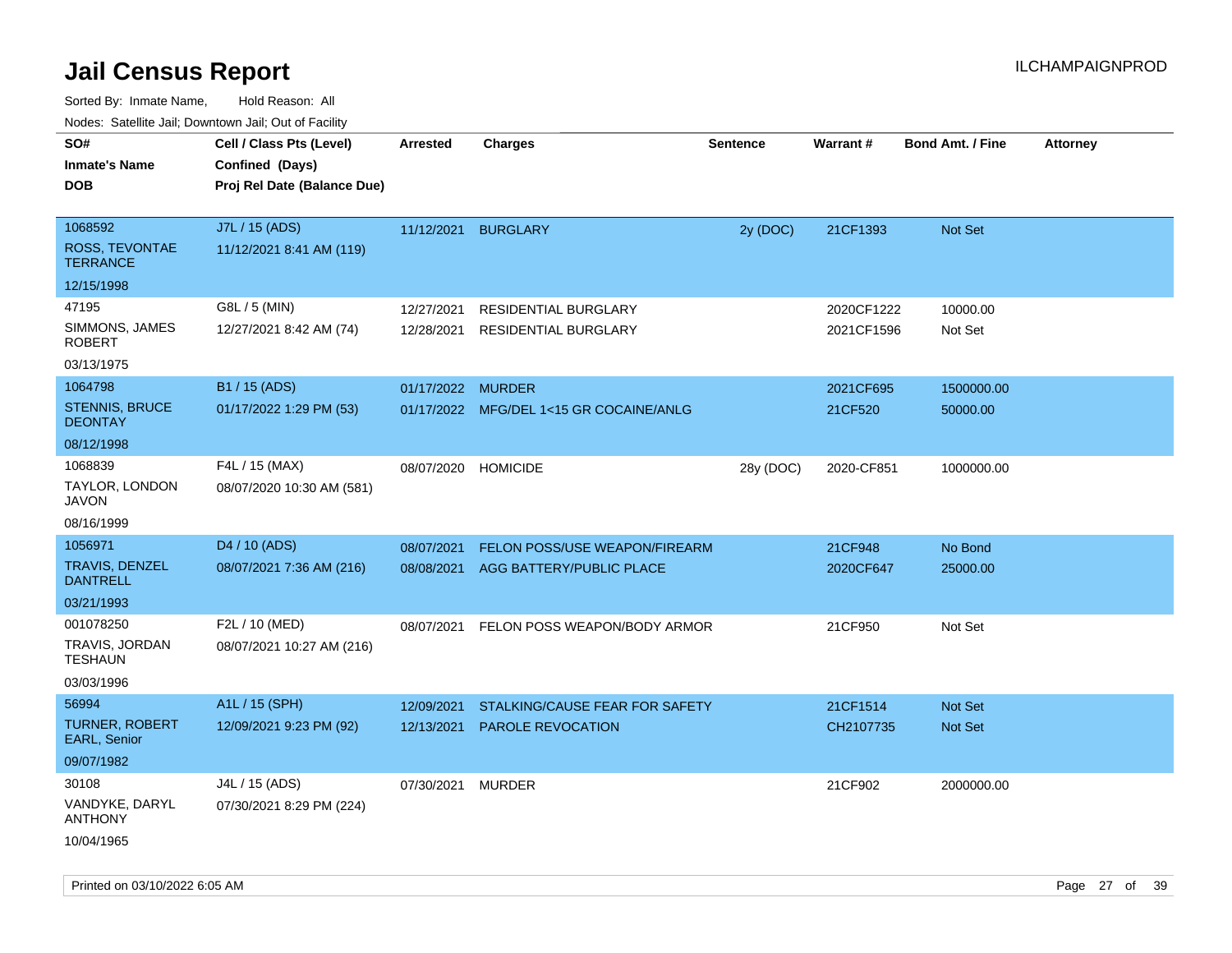| SO#<br><b>Inmate's Name</b>                | Cell / Class Pts (Level)<br>Confined (Days) | Arrested   | <b>Charges</b>                    | <b>Sentence</b> | Warrant#    | <b>Bond Amt. / Fine</b> | <b>Attorney</b> |
|--------------------------------------------|---------------------------------------------|------------|-----------------------------------|-----------------|-------------|-------------------------|-----------------|
| <b>DOB</b>                                 | Proj Rel Date (Balance Due)                 |            |                                   |                 |             |                         |                 |
| 968681                                     | D5 / 15 (ADS)                               | 08/27/2021 | AGG CRIM SX AB/VIC 13<18/TRUST    |                 | 2020CF499   | 250000.00               |                 |
| <b>WADE, DEMETRIUS</b><br><b>DARYL</b>     | 08/27/2021 2:25 AM (196)                    | 08/27/2021 | <b>INDIRECT CRIMINAL CONTEMPT</b> | 3y (DOC)        | 2021CC16    | No Bond                 |                 |
| 01/07/1987                                 |                                             |            |                                   |                 |             |                         |                 |
| 1070971                                    | H3L / 5 (ADS)                               | 12/07/2021 | <b>IDENTITY THEFT/&lt;\$300</b>   |                 | 20CF922     | Not Set                 |                 |
| <b>WEIR, CLINTON</b><br><b>HOWARD</b>      | 12/08/2021 3:45 AM (93)                     |            | 12/07/2021 RECKLESS DRIVING       |                 | 19TR2348    | Not Set                 |                 |
| 03/15/1983                                 |                                             |            |                                   |                 |             |                         |                 |
| 54212                                      | E3U / 10 (ADS)                              | 12/21/2021 | ARMED VIOLENCE/CATEGORY I         |                 | 21CF1576    | Not Set                 |                 |
| <b>WHITLOCK, GEORGE</b>                    | 12/21/2021 1:20 PM (80)                     | 12/21/2021 | RECEIVE/POSS/SELL STOLEN VEH      |                 | 2021CF669   | 10000.00                |                 |
| <b>ABRAM</b>                               |                                             | 12/21/2021 | <b>VIOLATE ORDER PROTECTION</b>   |                 | 2021CM391   | 1000.00                 |                 |
| 11/10/1978                                 |                                             |            |                                   |                 |             |                         |                 |
| 1058072                                    | A2U / 15 (SPH)                              | 02/25/2021 | ARMED HABITUAL CRIMINAL           |                 |             | Not Set                 |                 |
| <b>WILLIAMS, KENNETH</b><br><b>BERNARD</b> | 02/25/2021 3:24 PM (379)                    |            |                                   |                 |             |                         |                 |
| 10/04/1985                                 |                                             |            |                                   |                 |             |                         |                 |
| 9326                                       | $12/5$ (ADS)                                | 06/14/2021 | <b>BURGLARY</b>                   |                 | 2020-CF-625 | <b>Not Set</b>          |                 |
| YOUNG, ANTHONY<br><b>PAUL</b>              | 06/14/2021 12:07 PM (270)                   |            |                                   |                 |             |                         |                 |
| 03/13/1954                                 |                                             |            |                                   |                 |             |                         |                 |
| <b>Total Downtown Jail: 68</b>             |                                             | Males: 68  | Females: 0<br>Unknown: 0          |                 |             |                         |                 |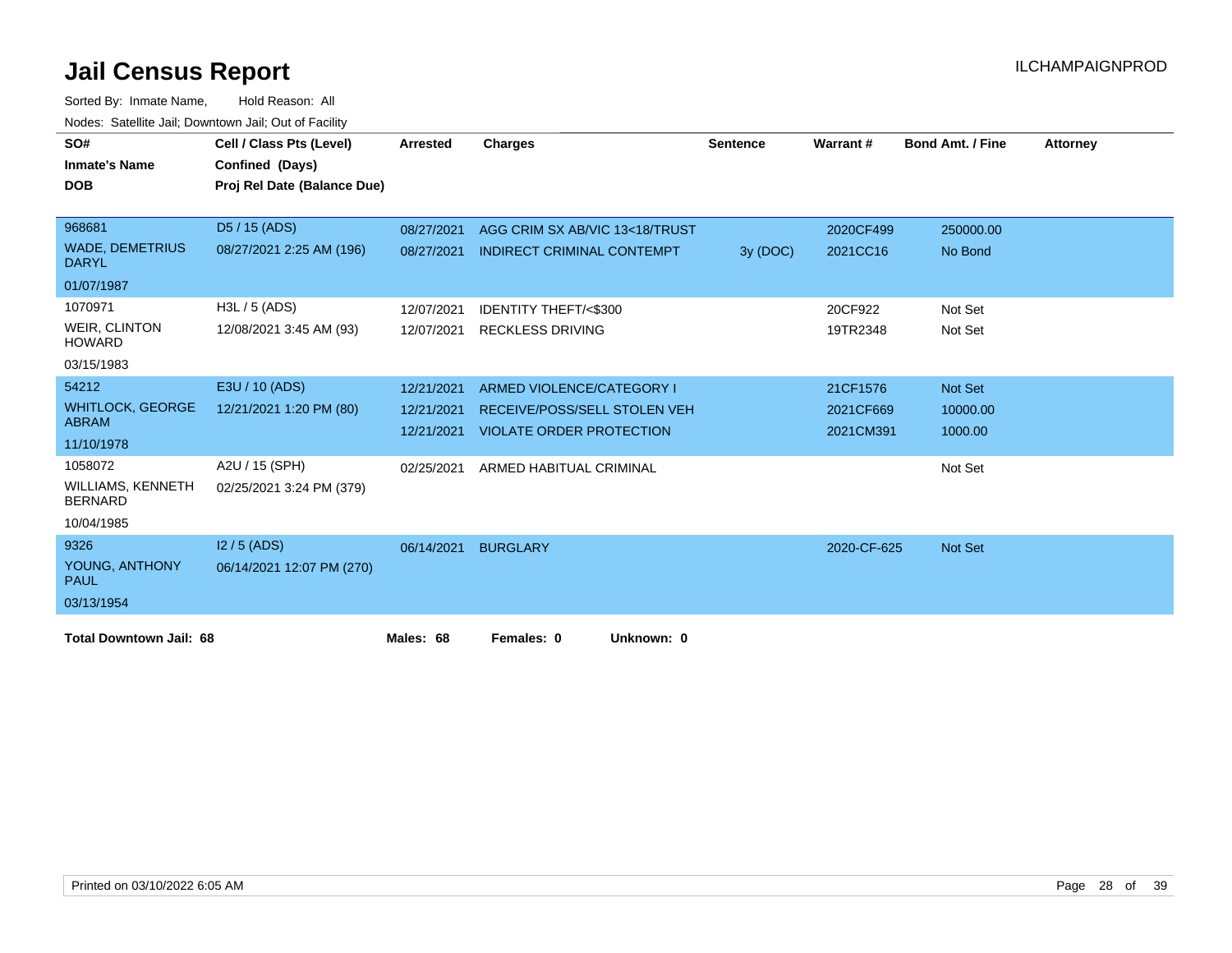Sorted By: Inmate Name, Hold Reason: All Nodes: Satellite Jail; Downtown Jail; Out of Facility

| <b>Out of Facility</b>        |                             |                 |                                   |                 |           |                         |                 |
|-------------------------------|-----------------------------|-----------------|-----------------------------------|-----------------|-----------|-------------------------|-----------------|
| SO#                           | Cell / Class Pts (Level)    | <b>Arrested</b> | Charges                           | <b>Sentence</b> | Warrant # | <b>Bond Amt. / Fine</b> | <b>Attorney</b> |
| <b>Inmate's Name</b>          | Confined (Days)             |                 |                                   |                 |           |                         |                 |
| <b>DOB</b>                    | Proj Rel Date (Balance Due) |                 |                                   |                 |           |                         |                 |
|                               |                             |                 |                                   |                 |           |                         |                 |
| 61095                         | <b>KAN</b> / 10 (ADS)       | 05/02/2021      | <b>HOME INVASION/CAUSE INJURY</b> |                 | 2021CF323 | 100000.00               |                 |
| AMOS, DERRICK<br><b>JAMES</b> | 05/02/2021 9:02 PM (313)    |                 |                                   |                 |           |                         |                 |
| OC/40/400E                    |                             |                 |                                   |                 |           |                         |                 |

| AMOS, DERRICK<br><b>JAMES</b> | 05/02/2021 9:02 PM (313)                     |            |                                |          |         |
|-------------------------------|----------------------------------------------|------------|--------------------------------|----------|---------|
| 06/12/1985                    |                                              |            |                                |          |         |
| 001078621                     | KAN / 10 (MED)                               | 12/23/2021 | RESIDENTIAL BURGLARY           | 21CF1582 | Not Set |
|                               | BAILEY, DANIEL SCOTT 12/23/2021 9:44 AM (78) |            | 01/14/2022 PROBATION VIOLATION | 21CF1445 | Not Set |
|                               |                                              |            |                                |          |         |

### 05/09/1999

| 19971                                   | <b>EHD</b>                | 11/09/2021 | DRIVING RVK/SUSP DUI/SSS 4-9     | 2021CF968  | Not Set |
|-----------------------------------------|---------------------------|------------|----------------------------------|------------|---------|
| BARNESKE, RAYMOND<br><b>LYNN</b>        | 11/09/2021 9:32 AM (122)  |            |                                  |            |         |
| 08/17/1961                              | 5/6/2022 (0.00)           |            |                                  |            |         |
| 516062                                  | KAN / 15 (MAX)            | 02/22/2021 | PHONE HARASSMENT/2+              | 20CF194    | 5000.00 |
| BENNETT, JOHN<br><b>MICHAEL</b>         | 02/22/2021 10:47 AM (382) | 02/22/2021 | AGG DISCH FIR/VEH/PC OFF/FRMAN   | 21CF210    | No Bond |
| 04/30/1986                              |                           |            |                                  |            |         |
| 33993                                   | <b>KAN / 10 (MED)</b>     | 06/14/2021 | AGGRAVATED DOMESTIC BATTERY      | 21CF688    | Not Set |
| <b>BOOKER, STEPHON</b>                  | 06/14/2021 7:42 PM (270)  | 06/14/2021 | POSSESSING A CONTROLLED SUBSTANC | 21CF657    | Not Set |
| <b>MONTELL</b>                          |                           | 06/14/2021 | PAROLE REVOCATION                | CH2103612  | No Bond |
| 06/11/1971                              |                           |            |                                  |            |         |
| 38273                                   | <b>EHD</b>                | 02/23/2022 | AGG DUI/NO VALID DL              | 2020CF1371 | Not Set |
| BRADLEY,<br><b>CHRISTOPHER</b>          | 02/23/2022 9:14 AM (16)   |            |                                  |            |         |
| 02/24/1974                              | 4/7/2022 (0.00)           |            |                                  |            |         |
| 1074315                                 | <b>KAN</b> / 15 (MAX)     | 07/27/2021 | AGG DISCHARGE FIREARM/VEH/SCH    | 21CF927    | Not Set |
| <b>BRIGGS, PATRICK</b><br><b>MONTAY</b> | 08/03/2021 4:56 PM (220)  |            |                                  |            |         |
| 08/05/2001                              |                           |            |                                  |            |         |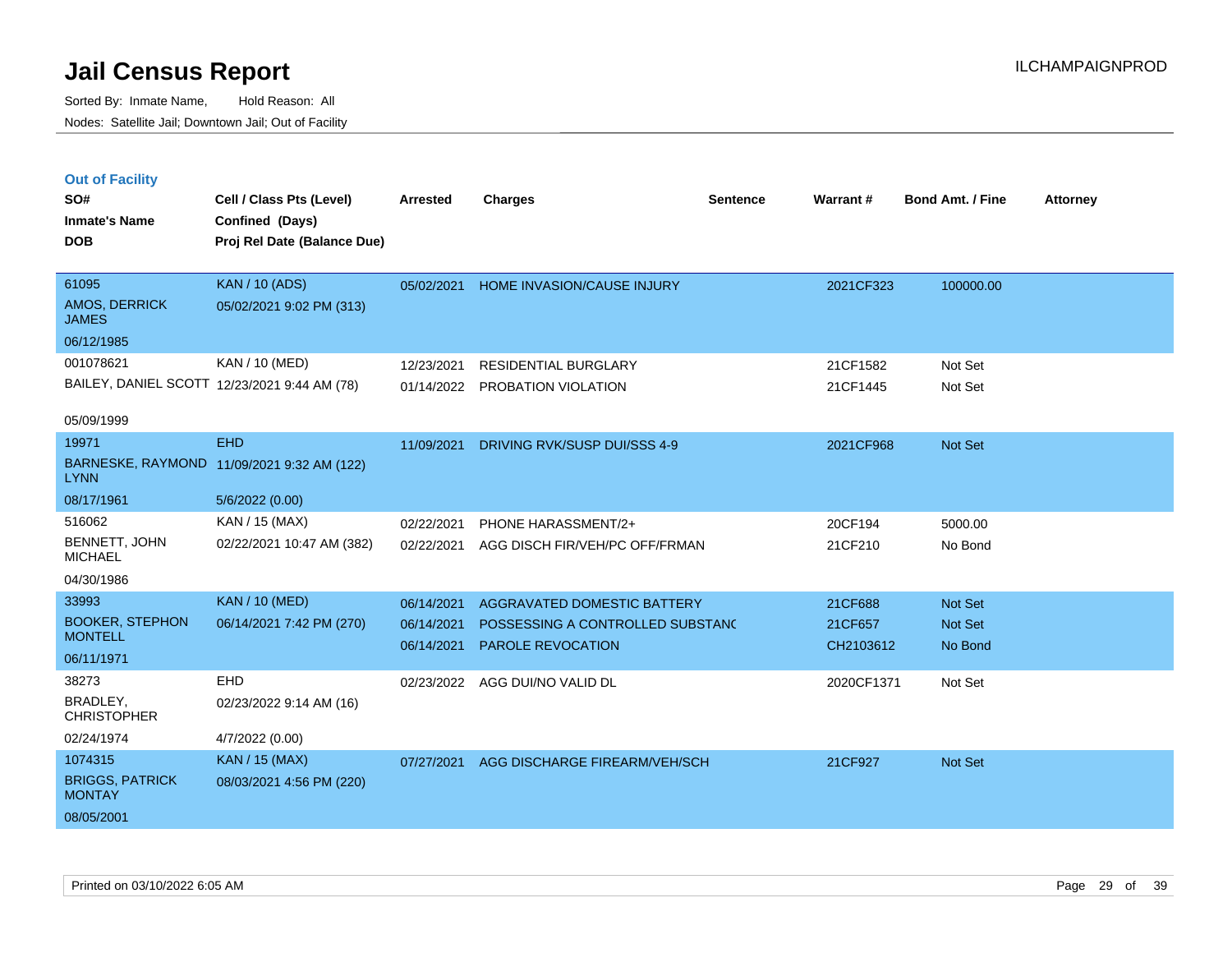| rouco. Calcinic Jan, Downtown Jan, Out of Facility |                                             |                 |                                          |                 |                 |                         |                 |
|----------------------------------------------------|---------------------------------------------|-----------------|------------------------------------------|-----------------|-----------------|-------------------------|-----------------|
| SO#<br><b>Inmate's Name</b>                        | Cell / Class Pts (Level)<br>Confined (Days) | <b>Arrested</b> | <b>Charges</b>                           | <b>Sentence</b> | <b>Warrant#</b> | <b>Bond Amt. / Fine</b> | <b>Attorney</b> |
| DOB                                                | Proj Rel Date (Balance Due)                 |                 |                                          |                 |                 |                         |                 |
|                                                    |                                             |                 |                                          |                 |                 |                         |                 |
| 001078065                                          | <b>KAN / 10 (ADS)</b>                       |                 | 06/17/2021 AGG BATTERY/DISCHARGE FIREARM |                 | 21CF704         | 1000000.00              |                 |
| <b>BROWN, CHARMAN</b><br>LAKEEF                    | 06/17/2021 12:32 PM (267)                   |                 |                                          |                 |                 |                         |                 |
| 11/30/2002                                         |                                             |                 |                                          |                 |                 |                         |                 |
| 1038554                                            | KAN / 15 (MAX)                              | 08/18/2021      | DELIVERY OF OR POSSESSION OF W/ INT      |                 | 21CF1009        | No Bond                 |                 |
| <b>BROWN, CORRION</b><br><b>DEVONTAE</b>           | 08/18/2021 5:40 PM (205)                    | 08/18/2021      | ARMED HABITUAL CRIMINAL                  |                 | 21CF1162        | Not Set                 |                 |
| 04/19/1995                                         |                                             |                 |                                          |                 |                 |                         |                 |
| 1038579                                            | <b>KAN / 15 (MAX)</b>                       | 08/18/2021      | FELON POSS/USE WEAPON/FIREARM            |                 | 21CF1010        | <b>Not Set</b>          |                 |
| <b>BROWN, MARKEL</b><br>RIKKI                      | 08/18/2021 2:05 PM (205)                    |                 |                                          |                 |                 |                         |                 |
| 01/06/1995                                         |                                             |                 |                                          |                 |                 |                         |                 |
| 1003006                                            | KAN / 15 (MAX)                              | 08/19/2021      | FELON POSS/USE MACHINE GUN               |                 | 21CF1011        | No Bond                 |                 |
| <b>BROWN, ROCKEITH</b><br><b>JAVONTE</b>           | 08/19/2021 12:55 AM (204)                   |                 |                                          |                 |                 |                         |                 |
| 07/23/1991                                         |                                             |                 |                                          |                 |                 |                         |                 |
| 1068812                                            | <b>KAN</b> / 15 (MAX)                       | 12/21/2021      | FELON POSS/USE FIREARM PRIOR             |                 | 21CF1568        | <b>Not Set</b>          |                 |
| BRYANT, DANNY<br><b>EUGENE</b>                     | 12/21/2021 1:50 PM (80)                     | 12/21/2021      | AGG DISCHARGE FIREARM/OCC VEH            |                 | 21CF741         | Not Set                 |                 |
| 11/22/1989                                         |                                             |                 |                                          |                 |                 |                         |                 |
| 995894                                             | KAN / 10 (ADS)                              | 12/28/2021      | FELON POSSESS WEAPON/2ND+                | 5y (DOC)        | 2020CF709       | No Bond                 |                 |
|                                                    | BUTLER, JAMES LYNN 12/28/2021 11:05 AM (73) |                 |                                          |                 |                 |                         |                 |
|                                                    |                                             |                 |                                          |                 |                 |                         |                 |
| 12/04/1991                                         |                                             |                 |                                          |                 |                 |                         |                 |
| 987334                                             | <b>KAN / 15 (MAX)</b>                       |                 | 03/10/2021 ATTEMPT (FIRST DEGREE MURDER) |                 | 19CF689         | <b>Not Set</b>          |                 |
| CAIN, ISAIAH<br>DEPRIEST                           | 03/10/2021 2:22 PM (366)                    |                 |                                          |                 |                 |                         |                 |
| 12/23/1990                                         |                                             |                 |                                          |                 |                 |                         |                 |
| 992962                                             | KAN / 15 (ADS)                              | 05/25/2021      | MURDER/INTENT TO KILL/INJURE             |                 | 2018CF1045      | 1000000.00              |                 |
| CAMPBELL, KEITH<br>KNAQEEB                         | 05/25/2021 1:19 PM (290)                    |                 |                                          |                 |                 |                         |                 |
| 07/22/1991                                         |                                             |                 |                                          |                 |                 |                         |                 |
|                                                    |                                             |                 |                                          |                 |                 |                         |                 |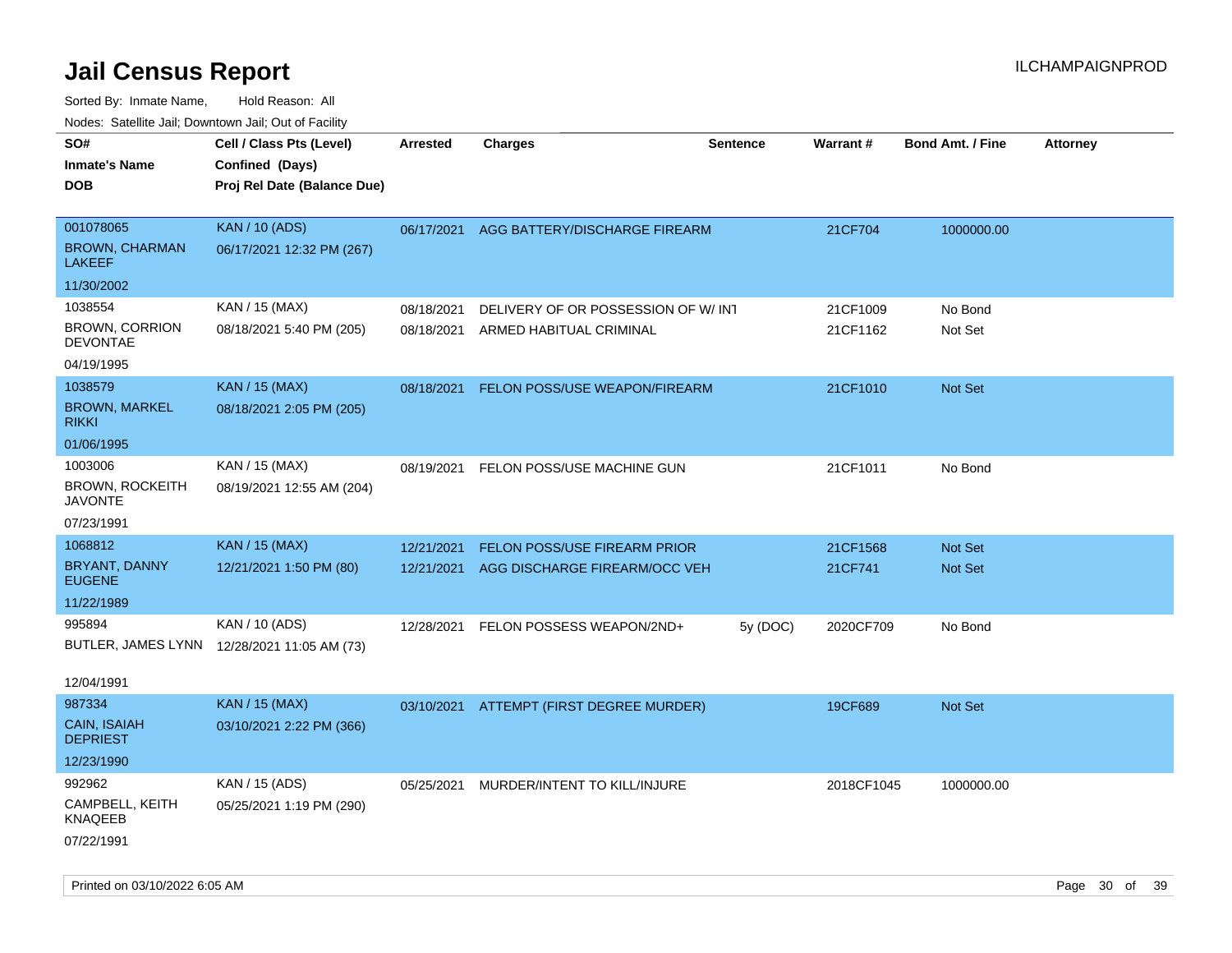Sorted By: Inmate Name, Hold Reason: All

Nodes: Satellite Jail; Downtown Jail; Out of Facility

| SO#                                       | Cell / Class Pts (Level)    | <b>Arrested</b> | <b>Charges</b>                       | <b>Sentence</b> | Warrant#   | <b>Bond Amt. / Fine</b> | <b>Attorney</b> |
|-------------------------------------------|-----------------------------|-----------------|--------------------------------------|-----------------|------------|-------------------------|-----------------|
| <b>Inmate's Name</b>                      | Confined (Days)             |                 |                                      |                 |            |                         |                 |
| <b>DOB</b>                                | Proj Rel Date (Balance Due) |                 |                                      |                 |            |                         |                 |
|                                           |                             |                 |                                      |                 |            |                         |                 |
| 001078576                                 | <b>KAN / 15 (MAX)</b>       | 11/09/2021      | UNLAWFUL USE OF A WEAPON             |                 | 21CF1383   | Not Set                 |                 |
| CARTER, DEMONDRE<br><b>DAVON</b>          | 11/09/2021 6:01 PM (122)    |                 |                                      |                 |            |                         |                 |
| 05/27/2001                                |                             |                 |                                      |                 |            |                         |                 |
| 1064992                                   | KAN / 15 (MAX)              | 09/20/2021      | ARMED VIOLENCE/CATEGORY I            |                 | 21CF1137   | Not Set                 |                 |
| CARTER, KEJUAN<br><b>JAVONTE</b>          | 09/20/2021 11:42 PM (172)   |                 |                                      |                 |            |                         |                 |
| 06/27/1998                                |                             |                 |                                      |                 |            |                         |                 |
| 001078729                                 | <b>KAN / 15 (ADS)</b>       | 01/02/2022      | MURDER/INTENT TO KILL/INJURE         |                 | 20CF396    | 1000000.00              |                 |
| <b>CARTER, TROY</b><br><b>DEMON</b>       | 01/02/2022 10:29 AM (68)    |                 |                                      |                 |            |                         |                 |
| 01/02/2004                                |                             |                 |                                      |                 |            |                         |                 |
| 001078461                                 | KAN / 10 (MED)              | 10/07/2021      | AGG UNLAWFUL USE WEAPON/PERSON       |                 | 2021CF1209 | No Bond                 |                 |
| COLE, ERIC JOSE                           | 10/08/2021 12:25 AM (154)   | 10/07/2021      | AGG DOMESTIC BATTERY/STRANGLE        |                 | 2021CF1208 | Not Set                 |                 |
| 01/24/2002                                |                             |                 |                                      |                 |            |                         |                 |
| 1048488                                   | <b>KAN / 10 (ADS)</b>       | 12/30/2021      | ARMED VIOLENCE/CATEGORY I            |                 | 2022CF4    | Not Set                 |                 |
| COLSON, WAYNE<br><b>ARTHUR, Third</b>     | 12/30/2021 8:27 AM (71)     |                 |                                      |                 |            |                         |                 |
| 10/14/1995                                |                             |                 |                                      |                 |            |                         |                 |
| 57733                                     | KAN / 15 (SPH)              | 02/25/2020      | <b>HOMICIDE</b>                      |                 | 2020-CF250 | 2000000.00              |                 |
| CRAIG, ANTOINE<br><b>DARRELL</b>          | 02/25/2020 4:08 PM (745)    | 02/25/2020      | FELON POSS/USE WEAPON/FIREARM        |                 | 19CF-1827  | 80000.00                |                 |
| 10/09/1982                                |                             |                 |                                      |                 |            |                         |                 |
| 001077939                                 | <b>KAN / 10 (MED)</b>       | 05/10/2021      | <b>FIREARM/FOID INVALID/NOT ELIG</b> |                 | 21CF526    | No Bond                 |                 |
| <b>CROSS, PATRICK</b><br><b>DONTRELLE</b> | 05/10/2021 7:31 PM (305)    | 06/02/2021      | POSS STOLEN VEHICLE > \$25,000       |                 | 21CF612    | Not Set                 |                 |
| 11/07/2001                                |                             |                 |                                      |                 |            |                         |                 |
| 25022                                     | EHD / 10 (ADS)              |                 | 02/17/2022 AGG DUI/2/PASS<16         |                 | 2021CF560  | No Bond                 |                 |
| CRUMP, ROBERT<br><b>ANTHONY</b>           | 02/17/2022 11:48 AM (22)    |                 |                                      |                 |            |                         |                 |
| 02/06/1966                                | 5/14/2022 (0.00)            |                 |                                      |                 |            |                         |                 |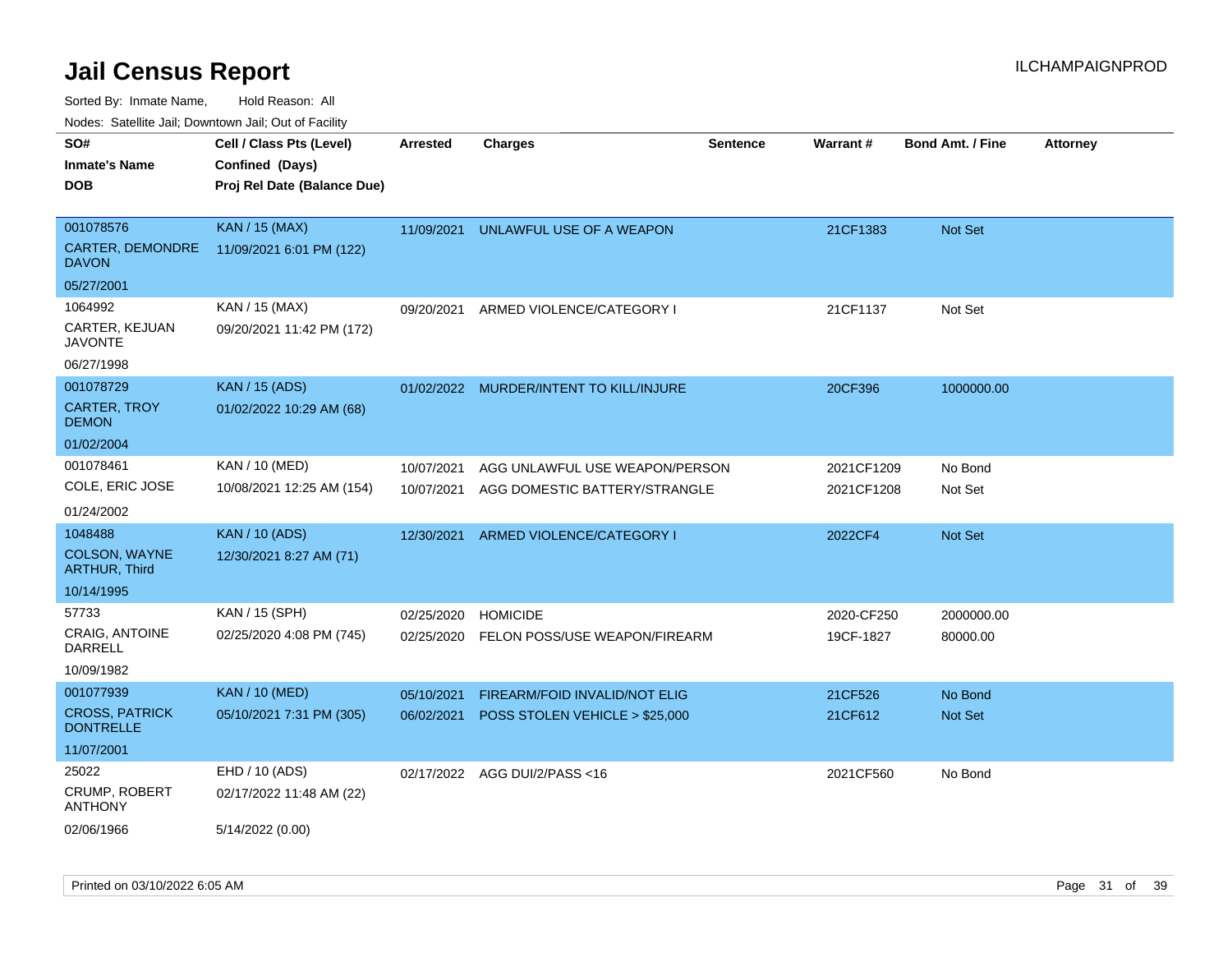Sorted By: Inmate Name, Hold Reason: All Nodes: Satellite Jail; Downtown Jail; Out of Facility

| SO#                                     | Cell / Class Pts (Level)                      | <b>Arrested</b> | <b>Charges</b>                         | <b>Sentence</b> | Warrant#   | <b>Bond Amt. / Fine</b> | <b>Attorney</b> |
|-----------------------------------------|-----------------------------------------------|-----------------|----------------------------------------|-----------------|------------|-------------------------|-----------------|
| <b>Inmate's Name</b>                    | Confined (Days)                               |                 |                                        |                 |            |                         |                 |
| <b>DOB</b>                              | Proj Rel Date (Balance Due)                   |                 |                                        |                 |            |                         |                 |
|                                         |                                               |                 |                                        |                 |            |                         |                 |
| 1061304                                 | <b>KAN / 15 (MAX)</b>                         | 10/11/2021      | ARMED HABITUAL CRIMINAL                |                 | 21CF1226   | No Bond                 |                 |
| <b>DORRIS, KEMION</b><br><b>DAETOCE</b> | 10/11/2021 7:30 PM (151)                      | 10/11/2021      | <b>ARMED HABITUAL CRIMINAL</b>         |                 | 21CF1227   | No Bond                 |                 |
|                                         |                                               | 10/11/2021      | <b>HOME INVASION/FIREARM</b>           |                 | 21CF1228   | No Bond                 |                 |
| 11/19/1997                              |                                               |                 |                                        |                 |            |                         |                 |
| 57266                                   | <b>EHD</b>                                    |                 | 03/09/2022 SPEEDING 35+ MPH OVER LIMIT |                 | 2020TR6885 | Not Set                 |                 |
| FISCUS, DAKOTA VAN<br><b>MICHAEL</b>    | 03/09/2022 9:07 AM (2)                        |                 |                                        |                 |            |                         |                 |
| 03/16/1981                              |                                               |                 |                                        |                 |            |                         |                 |
| 001077363                               | <b>KAN / 25 (SPH)</b>                         | 10/30/2020      | HOME INVASION/FIREARM                  | 10y (DOC)       | 20CF1202   | 500000.00               |                 |
| GARY, DAKOTA<br><b>TREVON</b>           | 10/30/2020 10:41 AM (497)                     |                 |                                        |                 |            |                         |                 |
| 12/31/2001                              |                                               |                 |                                        |                 |            |                         |                 |
| 1013012                                 | KAN / 15 (MAX)                                | 07/08/2021      | ATTEMPT (FIRST DEGREE MURDER)          |                 | 2021CF790  | 1000000.00              |                 |
| GARY, XAVIER LAMAR                      | 07/08/2021 9:24 AM (246)                      | 07/08/2021      | FELON POSS/USE FIREARM PRIOR           |                 | 2020CF650  | 25000.00                |                 |
|                                         |                                               | 07/08/2021      | FELON POSS/USE FIREARM PRIOR           |                 | 21CF798    | Not Set                 |                 |
| 12/14/1991                              |                                               |                 |                                        |                 |            |                         |                 |
| 952666                                  | <b>EHD</b>                                    | 01/25/2022      | DRIVING ON REVOKED LICENSE             |                 | 2021TR175  | <b>Not Set</b>          |                 |
| Junior                                  | GILL, MICHAEL LAMAR, 01/25/2022 10:05 AM (45) |                 |                                        |                 |            |                         |                 |
| 12/07/1986                              | 3/10/2022 (0.00)                              |                 |                                        |                 |            |                         |                 |
| 1065946                                 | KAN / 10 (MED)                                | 09/04/2021      | AGG BATTERY/DISCHARGE FIREARM          |                 | 21CF1057   | 750000.00               |                 |
| GODBOLT, DESMOND<br><b>DEVONTAE</b>     | 09/04/2021 1:17 AM (188)                      | 09/04/2021      | RESIST/OBSTRUCTING A PEACE OFFICEF     |                 | 21CM407    | Not Set                 |                 |
| 11/15/1997                              |                                               |                 |                                        |                 |            |                         |                 |
| 1070118                                 | <b>KAN / 15 (MAX)</b>                         | 08/31/2021      | AGGRAVATED DOMESTIC BATTERY            |                 | 21CF1049   | No Bond                 |                 |
| <b>GRAHAM, CORTEZ</b><br><b>LAMON</b>   | 08/31/2021 9:32 PM (192)                      | 09/02/2021      | PROBATION VIOLATION                    |                 | 21CF55     | Not Set                 |                 |
| 03/31/1976                              |                                               |                 |                                        |                 |            |                         |                 |
| 1076506                                 | KAN / 15 (MAX)                                | 09/17/2021      | AGG UUW/PERSON/CM THREAT VIOL          |                 | 21CF1131   | Not Set                 |                 |
|                                         | GRAY, JAMARH EMERE 09/17/2021 10:41 AM (175)  | 09/20/2021      | <b>DOMESTIC BATTERY</b>                |                 | 21CM430    | Not Set                 |                 |
|                                         |                                               |                 |                                        |                 |            |                         |                 |

06/21/2003

Printed on 03/10/2022 6:05 AM Page 32 of 39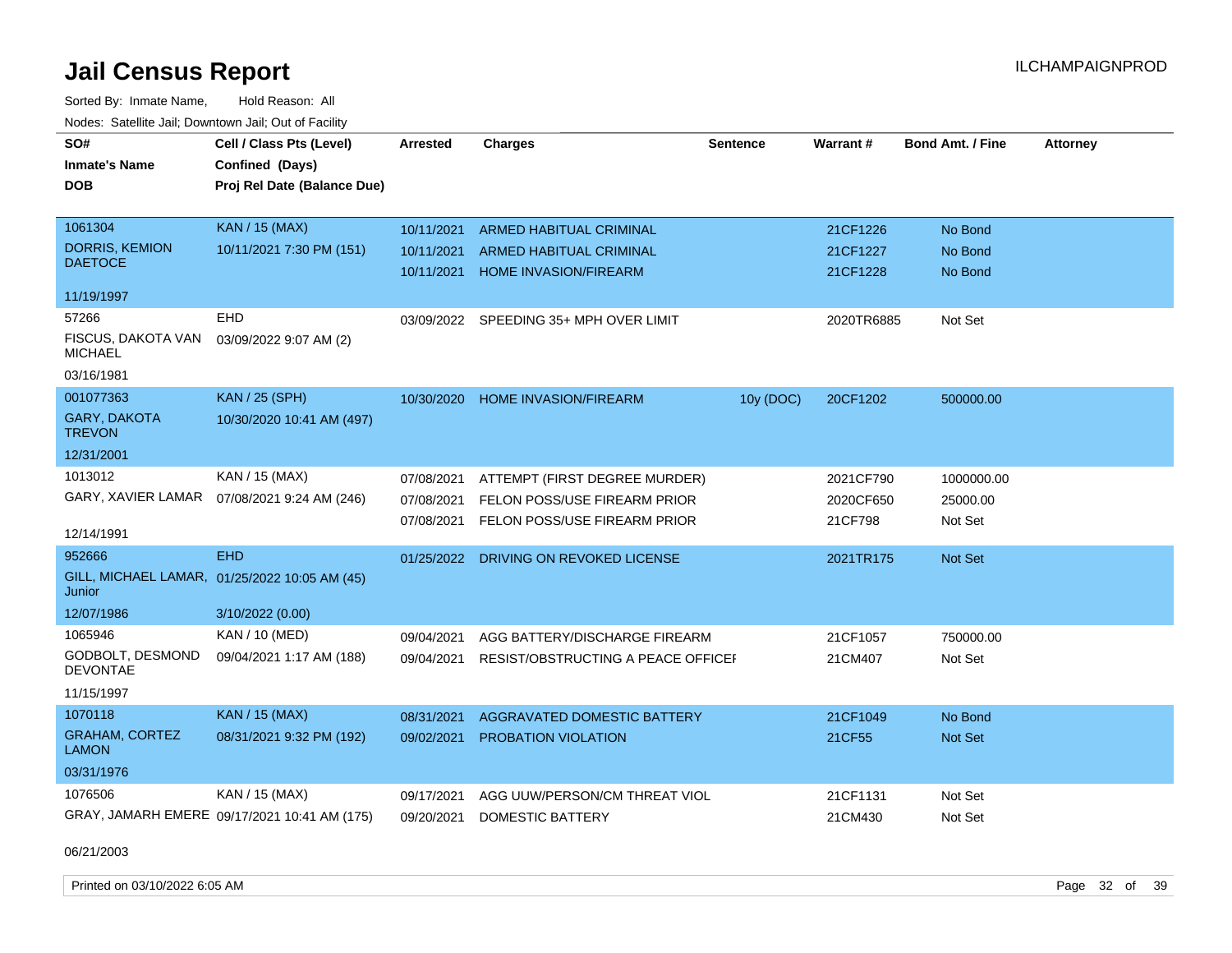| SO#<br><b>Inmate's Name</b><br><b>DOB</b>                          | Cell / Class Pts (Level)<br>Confined (Days)<br>Proj Rel Date (Balance Due) | <b>Arrested</b>                                      | <b>Charges</b>                                                                                                                       | Sentence | <b>Warrant#</b>                          | <b>Bond Amt. / Fine</b>                            | <b>Attorney</b> |  |
|--------------------------------------------------------------------|----------------------------------------------------------------------------|------------------------------------------------------|--------------------------------------------------------------------------------------------------------------------------------------|----------|------------------------------------------|----------------------------------------------------|-----------------|--|
| 1055117<br><b>GREAM, JOHN</b><br><b>ROBERT LEE</b>                 | <b>EHD</b><br>02/15/2022 10:44 AM (24)                                     |                                                      | 02/15/2022 AGG BATTERY/PUBLIC PLACE                                                                                                  |          | 2021CM47                                 | Not Set                                            |                 |  |
| 08/23/1996                                                         | 6/13/2022 (0.00)                                                           |                                                      |                                                                                                                                      |          |                                          |                                                    |                 |  |
| 1037683<br>HARRISON, HAROLD<br>RAY                                 | EHD<br>02/23/2022 10:01 AM (16)                                            | 02/23/2022<br>02/23/2022                             | AGG DUI/LIC SUSP OR REVOKED<br>AGG DUI/3                                                                                             |          | 2020CF350<br>2020CF1351                  | Not Set<br>Not Set                                 |                 |  |
| 11/30/1963                                                         | 5/22/2022 (0.00)                                                           |                                                      |                                                                                                                                      |          |                                          |                                                    |                 |  |
| 1045186<br><b>HOLBROOK, JOHNNIE</b><br><b>MATHIS</b><br>07/19/1996 | <b>KAN / 15 (MAX)</b><br>08/16/2021 11:07 AM (207)                         | 08/16/2021<br>08/16/2021<br>08/16/2021<br>08/16/2021 | FELON POSS/USE WEAPON/FIREARM<br>AGG FLEEING POLICE/21 MPH OVER<br><b>FELON POSS/USE WEAPON/FIREARM</b><br>ARMED VIOLENCE/CATEGORY I |          | 19CF968<br>21CF988<br>21CF989<br>21CF934 | Not Set<br><b>Not Set</b><br>Not Set<br>1000000.00 |                 |  |
| 972300<br><b>HOLT, MICHAEL</b><br><b>TERRELL</b><br>12/25/1989     | KAN / 10 (MED)<br>12/22/2021 8:36 AM (79)                                  | 12/22/2021<br>12/22/2021                             | RESIDENTIAL BURGLARY<br>AGG CRIM SEX ABUSE/VICTIM <9                                                                                 |          | 18CF1691<br>19CF1277                     | 25000.00<br>250000.00                              |                 |  |
| 001078146<br><b>HUNT, TEIGAN</b><br><b>JAZAIREO</b><br>05/14/2003  | <b>KAN / 15 (MAX)</b><br>07/09/2021 12:41 PM (245)                         | 07/09/2021<br>07/09/2021                             | AGG BATTERY/DISCHARGE FIREARM<br>ARMED ROBBERY/ARMED W/FIREARM                                                                       |          | 21CF795<br>21CF806                       | 1000000.00<br>Not Set                              |                 |  |
| 989743<br>JACKSON, STEVE<br>ALLEN<br>06/04/1991                    | KAN / 15 (ADS)<br>04/13/2021 2:45 AM (332)                                 | 04/13/2021                                           | AGGRAVATED DOMESTIC BATTERY                                                                                                          |          | 21CF399                                  | Not Set                                            |                 |  |
| 001078788<br>08/07/1987                                            | <b>KAN / 5 (ADS)</b><br>JOHNSON, BRENTON Z 01/21/2022 8:33 PM (49)         |                                                      | 01/21/2022 AGGRAVATED BATTERY                                                                                                        |          | 22CF93                                   | Not Set                                            |                 |  |
| 57271                                                              | <b>EHD</b>                                                                 | 03/08/2022                                           | DRIVING RVK/SUSP DUI/SSS 4-9                                                                                                         |          | 2021CF34                                 | Not Set                                            |                 |  |
| <b>KEYS, CAPREE</b><br><b>REMONE</b>                               | 03/08/2022 9:17 AM (3)                                                     | 03/08/2022                                           | DRIVING RVK/SUSP DUI/SSS 4-9                                                                                                         |          | 2020CF1116                               | Not Set                                            |                 |  |
| 11/23/1982                                                         | 9/3/2022(0.00)                                                             |                                                      |                                                                                                                                      |          |                                          |                                                    |                 |  |
| Printed on 03/10/2022 6:05 AM                                      |                                                                            |                                                      |                                                                                                                                      |          |                                          |                                                    | Page 33 of 39   |  |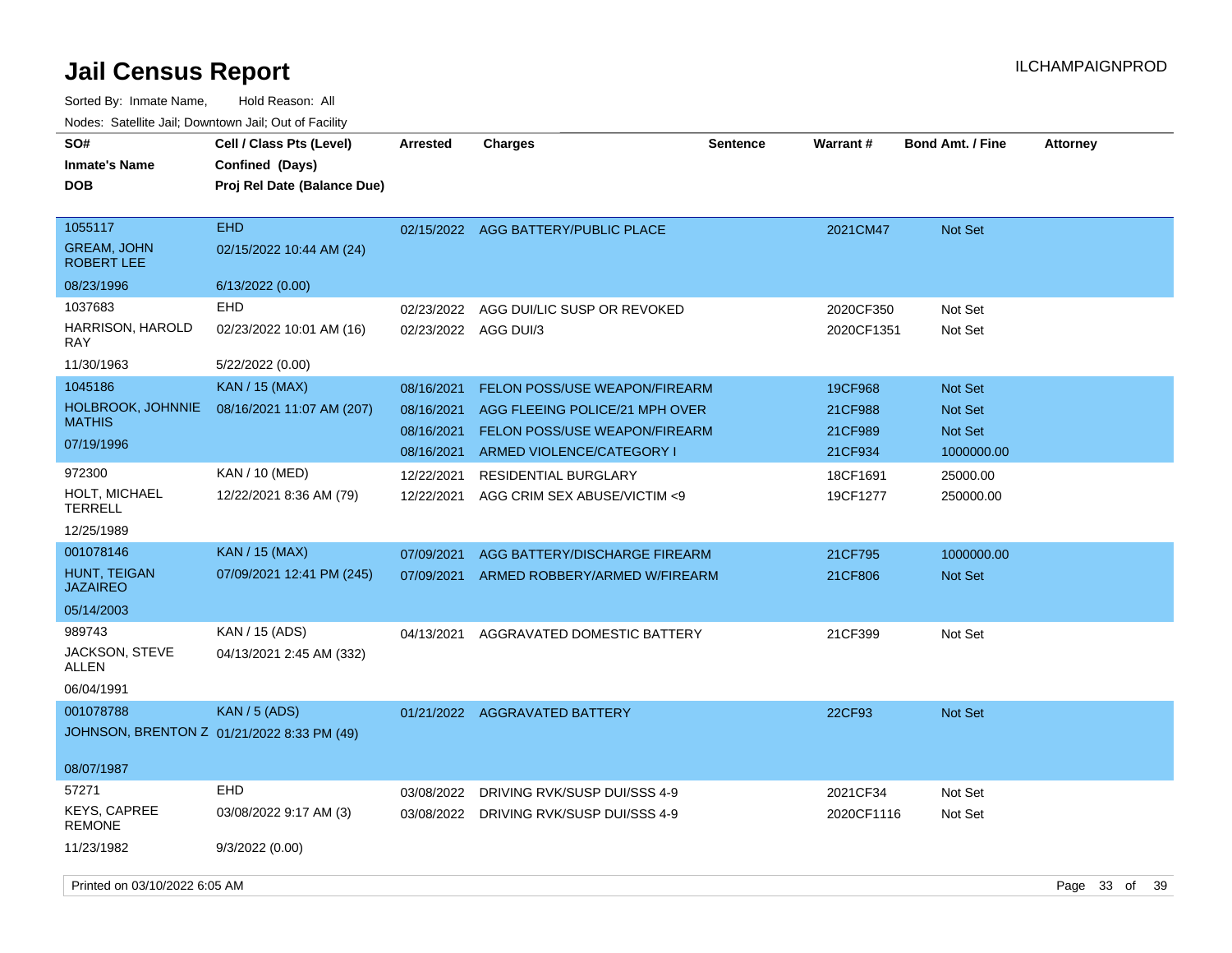Sorted By: Inmate Name, Hold Reason: All Nodes: Satellite Jail; Downtown Jail; Out of Facility

| SO#<br><b>Inmate's Name</b><br><b>DOB</b>                                | Cell / Class Pts (Level)<br>Confined (Days)<br>Proj Rel Date (Balance Due) | <b>Arrested</b>                        | <b>Charges</b>                                                                                 | <b>Sentence</b>      | Warrant#                         | <b>Bond Amt. / Fine</b>          | <b>Attorney</b> |
|--------------------------------------------------------------------------|----------------------------------------------------------------------------|----------------------------------------|------------------------------------------------------------------------------------------------|----------------------|----------------------------------|----------------------------------|-----------------|
| 001078401<br><b>KNIGHT, ERIC Junior</b>                                  | <b>KAN / 10 (ADS)</b><br>09/19/2021 7:32 PM (173)                          | 09/19/2021                             | UNLAWFUL VEHICULAR INVASION                                                                    | 3y/6m (DOC) 21CF1134 |                                  | <b>Not Set</b>                   |                 |
| 07/11/1991                                                               |                                                                            |                                        |                                                                                                |                      |                                  |                                  |                 |
| 1064445<br>LARUE, TERENCE<br><b>TRAMEL</b><br>12/23/1998                 | KAN / 15 (MAX)<br>04/23/2021 11:18 AM (322)                                | 04/23/2021<br>04/23/2021<br>04/23/2021 | AGG DISCHARGE FIREARM/OCC VEH<br>POSSESS 15<100 GRAMS COCAINE<br>FELON POSS/USE FIREARM/PAROLE |                      | 2021CF295<br>19CF1052<br>21CF899 | 500000.00<br>10000.00<br>Not Set |                 |
| 001078237<br>LAWS, TERON<br><b>RAMONTE</b>                               | <b>KAN</b> / 15 (ADS)<br>08/03/2021 6:29 PM (220)                          | 08/03/2021                             | AGG DISCHARGE FIREARM/OCC VEH                                                                  |                      | 21CF928                          | No Bond                          |                 |
| 04/03/2001<br>001078470<br>LEE, AMAHRION<br><b>JA'MERE</b><br>11/05/2002 | KAN / 15 (MAX)<br>10/10/2021 1:23 PM (152)                                 | 10/10/2021                             | MURDER/INTENT TO KILL/INJURE                                                                   |                      | 21CF1221                         | Not Set                          |                 |
| 56792<br>LILLARD, LAWRENCE<br><b>TYRONE</b><br>10/20/1982                | <b>KAN / 10 (MED)</b><br>02/02/2021 2:11 PM (402)                          | 02/02/2021<br>02/22/2021               | <b>ARMED HABITUAL CRIMINAL</b><br>DRIVING ON REVOKED LICENSE                                   |                      | 2021CF141<br>21TR426             | 500000.00<br>5000.00             |                 |
| 1031656<br>LOVE, DARANIECE<br>04/10/1988                                 | <b>EHD</b><br>03/01/2022 9:23 AM (10)<br>3/13/2022 (0.00)                  |                                        | 03/01/2022 CRIM DMG/GOVT PROP/<\$500                                                           |                      | 2021CF604                        | Not Set                          |                 |
| 40877<br>MABRY-HALL,<br><b>REBECCA SUE</b><br>03/21/1971                 | <b>EHD</b><br>02/01/2022 9:32 AM (38)<br>5/1/2022 (0.00)                   | 02/01/2022 AGG DUI/3                   |                                                                                                |                      | 2020CF986                        | <b>Not Set</b>                   |                 |
| 001078575<br>MCLAURIN, KEYON A                                           | KAN / 10 (MED)<br>11/09/2021 12:41 PM (122)                                | 11/09/2021                             | <b>GUNRUNNING</b>                                                                              |                      | 21CF1330                         | 750000.00                        |                 |

11/19/2002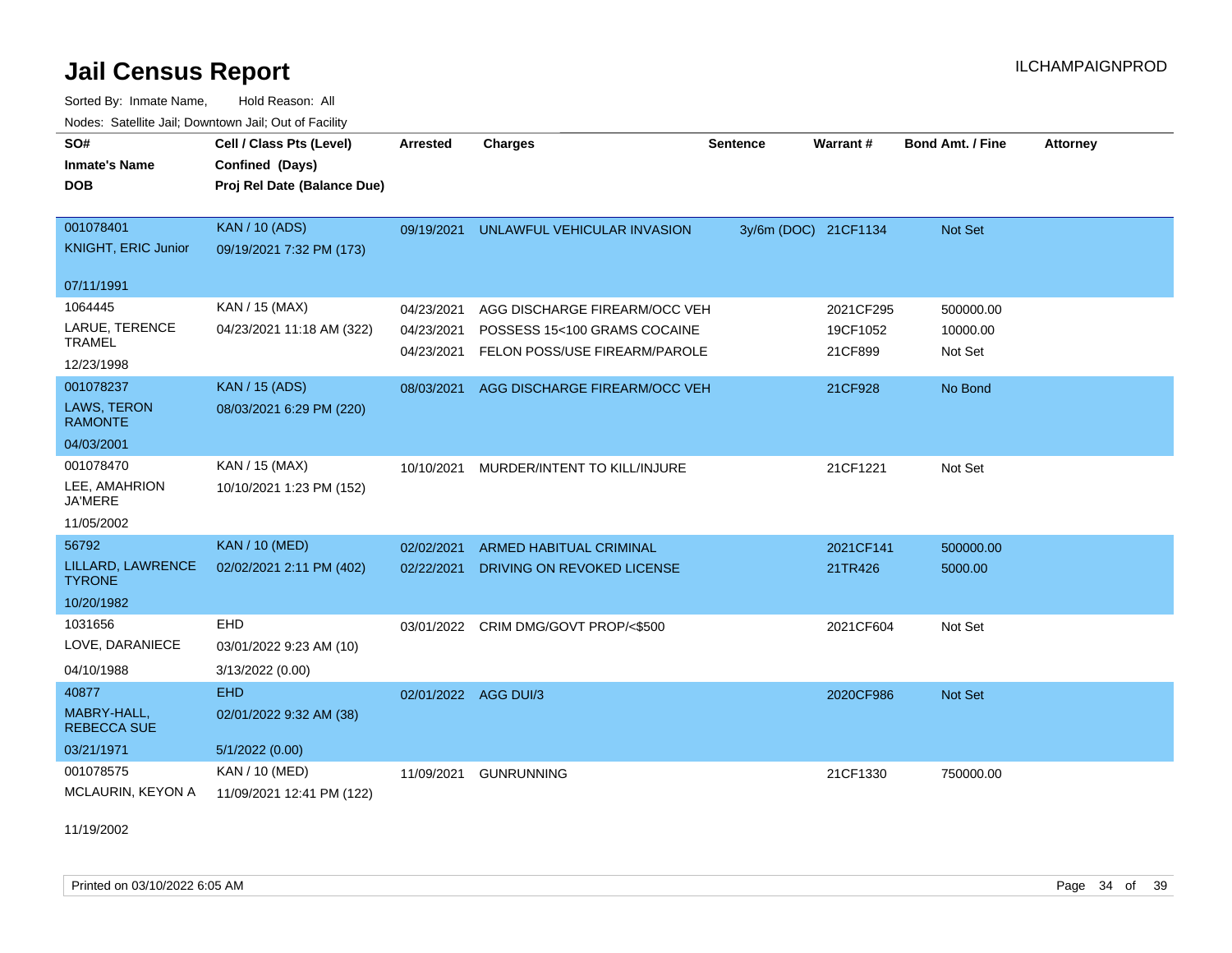| SO#<br><b>Inmate's Name</b><br><b>DOB</b> | Cell / Class Pts (Level)<br>Confined (Days)<br>Proj Rel Date (Balance Due) | <b>Arrested</b> | <b>Charges</b>                 | <b>Sentence</b> | Warrant#    | <b>Bond Amt. / Fine</b> | <b>Attorney</b> |
|-------------------------------------------|----------------------------------------------------------------------------|-----------------|--------------------------------|-----------------|-------------|-------------------------|-----------------|
| 1011046<br><b>MILES, DARRION</b>          | <b>KAN / 15 (ADS)</b><br>04/11/2021 12:46 AM (334)                         | 04/10/2021      | ATTEMPT (FIRST DEGREE MURDER)  |                 | 21CF392     | Not Set                 |                 |
| <b>ANTONIO KEVONTA</b>                    |                                                                            |                 |                                |                 |             |                         |                 |
| 03/18/1990                                |                                                                            |                 |                                |                 |             |                         |                 |
| 001077278                                 | KAN / 15 (MAX)                                                             | 10/06/2020      | MURDER/INTENT TO KILL/INJURE   |                 | 2020CF146   | 2000000.00              |                 |
| MILLER, D'ANDRE                           | 10/06/2020 12:49 PM (521)                                                  | 10/06/2020      | AGG FLEEING POLICE/21 MPH OVER |                 | 2019CF1171  | 50000.00                |                 |
| 09/08/1986                                |                                                                            |                 |                                |                 |             |                         |                 |
| 001078712                                 | <b>KAN / 10 (MED)</b>                                                      | 12/23/2021      | AGG DISCH FIREARM/1ST AID PERS |                 | 21CF1581    | Not Set                 |                 |
| MONTGOMERY,<br><b>RASHARD MYKI</b>        | 12/23/2021 4:27 PM (78)                                                    |                 |                                |                 |             |                         |                 |
| 11/05/2001                                |                                                                            |                 |                                |                 |             |                         |                 |
| 1026477                                   | KAN / 15 (ADS)                                                             | 09/21/2021      | AGG DISCHARGE FIREARM/OCC VEH  |                 | 21CF1138    | Not Set                 |                 |
| NEWBILL, DEVONTRE<br><b>LAMONT</b>        | 09/21/2021 2:27 AM (171)                                                   | 09/22/2021      | PROBATION VIOLATION            |                 | 20CF577     | Not Set                 |                 |
| 11/22/1993                                |                                                                            |                 |                                |                 |             |                         |                 |
| 1072907                                   | <b>KAN</b>                                                                 | 07/14/2021      | ATTEMPT (FIRST DEGREE MURDER)  |                 | 2021-CF-832 | 2000000.00              |                 |
| NIKOLAEV, YEVGENIY                        | 07/14/2021 10:10 PM (240)                                                  | 07/14/2021      | CRIMINAL DAMAGE <\$500/SCHOOL  |                 | 2021CF840   | 5000.00                 |                 |
| 10/06/1983                                |                                                                            |                 |                                |                 |             |                         |                 |
| 001078558                                 | KAN / 10 (MED)                                                             | 11/03/2021      | UNLAWFUL USE OF A WEAPON       |                 | 21CF1352    | Not Set                 |                 |
| PARRISH, DOMINIC<br>WALTER                | 11/03/2021 1:25 PM (128)                                                   |                 |                                |                 |             |                         |                 |
| 08/23/2001                                |                                                                            |                 |                                |                 |             |                         |                 |
| 001078063                                 | <b>KAN / 15 (MAX)</b>                                                      | 06/15/2021      | AGG CRIM SEX ASSAULT/WEAPON    |                 | 2021CF678   | 1000000.00              |                 |
|                                           | PERRY, ROBERT Junior 06/15/2021 4:37 PM (269)                              | 06/15/2021      | <b>ROBBERY</b>                 |                 | 2021CF159   | 25000.00                |                 |
| 12/21/1990                                |                                                                            |                 |                                |                 |             |                         |                 |
| 37559                                     | EHD                                                                        | 01/12/2022      | DRIVING ON REVOKED LICENSE     |                 | 2021TR2685  | Not Set                 |                 |
| PICKENS, DAVID<br><b>EUGENE</b>           | 01/12/2022 10:16 AM (58)                                                   |                 |                                |                 |             |                         |                 |
| 02/01/1973                                | 3/12/2022 (0.00)                                                           |                 |                                |                 |             |                         |                 |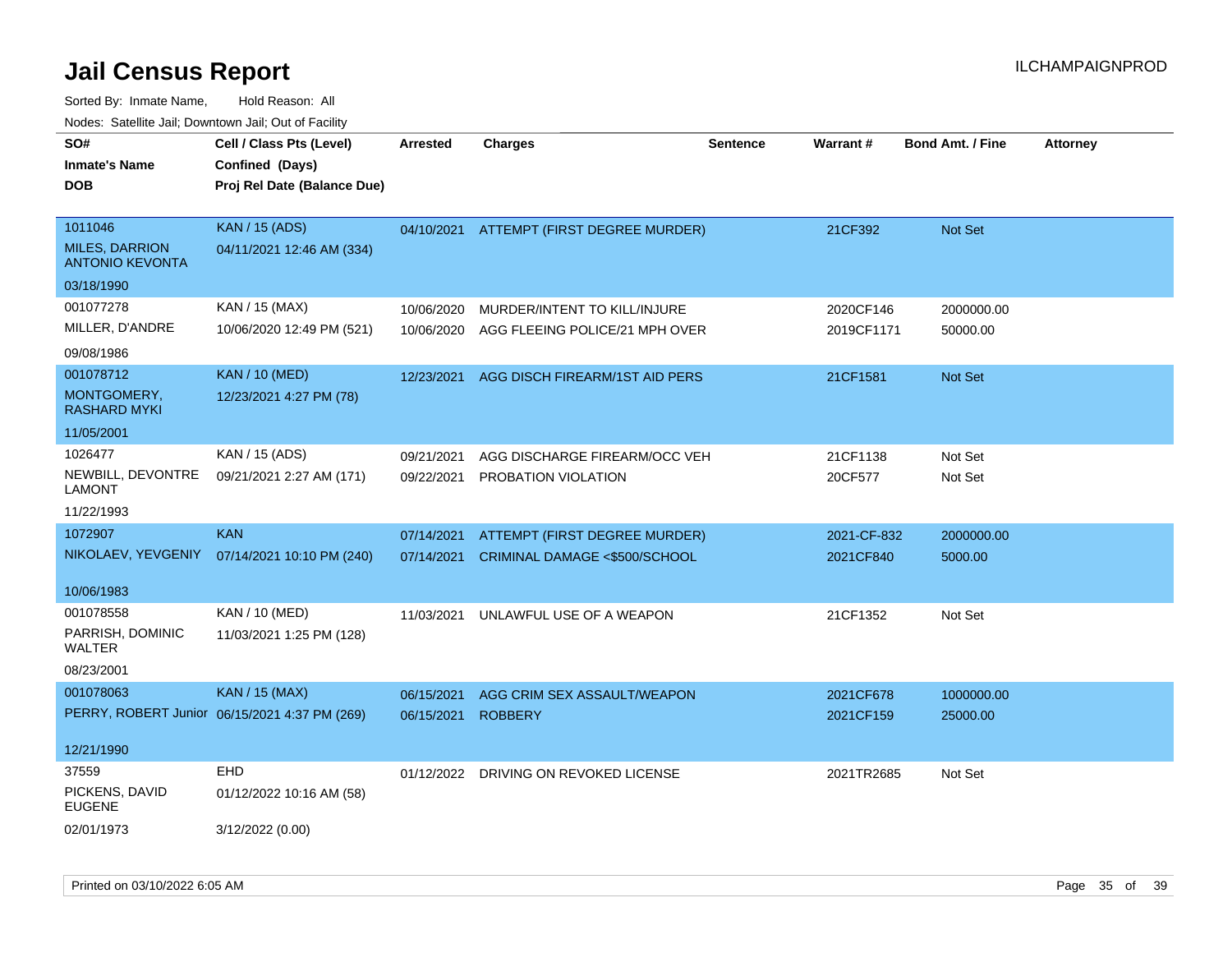Sorted By: Inmate Name, Hold Reason: All

Nodes: Satellite Jail; Downtown Jail; Out of Facility

| SO#                                      | Cell / Class Pts (Level)                    | <b>Arrested</b> | <b>Charges</b>                           | <b>Sentence</b> | Warrant#    | <b>Bond Amt. / Fine</b> | <b>Attorney</b> |
|------------------------------------------|---------------------------------------------|-----------------|------------------------------------------|-----------------|-------------|-------------------------|-----------------|
| <b>Inmate's Name</b>                     | Confined (Days)                             |                 |                                          |                 |             |                         |                 |
| <b>DOB</b>                               | Proj Rel Date (Balance Due)                 |                 |                                          |                 |             |                         |                 |
| 001078799                                | <b>KAN / 10 (MED)</b>                       |                 | 01/27/2022 FIREARM/FOID INVALID/NOT ELIG |                 | 22CF116     | Not Set                 |                 |
| <b>PURNELL, MARKISE</b><br><b>MONROE</b> | 01/27/2022 9:50 AM (43)                     |                 |                                          |                 |             |                         |                 |
| 07/13/2002                               |                                             |                 |                                          |                 |             |                         |                 |
| 001077614                                | KAN / 15 (MAX)                              | 01/17/2021      | ATTEMPT (FIRST DEGREE MURDER)            |                 | 21CF66      | Not Set                 |                 |
| <b>DEVON</b>                             | ROBINSON, DONTRELL 01/17/2021 3:08 PM (418) |                 |                                          |                 |             |                         |                 |
| 09/22/2002                               |                                             |                 |                                          |                 |             |                         |                 |
| 1061216                                  | <b>KAN / 10 (MED)</b>                       | 06/22/2021      | HOME INVASION/FIREARM                    |                 | 21CF727     | Not Set                 |                 |
| <b>RUNGE, ANDRE</b><br><b>MARSEAN</b>    | 06/22/2021 4:42 PM (262)                    |                 |                                          |                 |             |                         |                 |
| 12/05/1997                               |                                             |                 |                                          |                 |             |                         |                 |
| 650295                                   | PIA / 50 (MAX)                              | 04/22/2020      | <b>CRIMINAL SEXUAL ASSAULT</b>           |                 | 2020-CF407  | 750000.00               |                 |
| SANDAGE, JERALD                          | 04/22/2020 6:30 AM (688)                    | 04/22/2020      | <b>CRIMINAL SEXUAL ASSAULT</b>           |                 | 2020-CF408  | 750000.00               |                 |
| <b>EUGENE</b>                            |                                             | 04/22/2020      | CRIMINAL SEXUAL ABUSE                    |                 | 2020-CF409  | 750000.00               |                 |
| 06/07/1971                               |                                             | 04/22/2020      | <b>CRIMINAL SEXUAL ASSAULT</b>           |                 | 2020-CF410  | 750000.00               |                 |
|                                          |                                             | 04/22/2020      | OFFICIAL MISCONDUCT                      |                 | 2019-CF1811 | 25000.00                |                 |
| 59178                                    | <b>KAN / 15 (MAX)</b>                       | 12/13/2021      | AGG DISCHARGE FIREARM/OCC VEH            |                 | 21CF1274    | 1500000.00              |                 |
| <b>SANDERS, MICHAEL</b><br><b>JEAN</b>   | 12/13/2021 4:17 PM (88)                     |                 |                                          |                 |             |                         |                 |
| 12/22/1967                               |                                             |                 |                                          |                 |             |                         |                 |
| 001078704                                | KAN / 15 (MAX)                              | 12/21/2021      | MURDER/INTENT TO KILL/INJURE             |                 | 21CF1575    | Not Set                 |                 |
| SHORTER, JAQUAN<br><b>MAURICE</b>        | 12/23/2021 1:23 AM (78)                     |                 |                                          |                 |             |                         |                 |
| 10/08/1998                               |                                             |                 |                                          |                 |             |                         |                 |
| 1062194                                  | <b>KAN / 15 (MAX)</b>                       | 02/27/2020      | MURDER/OTHER FORCIBLE FELONY             |                 | 20CF-247    | 1000000.00              |                 |
| SIMMONS, MICHAEL<br><b>JAMAL</b>         | 02/27/2020 1:11 PM (743)                    | 09/23/2020      | AGG BATTERY/DISCHARGE FIREARM            |                 | 20CF1061    | <b>Not Set</b>          |                 |
| 11/03/1997                               |                                             |                 |                                          |                 |             |                         |                 |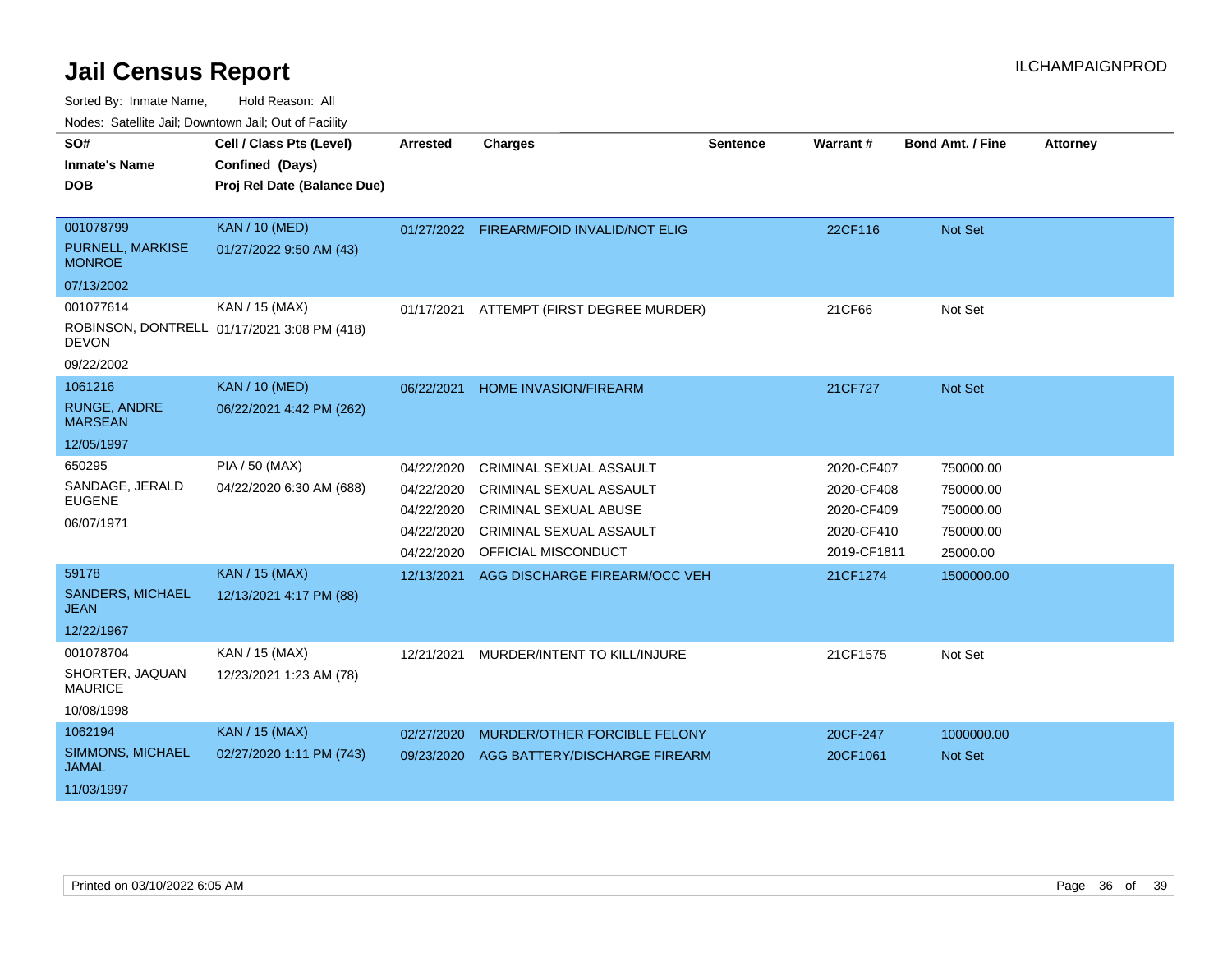| rougs. Calcing Jan, Downtown Jan, Out of Facility<br>SO#<br><b>Inmate's Name</b><br><b>DOB</b> | Cell / Class Pts (Level)<br>Confined (Days)<br>Proj Rel Date (Balance Due) | <b>Arrested</b>          | <b>Charges</b>                                                 | <b>Sentence</b> | <b>Warrant#</b>       | <b>Bond Amt. / Fine</b>   | <b>Attorney</b> |
|------------------------------------------------------------------------------------------------|----------------------------------------------------------------------------|--------------------------|----------------------------------------------------------------|-----------------|-----------------------|---------------------------|-----------------|
| 001078115<br><b>SMITH, JAMES</b><br>NASHAUN, Junior                                            | <b>KAN / 15 (MAX)</b><br>07/01/2021 2:44 PM (253)                          | 07/01/2021               | ARMED VIOLENCE/CATEGORY I                                      | 5y(DOC)         | 21CF772               | Not Set                   |                 |
| 09/18/2000<br>1038158<br>SMITH, RASHAD<br><b>JARECE</b><br>09/16/1995                          | KAN / 10 (MED)<br>02/04/2022 11:42 PM (35)                                 |                          | 02/04/2022 CRIMINAL SEX ASSAULT/CONSENT                        |                 | 22CF146               | Not Set                   |                 |
| 001077868<br>SPEARMENT,<br><b>KENTRELL</b><br>01/21/2002                                       | <b>KAN / 15 (MAX)</b><br>04/21/2021 9:48 PM (324)                          | 04/21/2021<br>08/19/2021 | ARMED ROBBERY/ARMED W/FIREARM<br>FLEEING/ATTEMPT ELUDE OFFICER |                 | 21CF445<br>2021TR1053 | <b>Not Set</b><br>1000.00 |                 |
| 11979<br>STARK, JACK LYNN<br>12/31/1955                                                        | <b>EHD</b><br>01/11/2022 10:13 AM (59)<br>4/9/2022 (0.00)                  | 01/11/2022               | AGG FLEEING POLICE/21 MPH OVER                                 |                 | 2021CF629             | Not Set                   |                 |
| 001077854<br>STUKINS, DANNY RAY<br>07/05/1985                                                  | <b>EHD</b><br>09/15/2021 10:17 AM (177)<br>3/13/2022 (0.00)                | 09/15/2021               | DRIVING RVK/SUSP DUI/SSS 4-9                                   |                 | 2021CF306             | <b>Not Set</b>            |                 |
| 65920<br>TAPSCOTT,<br><b>CORNELIUS</b><br>07/14/1985                                           | KAN / 15 (MAX)<br>12/21/2021 10:57 PM (80)                                 | 12/21/2021               | ARMED ROBBERY/ARMED W/FIREARM                                  |                 | 21CF1543              | 100000.00                 |                 |
| 1046632<br>08/10/1996                                                                          | KAN / 15 (MAX)<br>TATE, JAVON MARQUIS 09/14/2021 12:10 PM (178)            | 09/14/2021               | ARMED VIOLENCE/CATEGORY II                                     |                 | 21CF912               | 750000.00                 |                 |
| 1033031<br>TOMS, ANDREW<br><b>CHUCKY</b><br>09/28/1978                                         | KAN / 15 (MAX)<br>08/19/2020 5:59 PM (569)                                 | 08/19/2020               | *AGG BATTERY W/FIREARM/PERSON                                  |                 | 2020-CF923            | 500000.00                 |                 |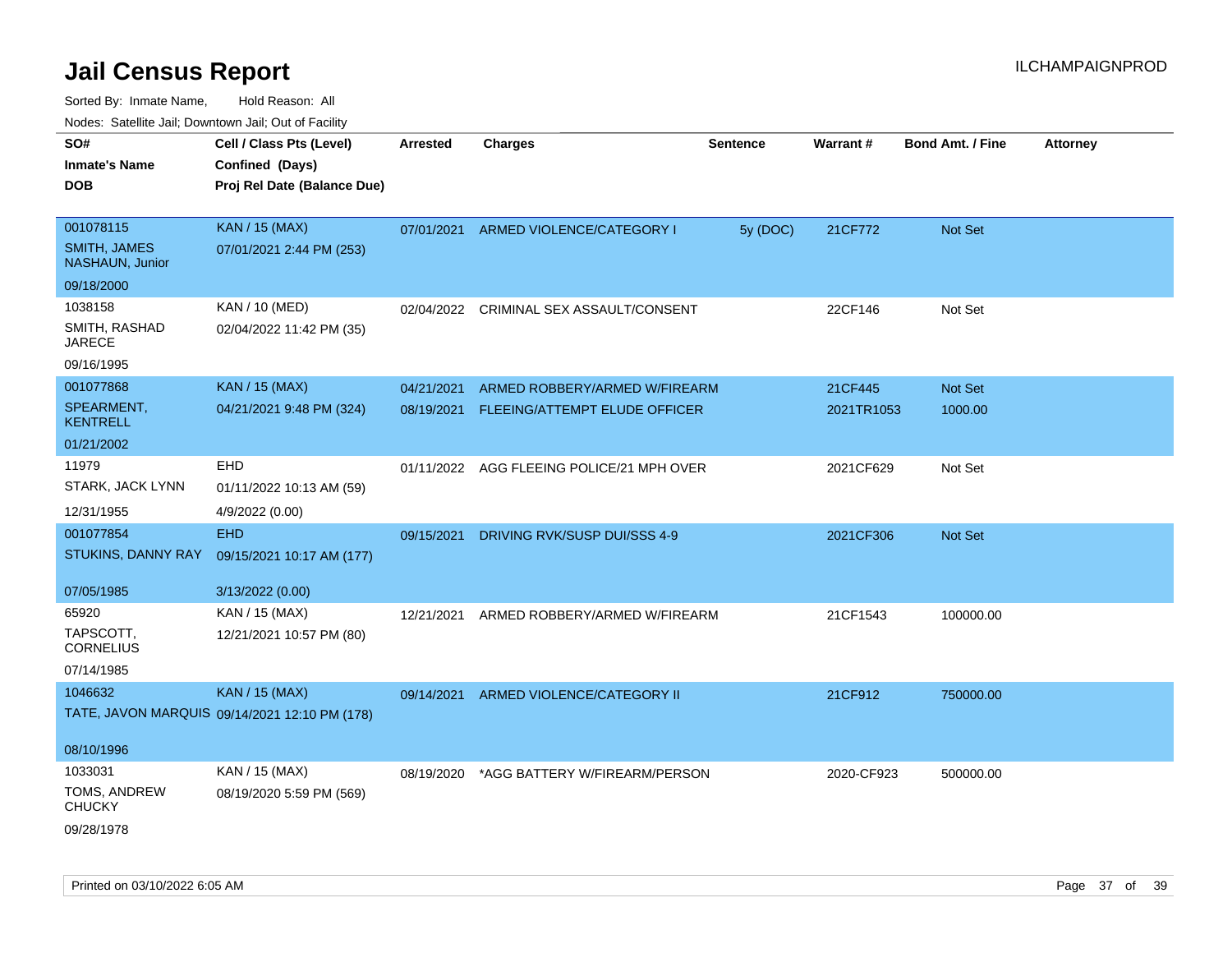| <u>Houco. Catolino dall, Downtown dall, Out of Fuolity</u> |                             |                 |                                           |                 |               |                         |                 |
|------------------------------------------------------------|-----------------------------|-----------------|-------------------------------------------|-----------------|---------------|-------------------------|-----------------|
| SO#                                                        | Cell / Class Pts (Level)    | <b>Arrested</b> | <b>Charges</b>                            | <b>Sentence</b> | Warrant#      | <b>Bond Amt. / Fine</b> | <b>Attorney</b> |
| <b>Inmate's Name</b>                                       | Confined (Days)             |                 |                                           |                 |               |                         |                 |
| <b>DOB</b>                                                 | Proj Rel Date (Balance Due) |                 |                                           |                 |               |                         |                 |
|                                                            |                             |                 |                                           |                 |               |                         |                 |
| 1004142                                                    | <b>KAN / 15 (MAX)</b>       |                 | 10/27/2021 POSSESSION OF METH/15<100GRAMS |                 | 2021CF1298    | 1500000.00              |                 |
| TOY, KAYON LARENZ                                          | 10/22/2021 1:01 PM (140)    |                 |                                           |                 |               |                         |                 |
| 09/12/1991                                                 |                             |                 |                                           |                 |               |                         |                 |
| 001078386                                                  | <b>KAN / 10 (MED)</b>       | 09/14/2021      | POSSESSION OF STOLEN FIREARM              |                 | 2021CF1099    | 250000.00               |                 |
| TURNER, AMARIO                                             | 09/14/2021 11:42 PM (178)   |                 |                                           |                 |               |                         |                 |
| 09/23/2002                                                 |                             |                 |                                           |                 |               |                         |                 |
| 1011886                                                    | <b>EHD</b>                  | 01/12/2022      | AGG FLEEING/2+ CON DEVICES                |                 | 2021CF378     | <b>Not Set</b>          |                 |
| <b>TURNER, SHAWNTAY</b><br><b>EUGENE</b>                   | 01/12/2022 9:25 AM (58)     |                 |                                           |                 |               |                         |                 |
| 01/09/1992                                                 | 3/11/2022 (0.00)            |                 |                                           |                 |               |                         |                 |
| 961786                                                     | KAN / 15 (ADS)              |                 | 01/24/2022 ARMED HABITUAL CRIMINAL        |                 | 22CF104       | Not Set                 |                 |
| WARREN, DESIE<br>ARNEZ                                     | 01/24/2022 7:23 AM (46)     |                 |                                           |                 |               |                         |                 |
| 04/28/1988                                                 |                             |                 |                                           |                 |               |                         |                 |
| 1062558                                                    | <b>KAN / 10 (MED)</b>       | 10/02/2021      | FELON POSS/USE WEAPON/FIREARM             |                 | 21CF1185      | <b>Not Set</b>          |                 |
| <b>WELLS, JIAMANTE</b><br><b>AMORE</b>                     | 10/02/2021 8:29 PM (160)    |                 |                                           |                 |               |                         |                 |
| 09/02/1995                                                 |                             |                 |                                           |                 |               |                         |                 |
| 1002033                                                    | KAN / 15 (MAX)              | 09/08/2021      | DRIVING ON SUSPENDED LICENSE              |                 | 2019-TR-11944 | 5000.00                 |                 |
| <b>WEST, ANTONIO</b>                                       | 09/08/2021 11:01 PM (184)   | 09/08/2021      | ARMED ROBBERY/ARMED W/FIREARM             |                 | 2020-CF-1406  | 500000.00               |                 |
| <b>DEONTA</b>                                              |                             | 09/08/2021      | AGG UNLAWFUL USE OF WEAPON/VEH            |                 | 2021-CF-AWOW  | Not Set                 |                 |
| 04/15/1992                                                 |                             | 09/08/2021      | OBSTRCT JUSTICE/LEAVE STATE               |                 | 2021-CF-AWOW  | Not Set                 |                 |
|                                                            |                             | 09/08/2021      | ARMED VIOLENCE/CATEGORY I                 |                 | 2021-CF-AWOW  | Not Set                 |                 |
| 1022068                                                    | <b>KAN / 15 (ADS)</b>       | 10/10/2021      | FELON POSS/USE WEAPON/FIREARM             |                 | 21CF1212      | Not Set                 |                 |
| <b>WILKINS, MICHAEL</b><br><b>CARL</b>                     | 10/10/2021 5:07 AM (152)    |                 |                                           |                 |               |                         |                 |
| 07/10/1992                                                 |                             |                 |                                           |                 |               |                         |                 |